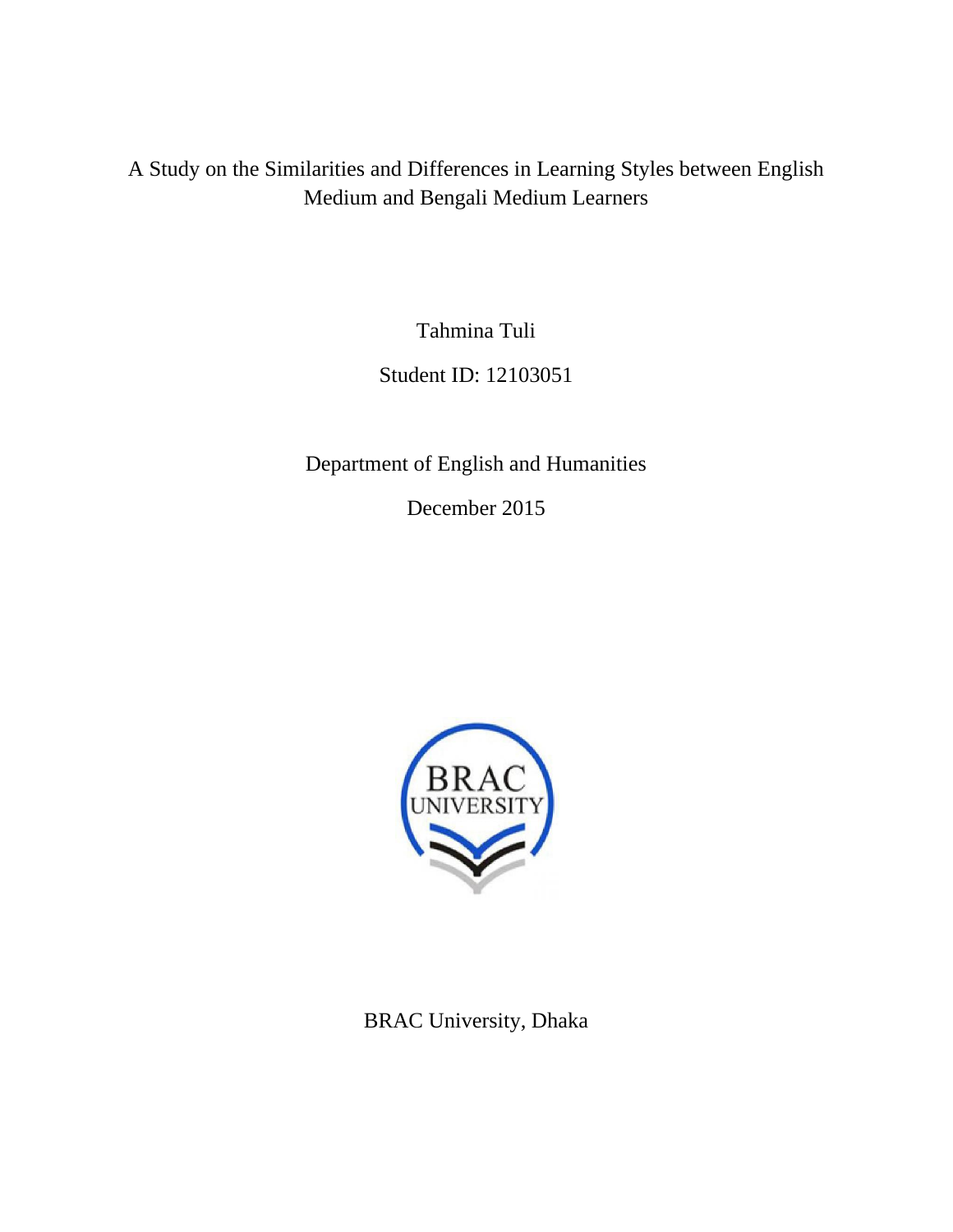A Study on the Similarities and Differences in Learning Styles between English Medium and Bengali Medium Learners

> A thesis Submitted to the Department of English and Humanities of BRAC University

> > Submitted by

Tahmina Tuli Student ID: 12103051

In partial fulfillment of the requirements for the degree of Bachelor of Arts in English



BRAC University, Dhaka

December 2015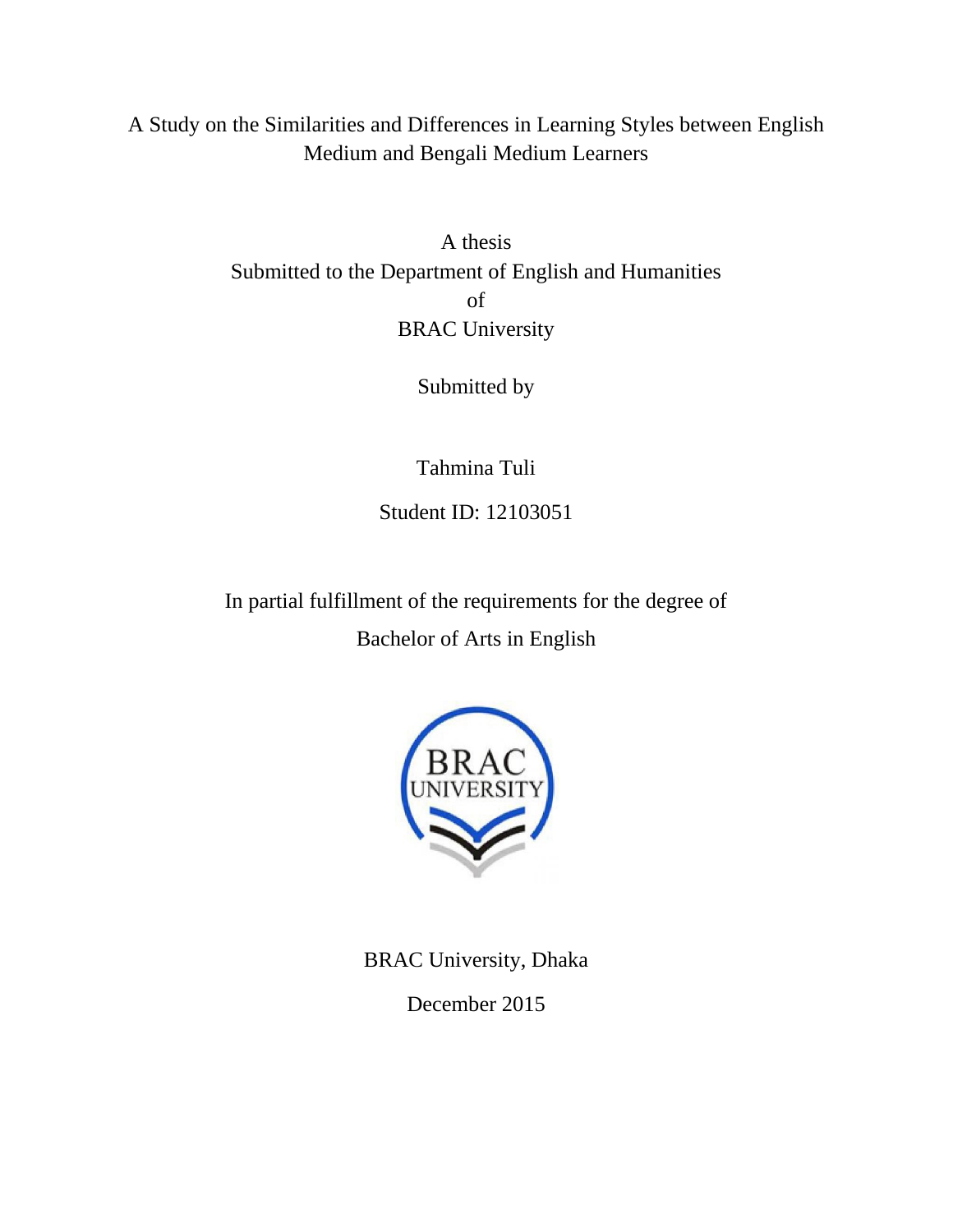## **Dedication**

I want to dedicate this paper to my parents who encouraged me and gave me unconditional support and love.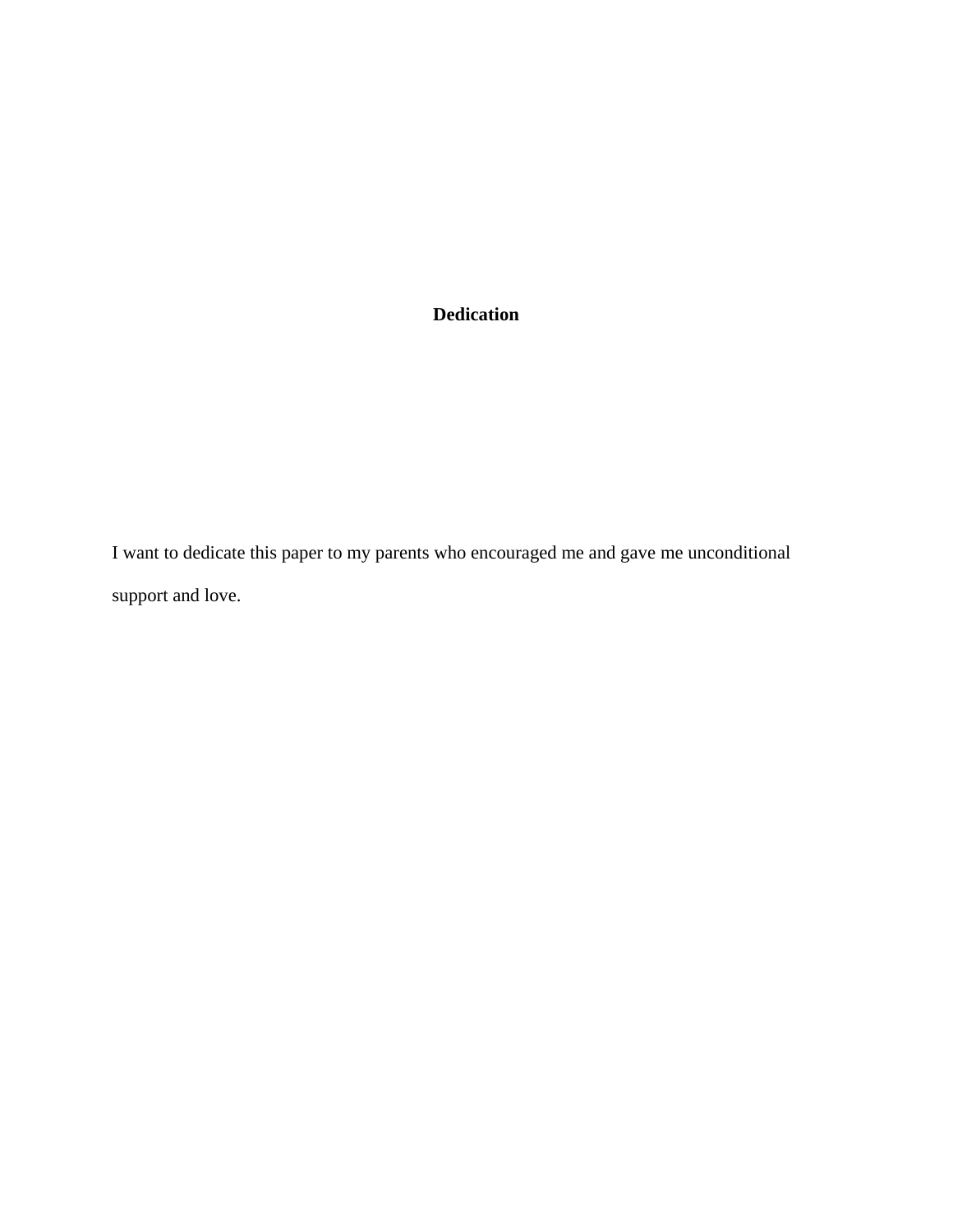### **Declaration**

I certify that the dissertation I submitted is my original work. I am also conscious about the fact that there is no such resources used for which my work can be found to be plagiarized. If I used any resources, I gave references for those.

Signature

\_\_\_\_\_\_\_\_\_\_\_\_\_\_\_\_\_\_\_\_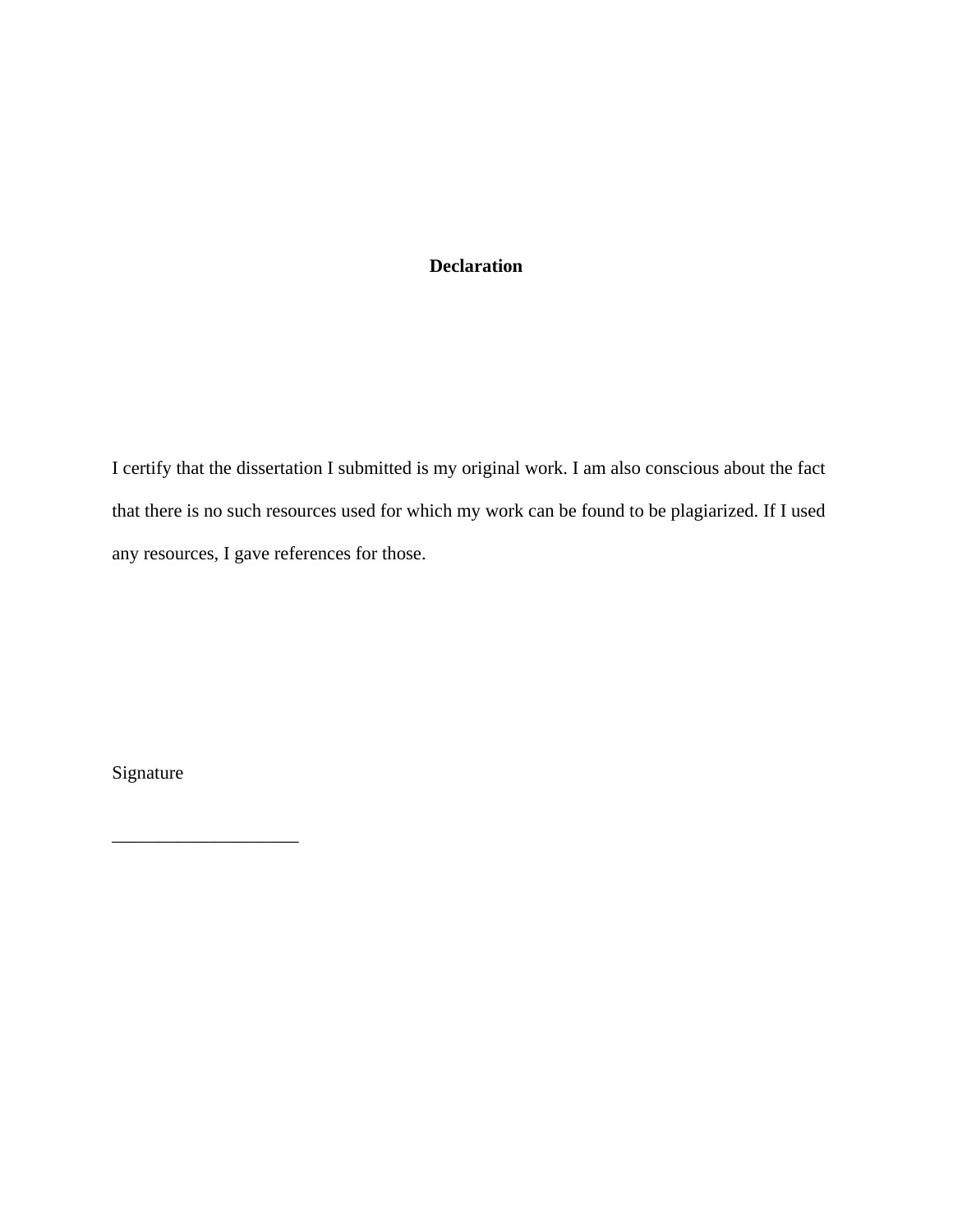### **Acknowledgement**

Firstly, I want to thank my Almighty who gave me patience and strength to complete my thesis paper. Secondly, I want to convey my sincere gratitude to my supervisor Dr. Asifa Sultana, as she gave me the proper guidance. She supported and motivated me with her immense patience all the time during my thesis writing and made possible to complete my thesis paper. Besides my supervisor, I also want to express my heartily thanks to some of my close friends, who encouraged me a lot in my thesis. Last but not the least, my sincere thanks also go to my parents, other family members, friends, fellow mates and other teachers of my department with whose collaboration, motivation, inspiration it has become possible to complete my thesis.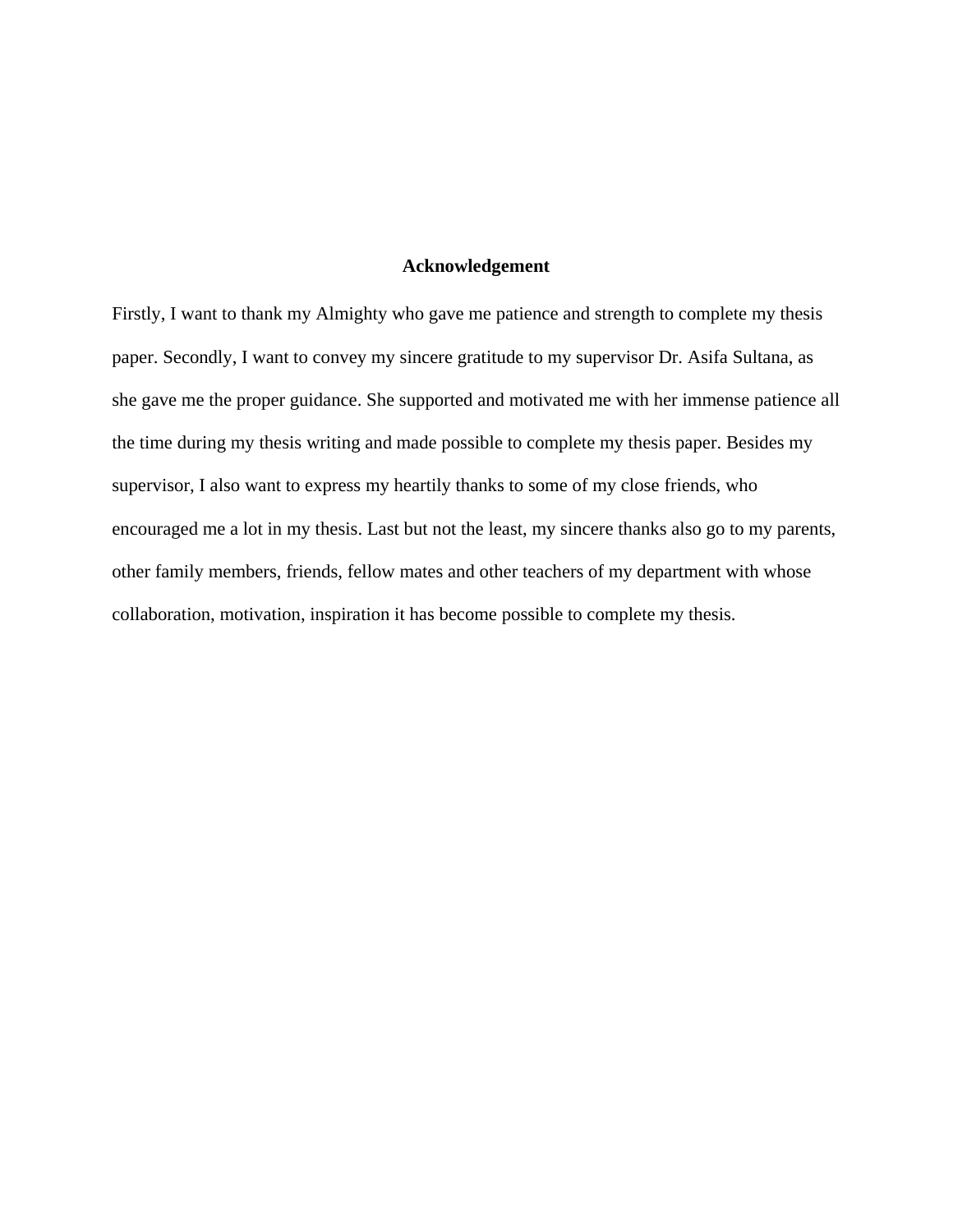#### **Abstract**

The purpose of this study was to find out the similarities and differences in learning styles between English medium and Bengali medium learners. This study attempted to find whether the learning styles of Bengali medium and English medium students' are same or different. To find the similarities and differences the researcher did surveys in English medium and Bengali medium schools. It has analyzed the surveys or the answers or responds of questionnaires by using bar charts and following quantitative method. This research also provided the recommendation which can help teachers in terms of trying different learning styles in their teaching, so that students can discover and be introduced with different learning styles. There is no research which is free from limitations; similarly this research also faced limitations. By overcoming obstacles and limitations, this study finally became capable to find out the answers of research question.

**Key words:** Learning Styles, Visual Learning Style, Auditory Learning Style, Kinesthetic Learning Style, Bengali Medium Learners, English Medium Learners.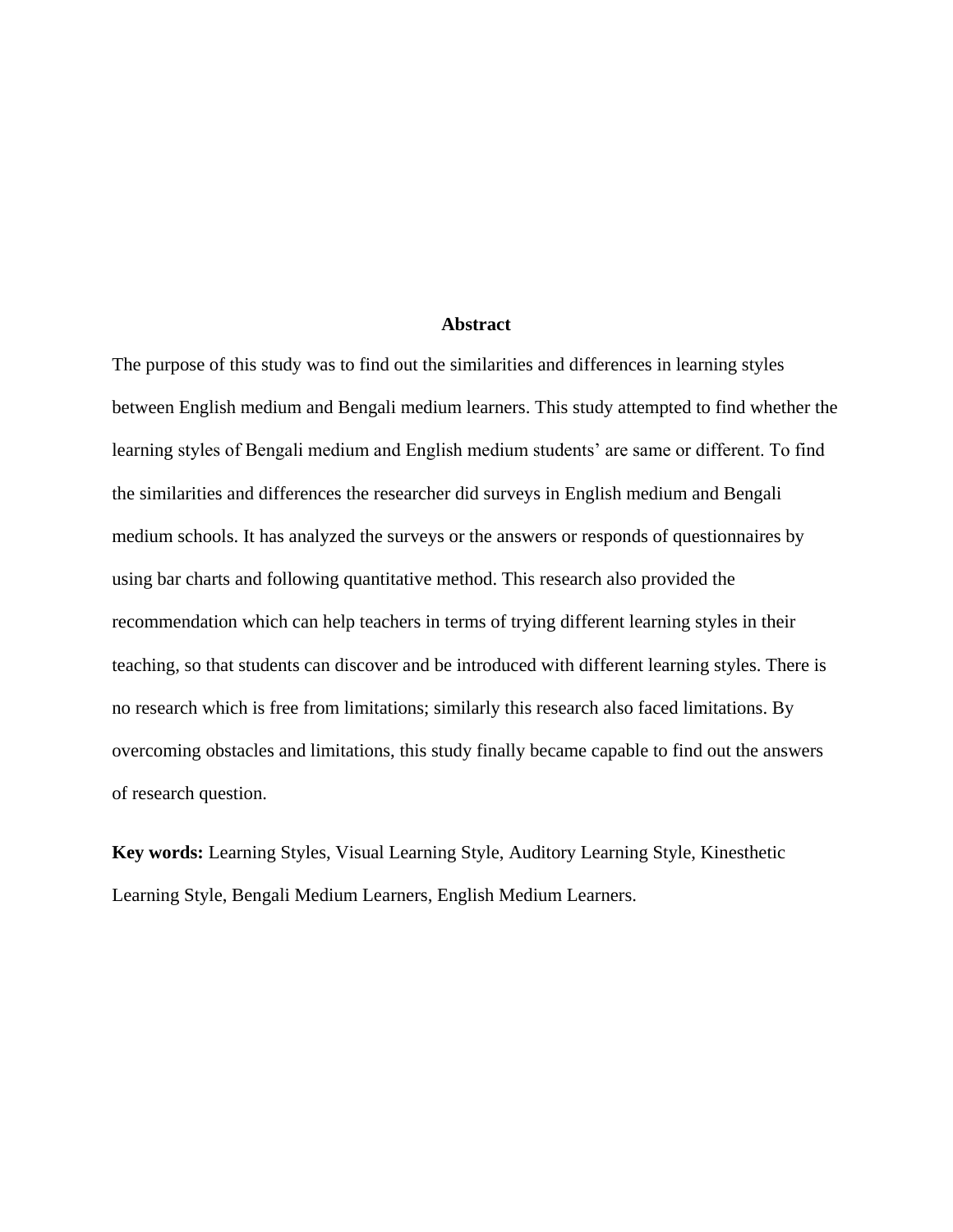| Chapter 3 | 14 |
|-----------|----|
|           |    |
|           |    |
|           |    |
|           |    |
|           |    |
|           |    |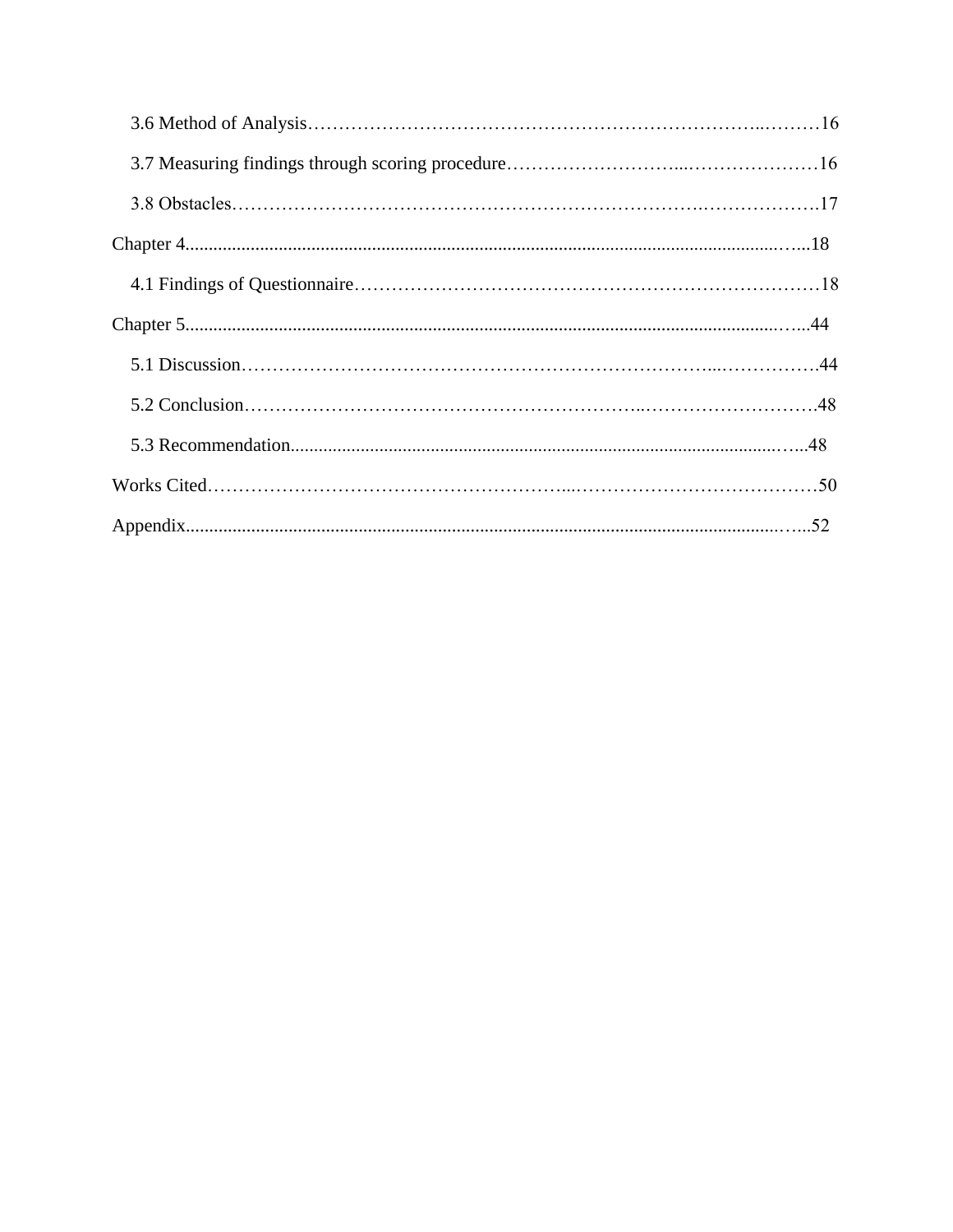#### **Chapter 1**

### **Introduction**

### **1.1 Introduction**

Language is an important media to communicate or interact with others. At present time, language learning is not only limited to our mother tongue. Our thirst of knowing has flourished day by day and we are starting to learn more than one language for our own sake of interest. We know that second language learning is not as easy as our first language. It requires more times, concentration and supporting environment. There are two mediums of educational institutions remain or appear in our country- Bengali medium and English medium. If we observe carefully, we find that there are many differences between these two mediums in terms of environment, using teaching materials, learning and teaching environment, communication in English, tuition fees, learning costs or expenses etc. However, the most noticeable difference is- the students of English medium educational institutions have more exposure to English language, whereas the Bengali medium students have comparatively less exposure to English. Every learner has their own way or style to learn a language which is called learning style. Different scholars" defined learning style in different ways but among them a definition can be focused which has given by Romanelli, Frank, Bird, Eleanora et al (2009). They said that learning style refers to an individual"s cognitive, effective and psychological behavior that help one"s to perceive, interact with and respond to the learning environment. Learning style is very important for students to acquire or learn new knowledge or information, but it is also true that in the present days most of the students are not aware of their own learning style though they are following certain styles of learning unconsciously. Similarly, the students of English medium and Bengali medium schools are following some particular learning styles while learning something. The learning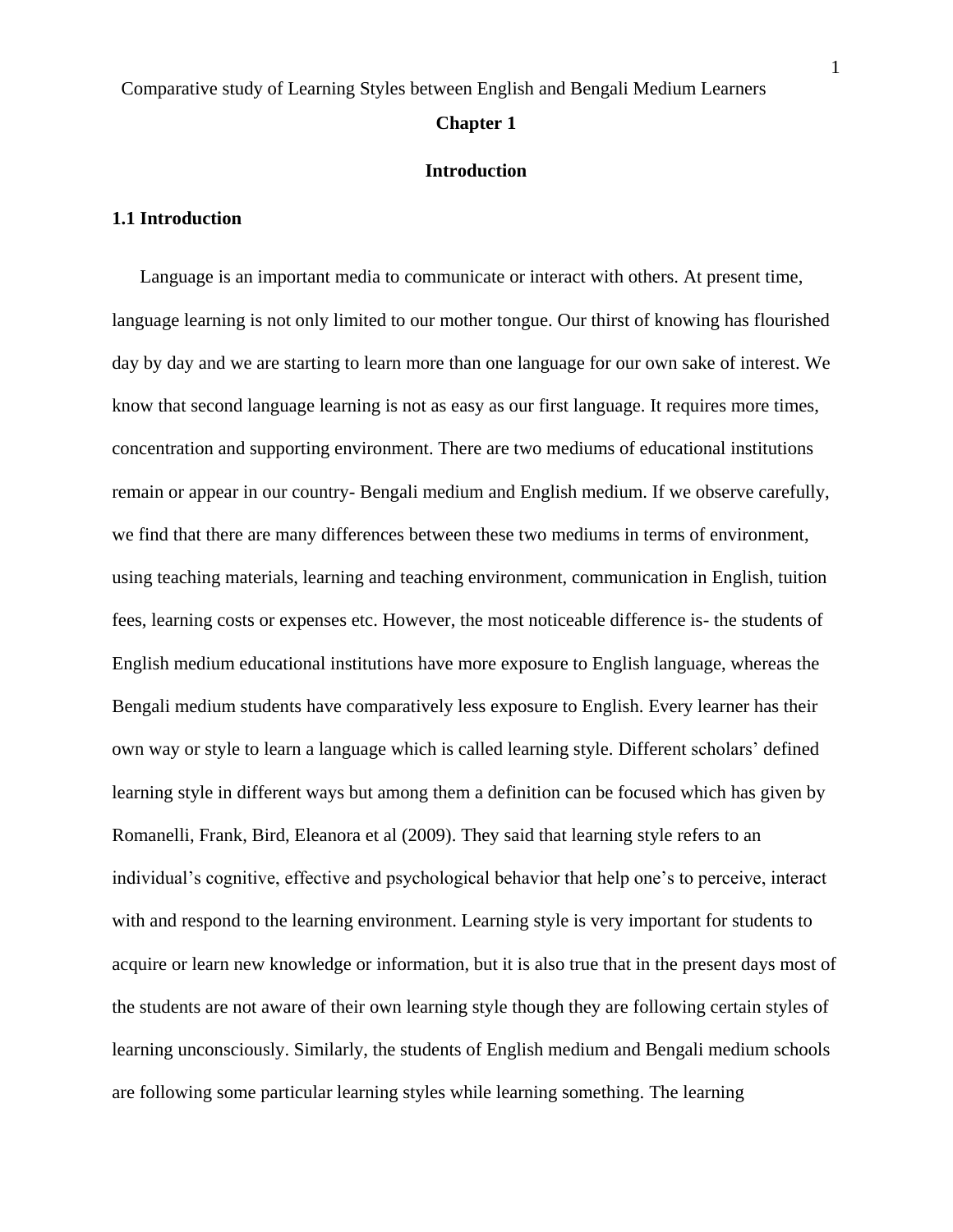Comparative study of Learning Styles between English and Bengali Medium Learners environment has a influence on learning styles. Teaching environment is likely to be important for learning language. Environment of these mediums may make them habituated to a certain style of learning from their early age. As a result, they may grow up with certain learning styles and follow it for any kind of learning. Therefore, the purpose of this paper is to find out similarities and differences in learning styles between English medium and Bengali medium learners and if any differences remain why they occur.

This research or study examines the following research question-

Are there similarities or differences in learning styles between English medium and Bengali medium learners? If yes, what are they?

This research can be proved useful to others to know about the learning style. Teachers and students can also know about similarities and dissimilarities of learning styles of Bengali medium and English medium learners. It can help students to learn about those learning styles which they never tried or followed before and also teachers can assimilate other learning styles in teaching students which they never tried before in teaching a particular medium learner.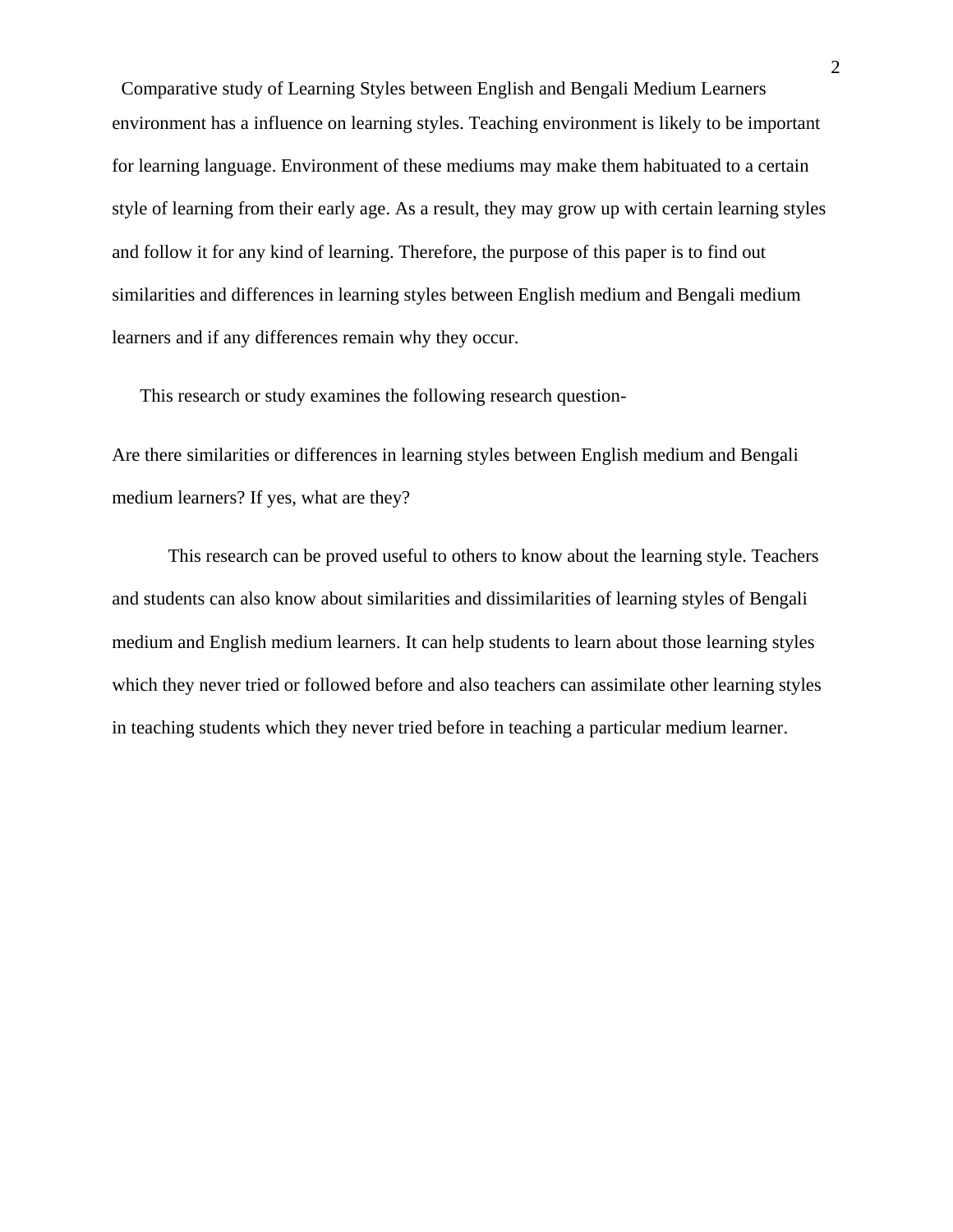### **Chapter 2**

### **Literature Review**

### **2.1 What is Second language Acquisition**

In general, Second language acquisition refers to the acquisition which occurs after an individual"s first language learning. According to Ellis (1994) second language basically play institutional and social role in society or community. He also added that the function of communication of second language acquisition generally comes after the communication of mother tongue. He further added that second language acquisition and foreign language acquisition are not the same; second language acquisition plays a social role after mother tongue in community.

According to Lightbown and Spada (2006), though second language acquisition is different from a learner's first language acquisition, learners' characteristics and learning environment play equally important roles in both types of language acquisition. They further claimed that first language acquisition occurs without the presence of "cognitive maturity and metalinguistic awareness", whereas, these are present in acquisition or learning process of a second language. The following factors have been identified to be significant for learning a second language (Lightbown and Spada, 2006; National Science Resource Center, 2002; O"Malley and Chamot, 1990)-

### **2.1.1 Context**

O"Malley and Chamot (1990) said that language is a complex cognitive skill that can be described within the context or cognitive theory. Lightbown and Spada (2006) further added that the second language learning is different from a learner"s first language acquisition. A learner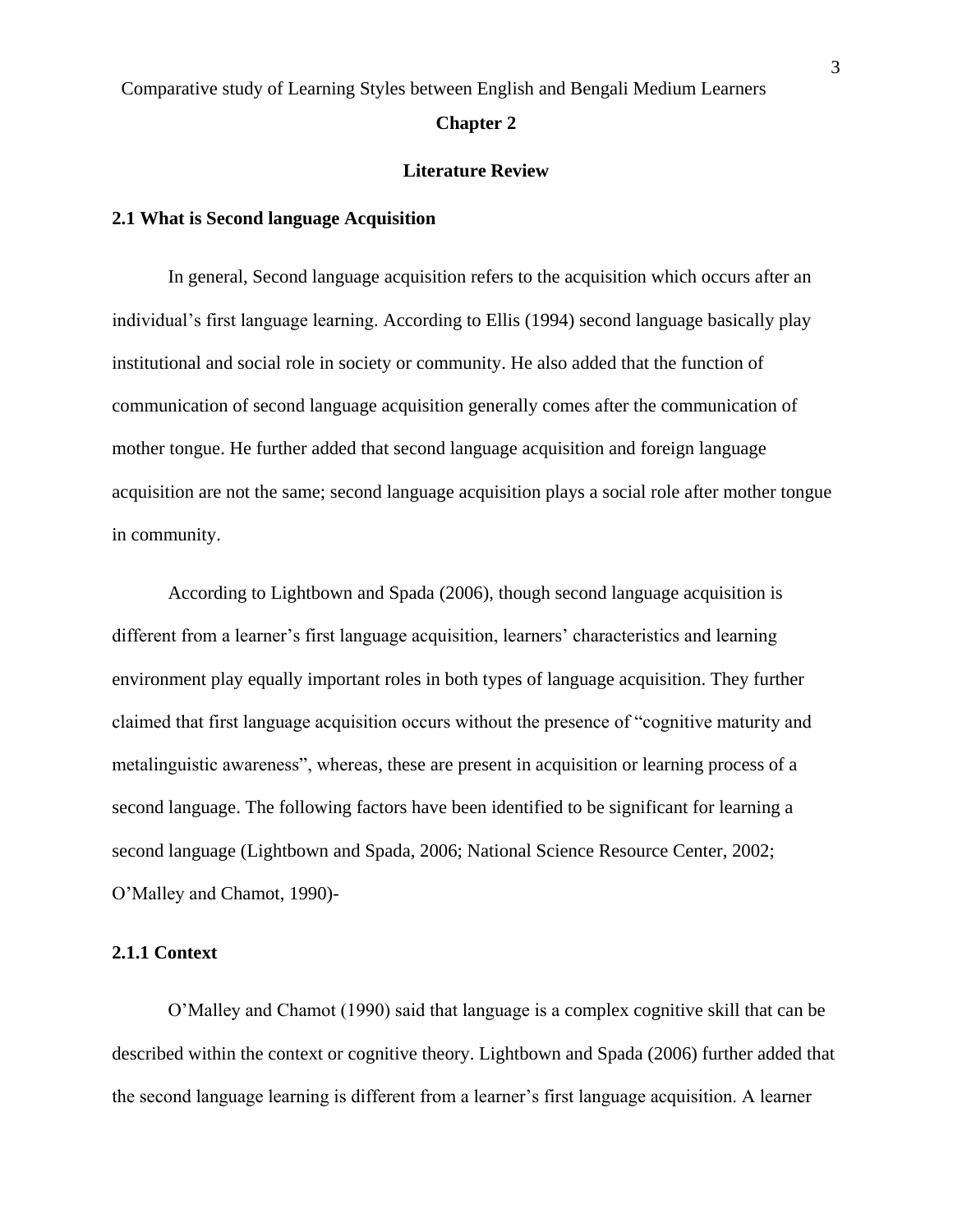Comparative study of Learning Styles between English and Bengali Medium Learners acquires his/her first language at a very early period of time when the cognitive maturity does not occur. A learner acquires his/her first language subconsciously, whereas; a second language is usually learnt in a conscious mind. Moreover, the context or the situation is different from one another in language acquisition/learning and metalinguistic awareness only exists in second language learning.

### **2.1.2 Learner characteristics**

Lightbown and Spada (2006) claimed that it is obvious that every Second language learner has already learnt a language before which refers to his/her first language or mother tongue. In terms of second language learning a learner go through the metalinguistic awareness and cognitive maturity and thus this "prior knowledge" considers as advantage of learning second language because they know how a language really works (p. 30). According to their view "Mental abilities" are different in first language acquisition compared to second language learning because in second language learning mental abilities become specific due to "critical period for language acquisition" (p. 31). Moreover, attitude towards language and cultural differences are also prominent issues in language learning. They suggested that children are more willing to try a new language than adults because adults are afraid of making errors whereas children hardly hesitate to attempt new language and make errors. In California Journal of Science Education the National science resource center (2002) also mentioned that children learn or construct theories or ideas through their experience. Children always try to link new learning with their experience or existing knowledge. They are naturally more enthusiastic to know a new thing especially language. So, they go through less inhibition to learn and communicate in a language.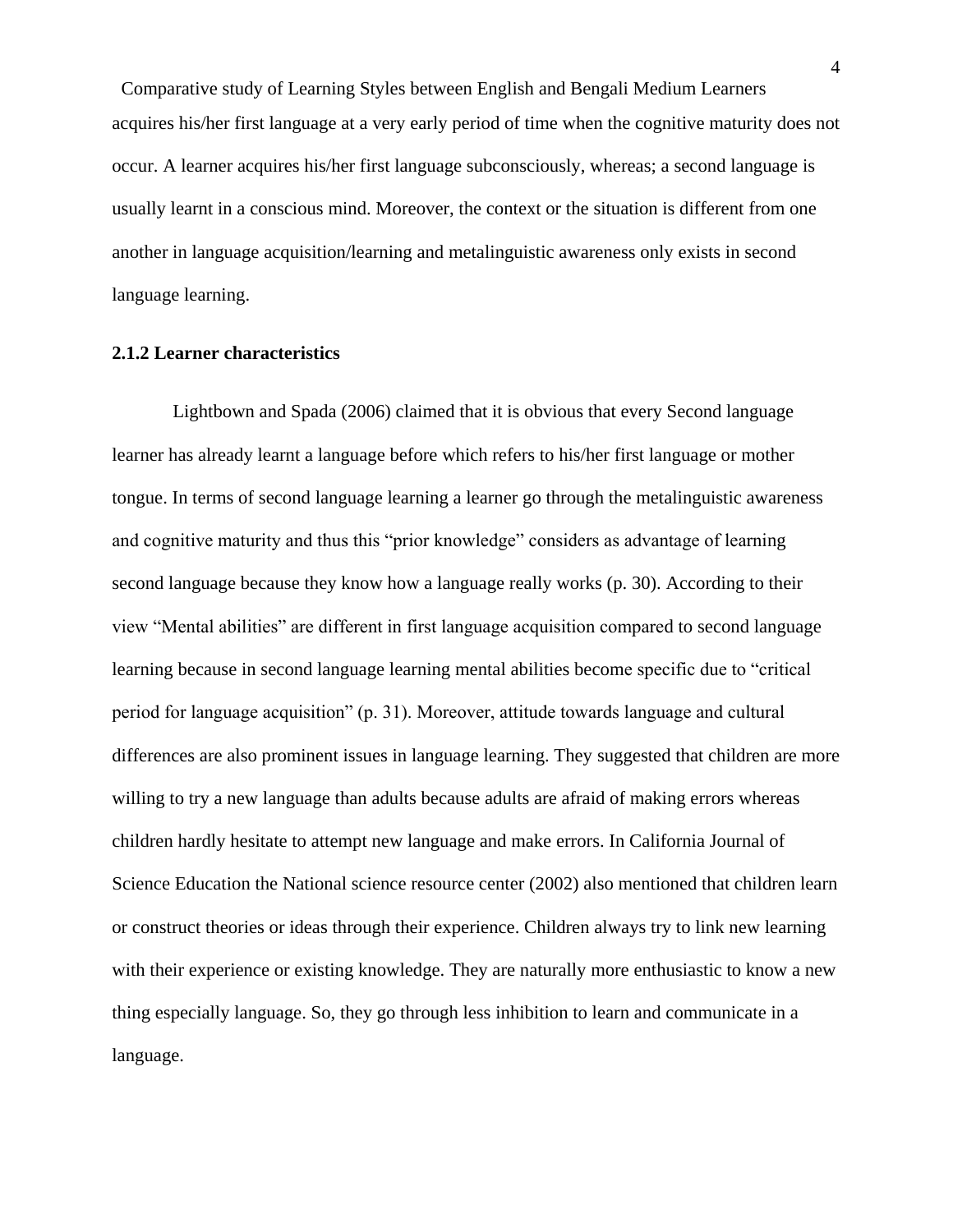## Comparative study of Learning Styles between English and Bengali Medium Learners **2.1.3 Learning conditions**

According to Lightbown and Spada"s (2006) view younger children learn second language in different learning condition compare to elder learners. The learning environment remains more silent and informal for young children until they are ready to speak in that language. Dewey (1897) believed that a learning institution should have an informal setting for children so that the condition remains friendly and close to real life to them. Thus a child can learn easily and connect their learning with their real life scenario. On the other hand, Lightbown and Spada (2006) further said that the elder language learner learns their second language in formal settings as they more practice in different social settings (such as- interview, shopping, dialogue between two candidates about a subject, medical visits etc). In classroom situations, the elder learners are bound or forced to use their second language for a short period of time.

### **2.2 What is Individual Differences**

Umar Farooq (2011) said that according to dictionary of education Individual differences are those differences which exist among humans and make a single person different from another person. He also added that these differences generally occurs based on interest, attitude, values, habits, psychomotor skill, self concept. There is a connection between individual differences and learning environment. Lightown and Spada (2006) suggested that if a person has good proficiency in his or her second language he or she must be largely influenced by the environment where "the language was heard and used, the kind of instruction (if any) they received, how long they used the language, and the age at which they began learning" (p. 53). Wang and Lindvall (1984) also proposed that a learner responded to the environment according to his individual learning style and in a learning environment teacher"s instruction is an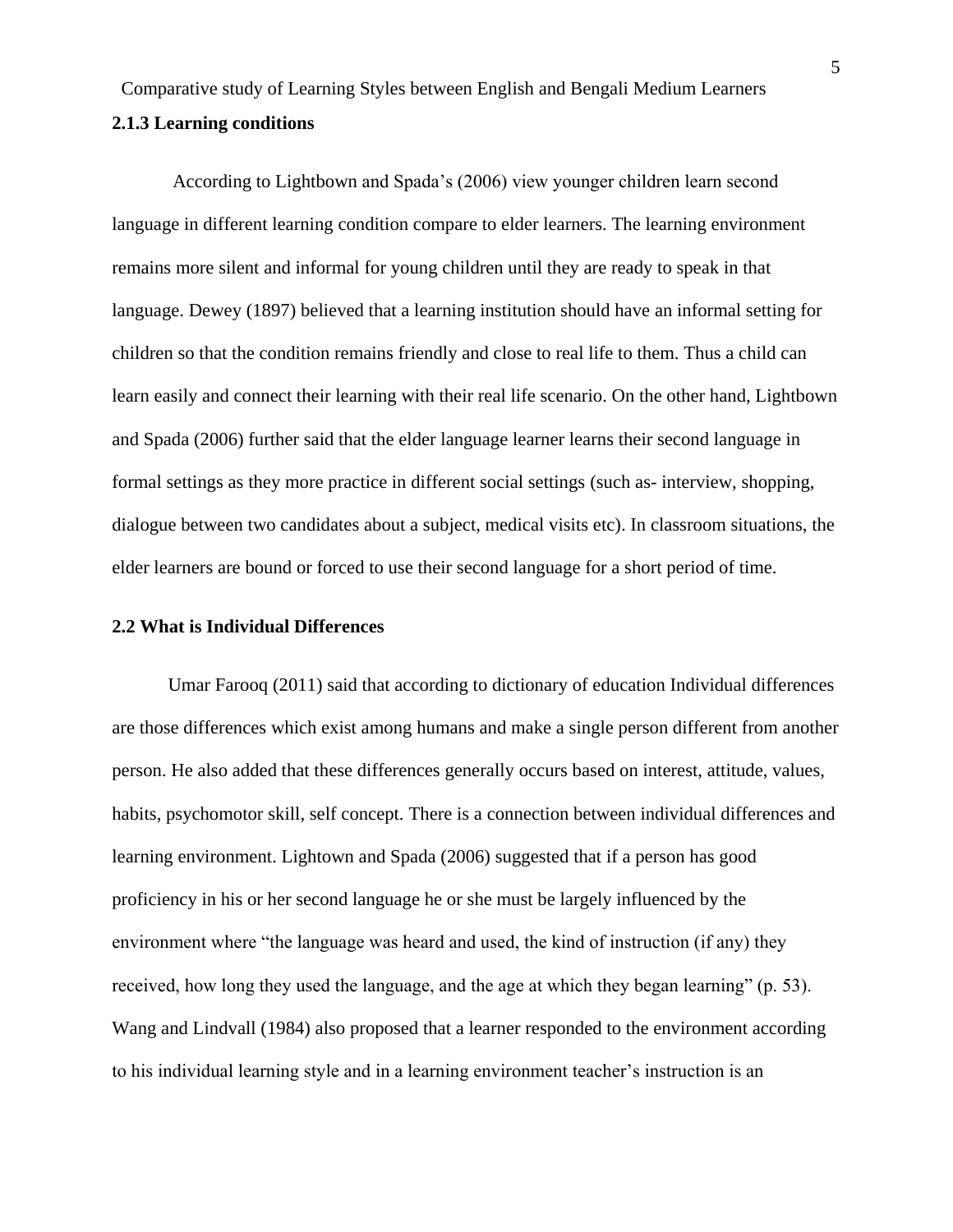Comparative study of Learning Styles between English and Bengali Medium Learners important media to facilitate appropriate responds from a student. Wang and Lindvall (1984) defined the instruction as "intentional manipulation" which means deliberate exploitation. The main purpose of an instruction is to teach or is to enable students to learn or receive the outcomes which sometimes become difficult because of students' own differences of learning styles. According to Wang and Lindvall (1984) it is challenging for an educator or a teacher to know each and every student"s individual differences and according to provide them instructions accordingly so that they can attain the learning goal. Individual differences have a great role to contribute in learning performances. It is not possible for an instructor to give instructions to every student separately to ensure their learning. So, Wang and Lindvall (1984) suggested the instructors to provide "adaptive instruction", which, according to them, is effective for all kinds of learner with individual differences to receive the knowledge and skills.

### **2.2.1 Lightbown's (2006) view on other Individual Factors**

According to Lightbown and Spada (2006) individual differences is inherent which help ones to succeed or failure in second language learning. They (2006) also added that many teachers believe from their own experiences that an extrovert learner is a better and quick language learner because of their sociable or friendly personality and other characteristics such as- intelligence, aptitude, learning style, personality, motivation and attitudes, age etc. These characteristics are known as individual factors which play role to large extent in second language learning. Lightbown and Spada (2006) described different Individual factors which are-Intelligence, Aptitude, Learning Styles, Personality, Motivation, Attitude, and Age. They said that intelligence refers to performance on any kind of test. According to Lightbown and Spada (2006) we all have intelligence in certain subjects. Intelligence means whether we have the capacity to think beyond the limited knowledge. Intelligence can apply in many kinds of topics.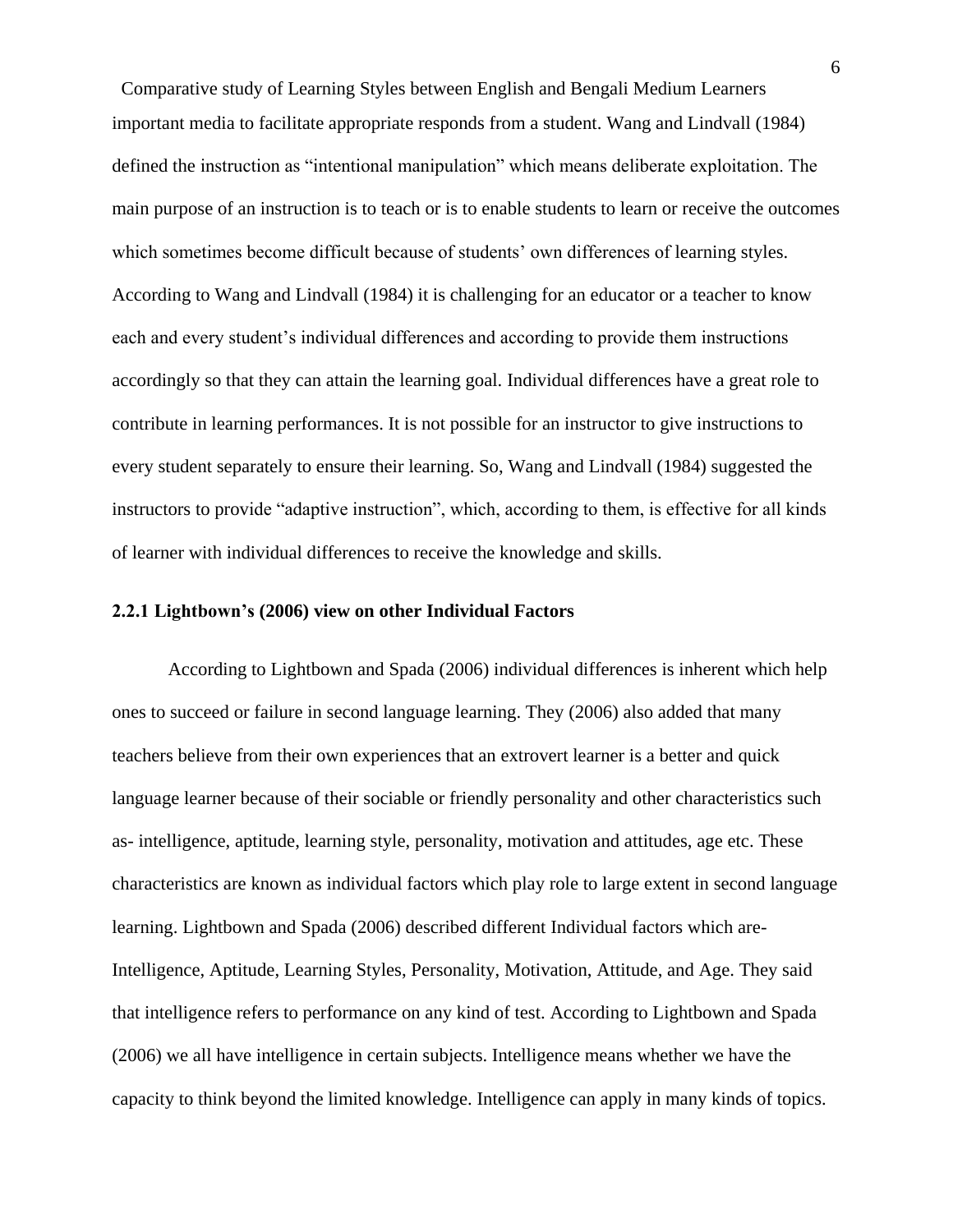Comparative study of Learning Styles between English and Bengali Medium Learners Somebody can be intellectual in mathematics where in other side, someone else can be intellectual in other subject. They also said that, Aptitude is one's ability to learn or how quickly one can learn. It only focuses on learning. Aptitude is related to learning and more specific to language. Aptitude can be inherent or it can be acquired. They further added that, different personality characteristics, such as- extroversion, introversion, inhibition, anxiety or nervousness, self esteem, empathy, talkativeness, dominance, responsiveness etc affect second language learning. According to Lightbown and Spada (2006) motivation is very important in terms of language learning especially in second language learning but it is a complex phenomena. If learner is bound to speak in the second or foreign language in a new environment to survive he/she will be automatically highly motivated to learn language. Another factor is also important in term of defining motivation and that is learner"s attitude toward the language. If a learner get positive attitude from the people with whom he communicates, then he will be motivated to learn the language, but if he get negative impression from those people then his motivation rate can be fall. They said that Age is a valuable factor in language learning. People of young age or younger people can learn a language more effectively than elder learners. They do not feel any inhibition to communicate with other on language which he/she is learning. They are not scared of making errors. As a result they can learn a language very well that is not possible for a learner of elder age to learn. Once a learner crosses the age of critical period hypothesis he /she no longer can learn the second language like a young child.

### **2.3 Learning styles**

According to Lightbown and Spada (2006) learning style is one of the Individual factors that contribute. In general, learning style refers to an individual"s natural, habitual and preferred way of learning. Lightbown and Spada (2006) also suggested that different people may have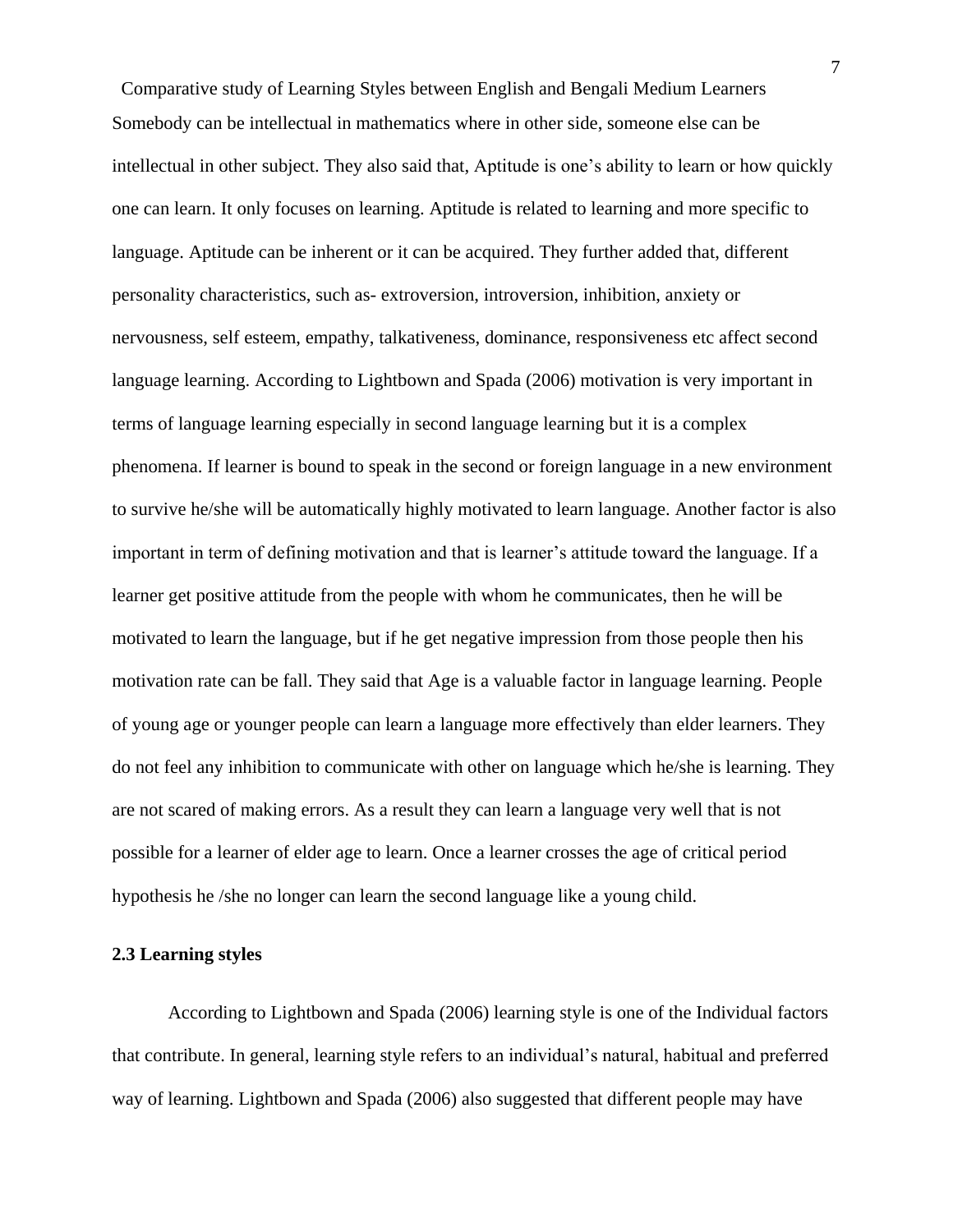Comparative study of Learning Styles between English and Bengali Medium Learners different learning styles, and therefore, they can be referred as different learners; such as- visual learner, aural learner, and kinesthetic learner. O"Malley and Chamot (1990) claimed that according to cognitive theory an individual is mainly involved in a mental process to learn a language and the learning strategies are learner's special way to process that information which "enhance comprehension, learning or retention of the information" (p. 1). In general learning style is learners' own way to learn a language in which he/she feels comfortable to learn. Pashler, Daniel, Rohrer and Bjork proposed that, "the term learning style refers to the view that different people learn information in different ways" (2008, p. 106). They advised that, "learning style needs to document a specific type of interaction between instructional method and assessments of an individual"s learning style" (p. 108). They have also said that learner"s learning is basically enhanced or improved by instruction which also play role to tailor the learner"s learning style. They further suggested through instruction teachers can determine students existing or prior knowledge which is important to establish a knowledge that in which level students are existing and what kind of instruction is optimal for them. Romaneele, Bird and Ryan (2009) proposed that many authors" considered learning style as the factor of getting success in higher education. They also added that the knowledge of learning style is useful for both teachers and students because they (teachers) can use learning style theory to articulate the most preferred learning style majority of students which can help them to teach. According to Spada (2006), learning style is an individual"s natural or preferred way of learning in which he/she absorbs processes and keeps new information and skills. Spada (2006) also described different types of learning styles; such as- visual learner, aural learner, kinesthetic learner which are considered as "perceptually-based learning styles" (p. 59). Different people gave their different opinion about these perceptually-based learning styles. Many authors and researchers had done their survey on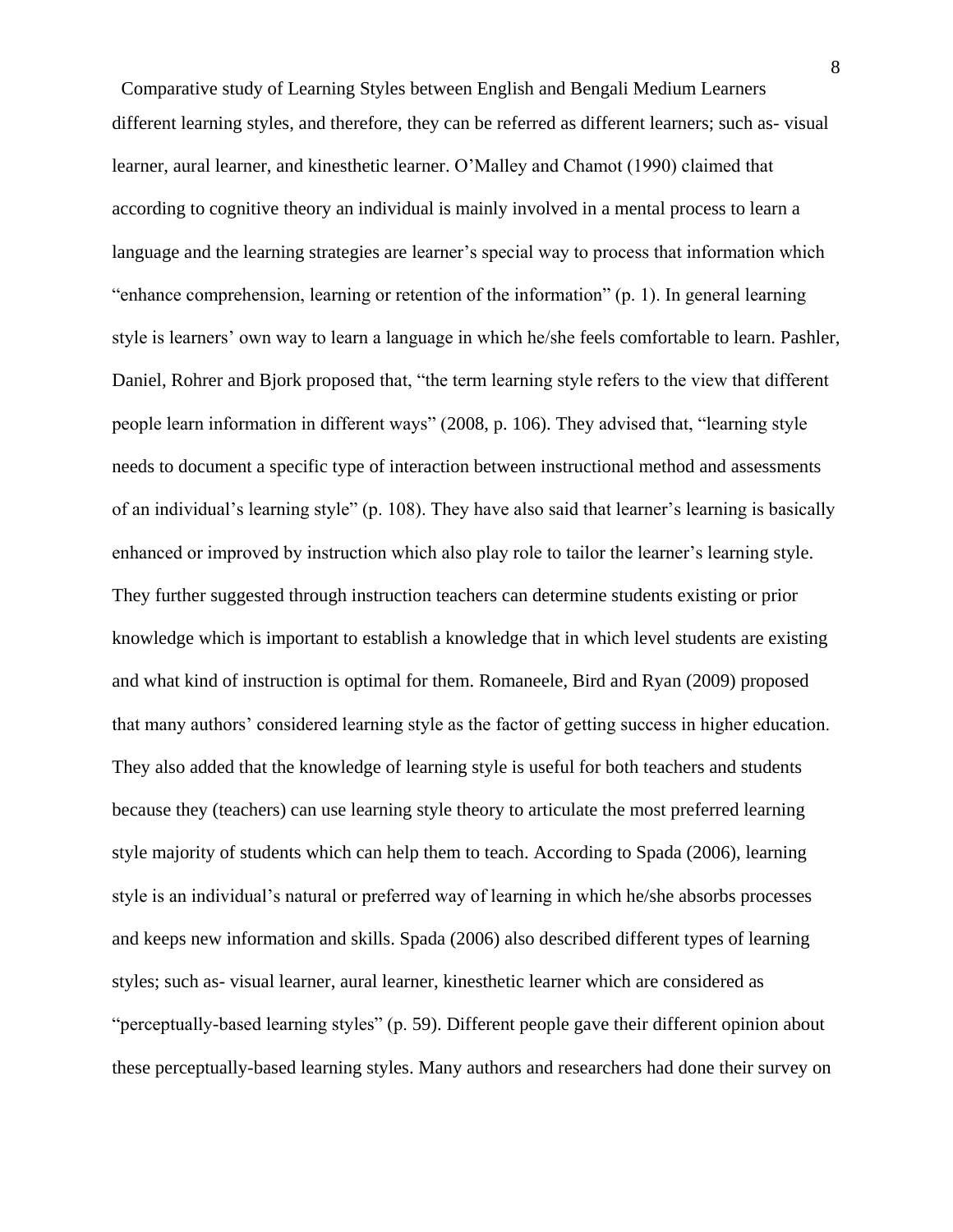Comparative study of Learning Styles between English and Bengali Medium Learners visual, auditory, kinesthetic or tactile learners" groups and came up with different findings or results. In the following sections a description of a range of learning styles are presented.

#### **2.3.1 Visual learning**

Learners have their own way to learn. According to Mayer and Massa (2003) some people learn by processing words and some people learn by processing pictures. Mayer and Massa (2003) regard these educational practices as visualizer and verbalizer hypothesis. Therefore, the people or learners who learn better by processing images, pictures, graphs, videos etc, they are known as visual learners. As proposed by Mayer and Massa (2003) Visual learners are different from the verbal learners in terms of cognitive style. Similarly, Lightbown and Spada (2006) defined visual learner as the learners who learn something by having seen it, who learns visually, unless they cannot learn that thing. Reid (1987) added some examples of visual learning's; which are - reading, studying charts etc. In "The Learning Style Preferences of ESL Students" Reid (1987) had found from survey that Korean students were more visual compare to other language background students, but on the other hand, the native speakers of English language prefer visual learning style as a minor style not as a major style.

### **2.3.2 Auditory learning**

Lightbown and Spada (2006) said that the aural or auditory learners learn by listening by ear which means learning something by listening lectures, audio clips, recorders etc they are considered as aural or auditory learners. Reid (1987) has found from the survey he has talked about in "The Learning Style Preferences of ESL Students" that, "Japanese speakers were the least auditory of all learners and were significantly less auditory than Arabic and Chinese speakers, who expressed a strong preference for auditory learning" (p. 97). Reid (1987) also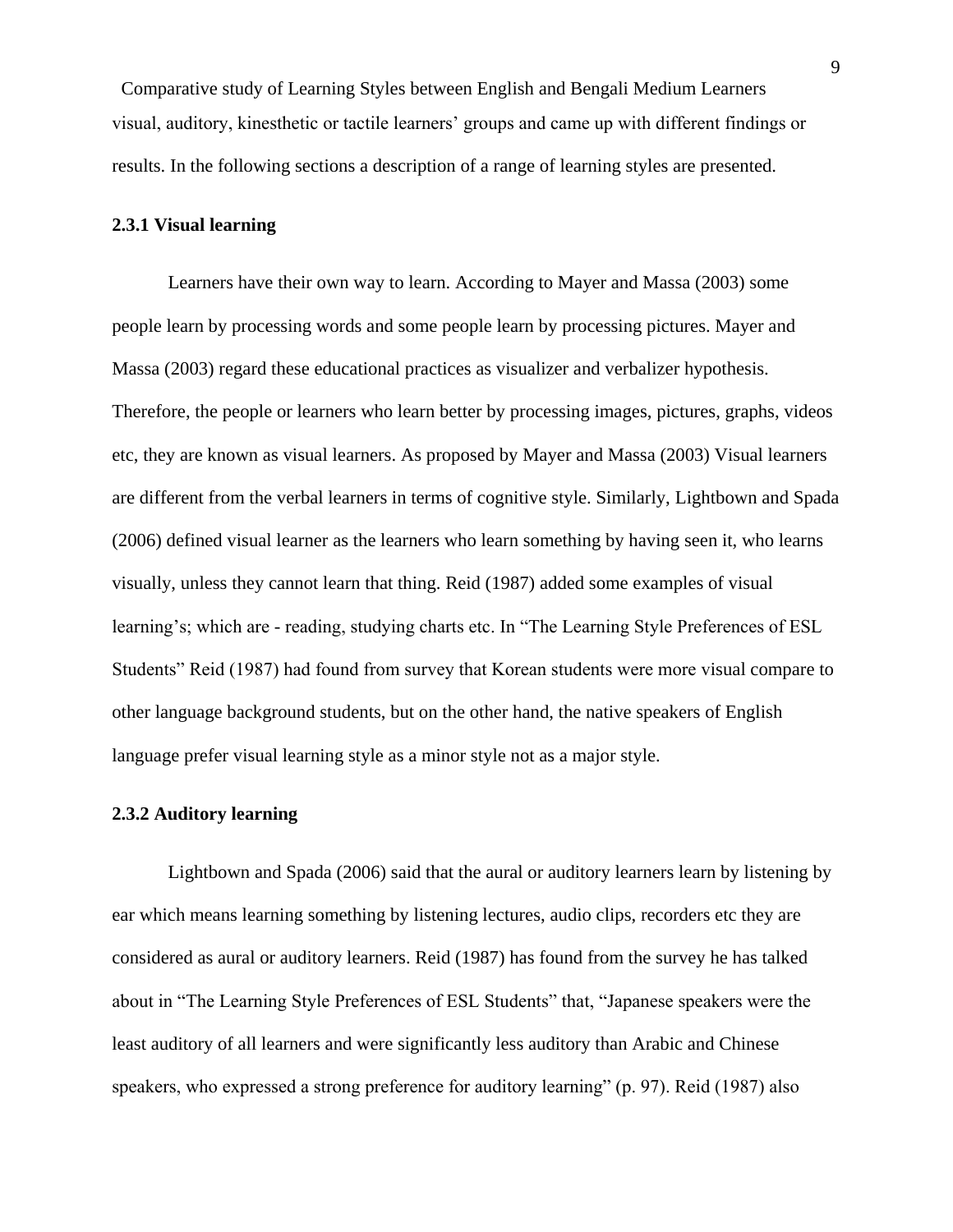Comparative study of Learning Styles between English and Bengali Medium Learners added that Chinese speakers preferred auditory learning style as a major one. Like the Chinese speakers Korean, Indonesian and English speakers gave strong preferences for auditory learning style.

### **2.3.3 Kinesthetic/Tactile learning**

Spada (2006) said that kinesthetic learners are those who perceive learning by physical actions. Reid (1987) also defined kinesthetic learning as "total physical involvement with a learning situation" (p. 89). They are able to learn very easily by noticing different bodily movement which is considered their strength. Kinesthetic learners generally remain busy in different bodily movements or actions while learning something new in classroom or somewhere else. However, Reid (1987) has said that kinesthetic learning style is the most preferred learning style of ESL students, whereas, English native speakers give less importance to tactile learning style. From the Reid"s view it can be said that the demonstration of language learning for the second language learners works more through tactile or kinesthetic style compare to the native speakers of English.

Learning style is very important in language learning field; but according to Spada (2006) it is quiet difficult to determine "whether they reflect immutable differences or whether they develop through experiences" (p. 59). He also included that if students want to use their own way to learn or perceive anything which can help them to learn quickly, teachers should not stop them, either they should encourage or help the students in their preference way of learning.

Csapo and Hayen (2006) defined learning style as "individual differences in learning" (p. 129). They also included that an individual perceive, communicate and respond to the environment in an individual way or differently because of his/her different learning styles which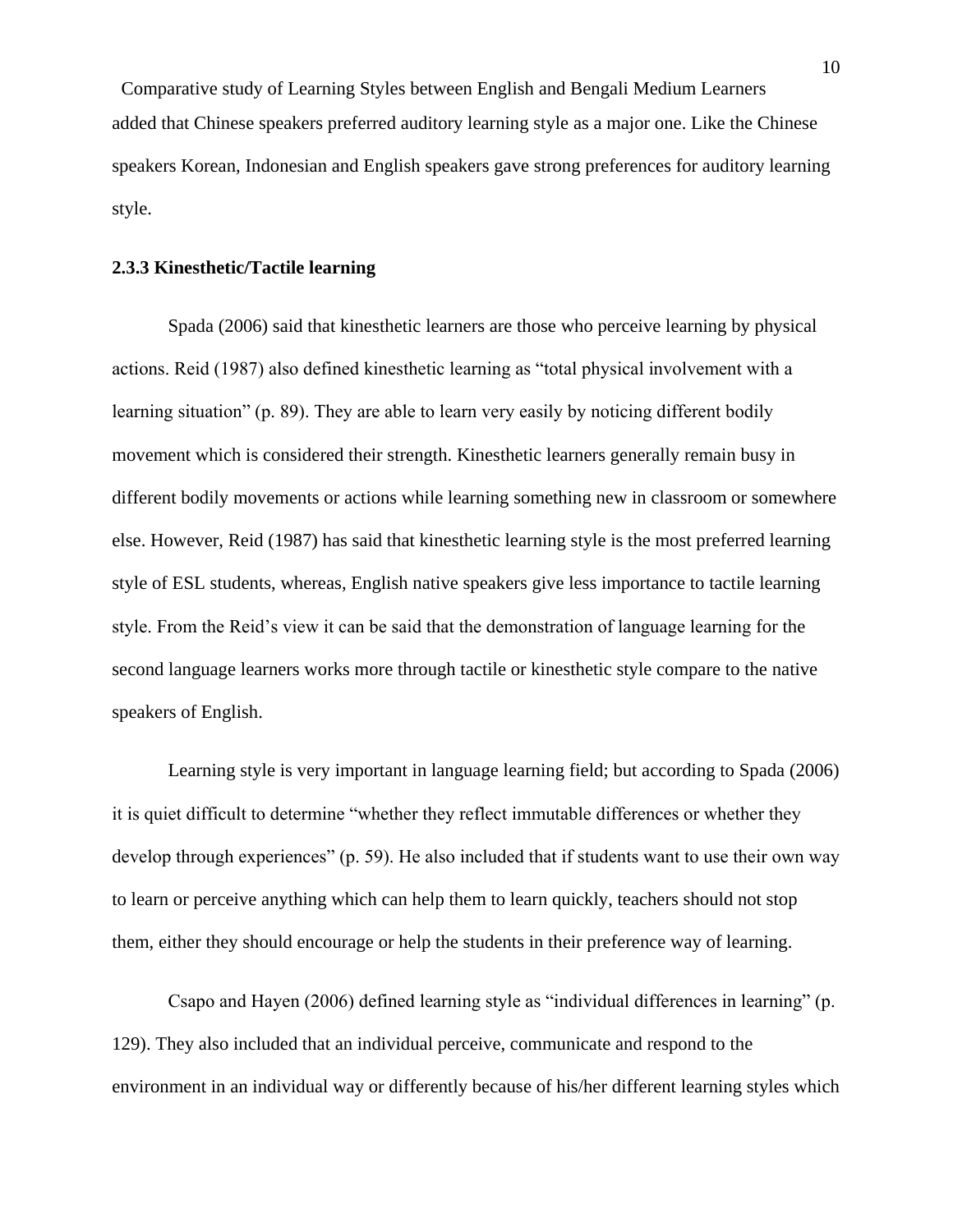Comparative study of Learning Styles between English and Bengali Medium Learners means their approaches to communicate with the learning environment are different from each other. So, they (2006) think that understanding learning style is very important in teaching/learning process and so they considered the learning style as the key component in this process which can be helpful to meet the teaching and learning goal for teachers and students at the same time. According to Caspo and Hayen (2006) if the learning style theory can be utilized in classroom situation, it can be advantageous for different academic level.

Csapo and Hayen (2006) said that according to Kolb learners" learning style are largely influenced by different factors; such as- early educational specialization, professional career or occupation, personality type, present job role and adaptive competencies (p. 130). Kolb also elaborated that these factors affect our learning style throughout our whole lives and reshape our learning style in different levels of our lives.

### **2.4 Studies on learning styles**

Dunn, Beaudry and Klavas (2002) mentioned about different survey or experimental research on learning styles based on different instructional environment, perceptual preferences, sociological preferences and time-of-day preferences. A large group of researchers experimented to identify the effects of learners learning styles on their "achievement, attitude and behavior" (e. g. DeGregoris, 1986; Della Valle, 1984; Hodges, 1985; Krimsky, 1982; MacMurren, 1985; Murrain 1983; Pizzo, Shea, 1983; Stiles 1985). The researchers" findings show that different elements of classroom or instructional environment influence an individual"s learning style. The researchers mentioned about four elements of instructional environment which influence learning styles in large scale which are- "quiet versus sound, bright or soft lighting, warm or cool temperatures and formal versus informal seating designs" (p. 80). These elements influence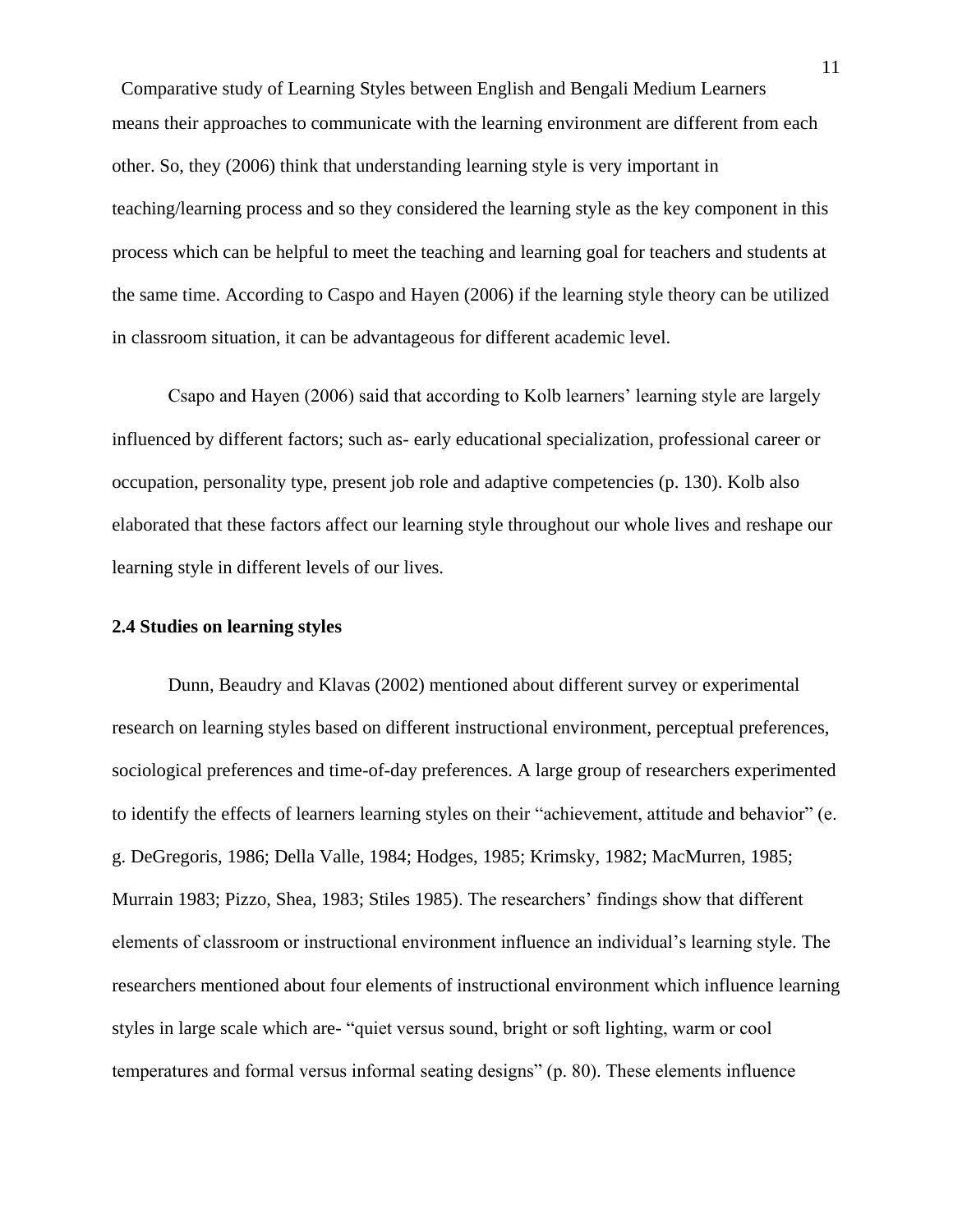Comparative study of Learning Styles between English and Bengali Medium Learners learning of students in different ages or levels. Such as- in one point researchers found that in early education younger children need less light or soft lighting environment whereas the elder students need comparatively more/ bright lights in their learning environments. Similarly in primary level of education it needs more sounds to teach the students of elementary school years whereas it becomes less important to apply sounds more loudly in secondary or higher level of students.

Reid (1987) mentioned about a survey, where a questionnaire was designed and developed to identify candidates" chosen learning styles. Most of the participants in this survey were non native speakers, who were in high intermediate or advanced level and 154 participants were English native Speakers. Through this survey six learning styles were measured which arevisual, auditory, kinesthetic, tactile, group learning and individual learning. In this survey nine language backgrounds were analyzed and the findings showed that Korean students were more visual than other language background students. On the other hand, native speakers of English take the choice of visual learning as a minor preference. In the case of auditory learning, Arabic and Chinese speakers were considered as the strong auditory learner, whereas, Japanese speakers were considered as the least auditory of all learners. English speakers choose auditory learning as a major learning style. Most ESL students considered kinesthetic learning as a major learning style though, on the other hand, Local speakers of English had the second most minimal inclinations mean around there. Local speakers of English preferred more on individual learning style, besides they did not support more on group studies. On the other hand, Non Native speakers of English or other language groups such as- Arabic, Chinese, Korean and Spanish speakers prefer less on individual learning styles and supported more on group studies.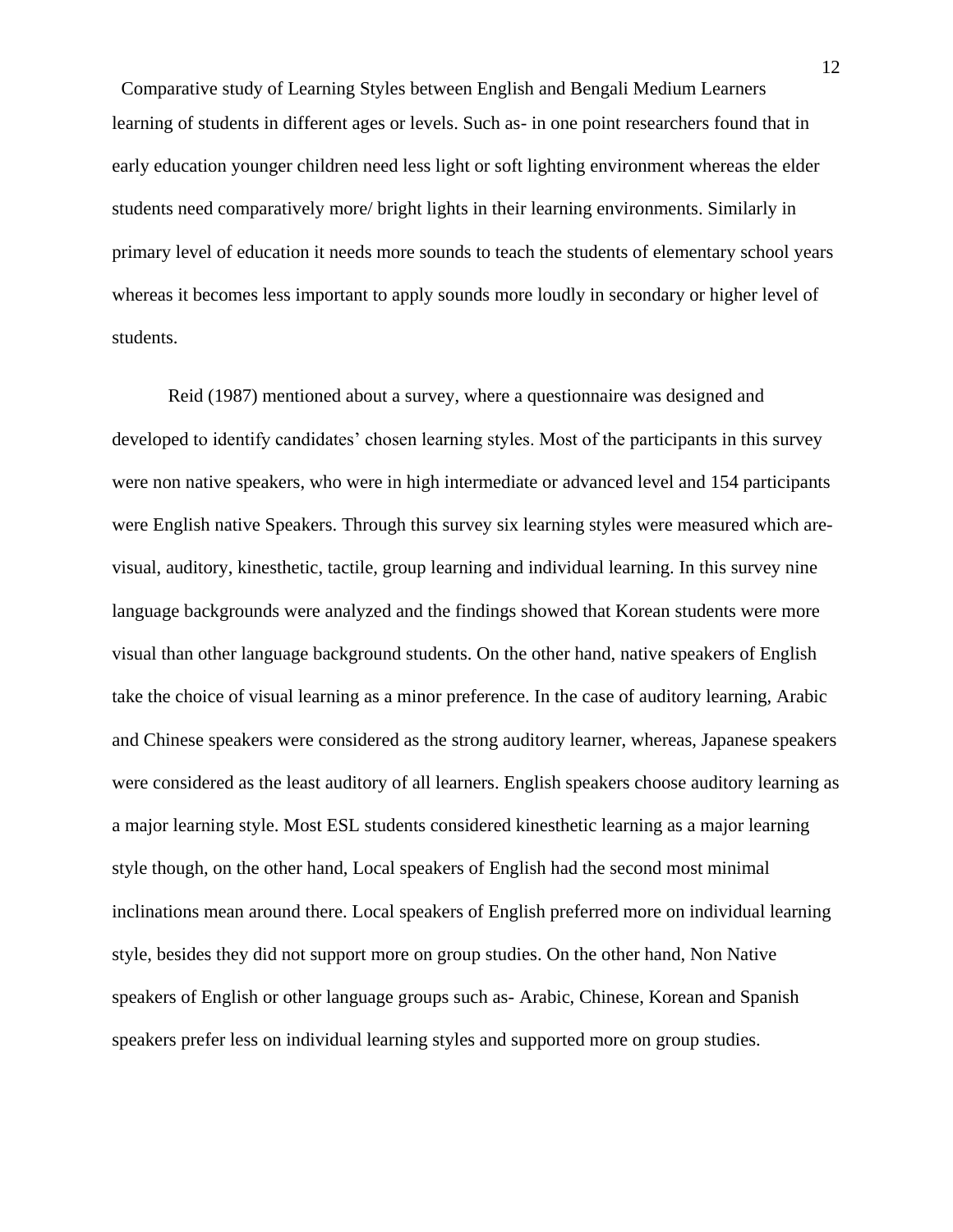From the perspective of authors and researchers, learning style is an individual"s preferred way of learning or perceiving knowledge. The way knowing of learning style is important for teachers and students, the learning environment are also important for them. Depending on environment sometimes learning styles can be differed. Therefore, learning style of English medium students and Bangla medium students or native speakers and non native speakers can be different depending on learning circumstances or environment. A Study on the Similarities and Differences in Motivation and Skills between English medium and Bengali medium learners (Biswas, 2013) found that there remain some differences between English medium and Bengali medium students in terms of motivation and skills. The students of both medium find different circumstances for learning, such as- in English medium students get enough opportunities compare to Bengali medium students to develop their learning, thus they receive more exposure to the second language English. In this point, the researcher can relate it to the study where accessible equipment and environment can create the main difference between these two mediums. Whereas, a Bengali medium student try to build up his/her speaking skill to cope up with the modern world, an English medium student try to develop his/her writing skill because he/she already have the speaking skill because of the more exposure environment. Thus, in Bengali medium students motivation is somewhat different from the English medium students. In Bengali medium schools, English has taken as a subject of learning where in English medium schools English has taken not only as a subject of learning but also a medium of learning. So, they get more positive environment compare to Bengali medium students. Because of the different environment, their motivation and skills are different from each other.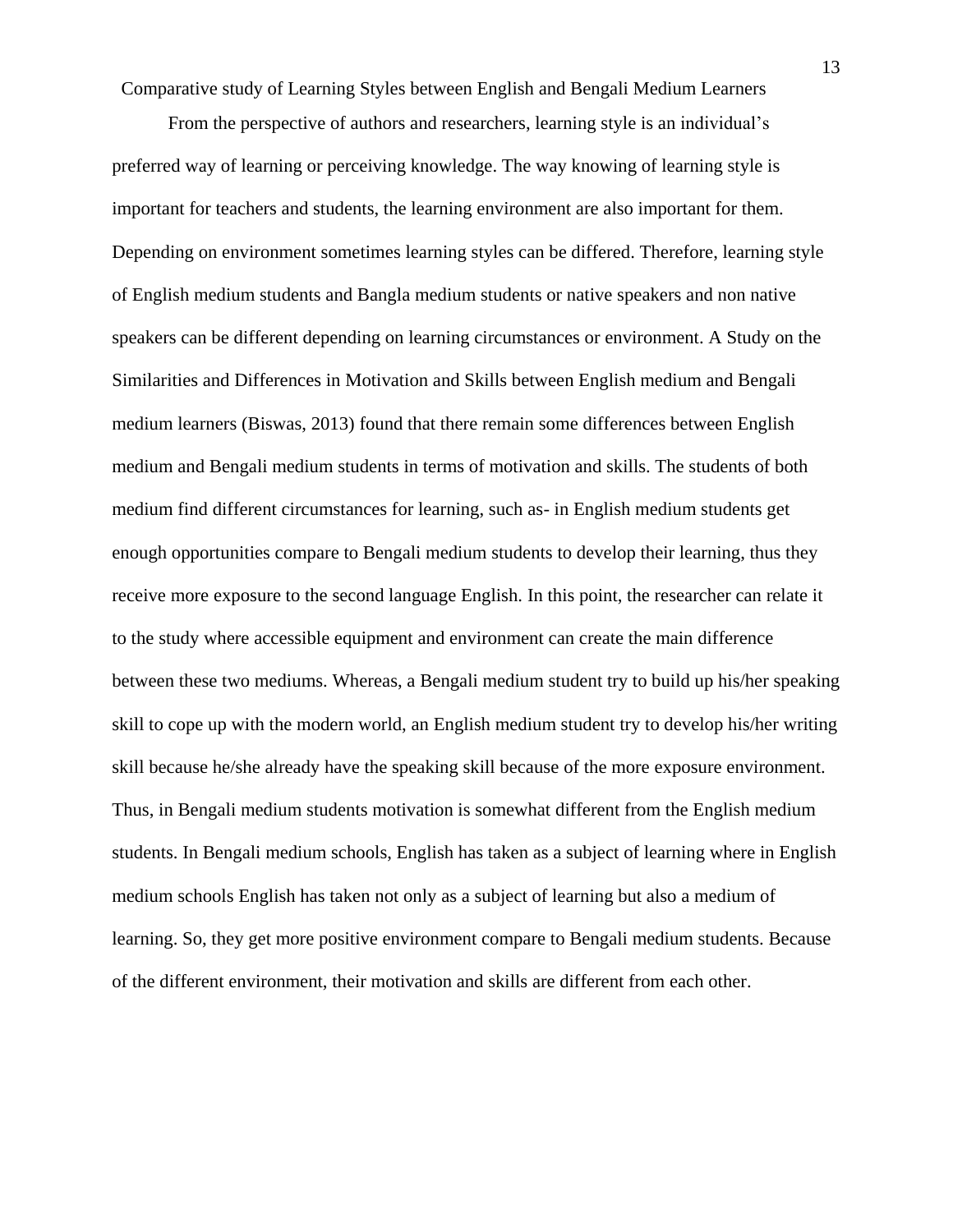### **Chapter 3**

### **Methodology**

### **3.0 Introduction**

Through this chapter the researcher presents the research methodology that was followed to accomplish the result. The researcher focused on learning styles of both Bengali medium and English medium students to find out if there were any differences between these two groups with regard to their learning style.

### **3.1 Research Design**

The researcher followed the quantitative method. An online questionnaire was used to collect data.

### **3.2 Participants**

The researcher chose 35 students of Bengali medium and 30 students of English medium schools as participants. One group of students was from Adorsho Biddya Niketon School which is a Bengali medium school and another group was from East West International School which is an English medium school. The group which contained the Bengali medium students consisted with 35 participants and another group (the English medium students) contained 30 participants. Most of them were aged between the ranges of 12 to 15 years. All of them were from preintermediate level.

### **3.3 Instrumentation**

The researcher borrowed a questionnaire titled "Learning Style Survey" (2004) designed by University of Oregon (see Appendix). There were 24 questions in the questionnaire for the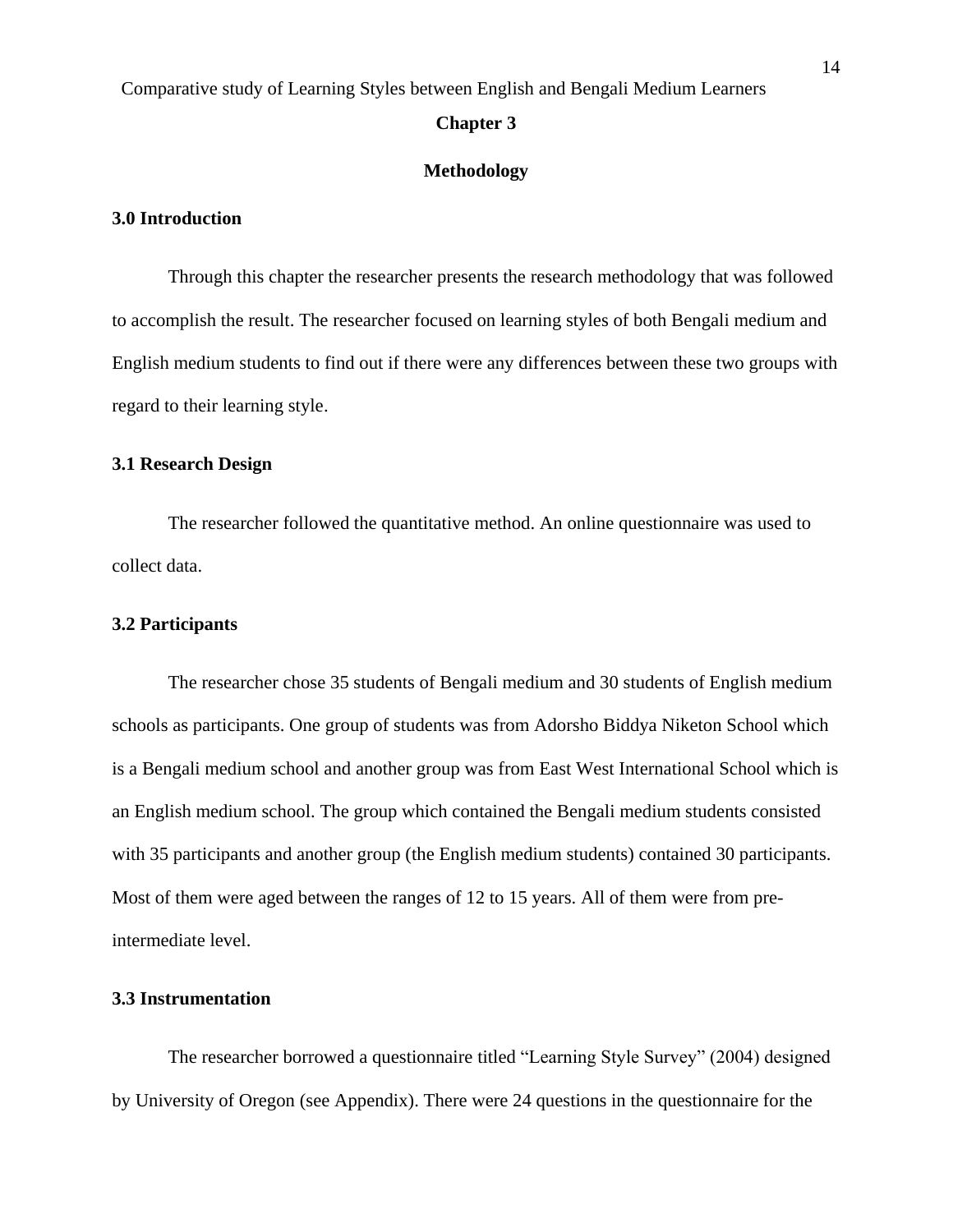Comparative study of Learning Styles between English and Bengali Medium Learners students of both Bengali and English medium group of students. Most of the survey items were designed as statements and there were three options; such as- A. Often, B. Sometimes and C. Seldom, were given for students to respond. Students needed to put a tick mark on the correct option according to their view for each question. The sample of the selected questionnaire was similar to the pattern of multiple choice questionnaires.

### **3.4 Setting**

The researcher did the survey in both medium of schools, English medium and Bengali medium, in a formal setting. It can be claimed as formal setting because the survey took place in classroom situations. The researcher observed the classes first, and then at the end of those classes she gave the instruction about the questionnaire and requested the students to participate into the survey. Most of the students participated with enthusiasm.

### **3.5 Data Collection Procedure**

The researcher contacted two schools; among them one was Bengali medium and another one was English medium. The researcher found the scope to work with or run the survey in both types; such as- governmental and non-governmental educational institution; as the selected Bengali medium school was a governmental institution and English medium school was a nongovernmental institution. At first the researcher took permission from the principals of both schools to take the survey. However, some teachers and the principals were interested to know about the survey that what it will deal with and on which topic the researcher was going to focus. So the researcher gave them an overview about the research work and survey. Secondly, researcher was taken to the classes by teachers and they introduce her to students who participated in the survey. After that, the researcher observed the classes first and then at the end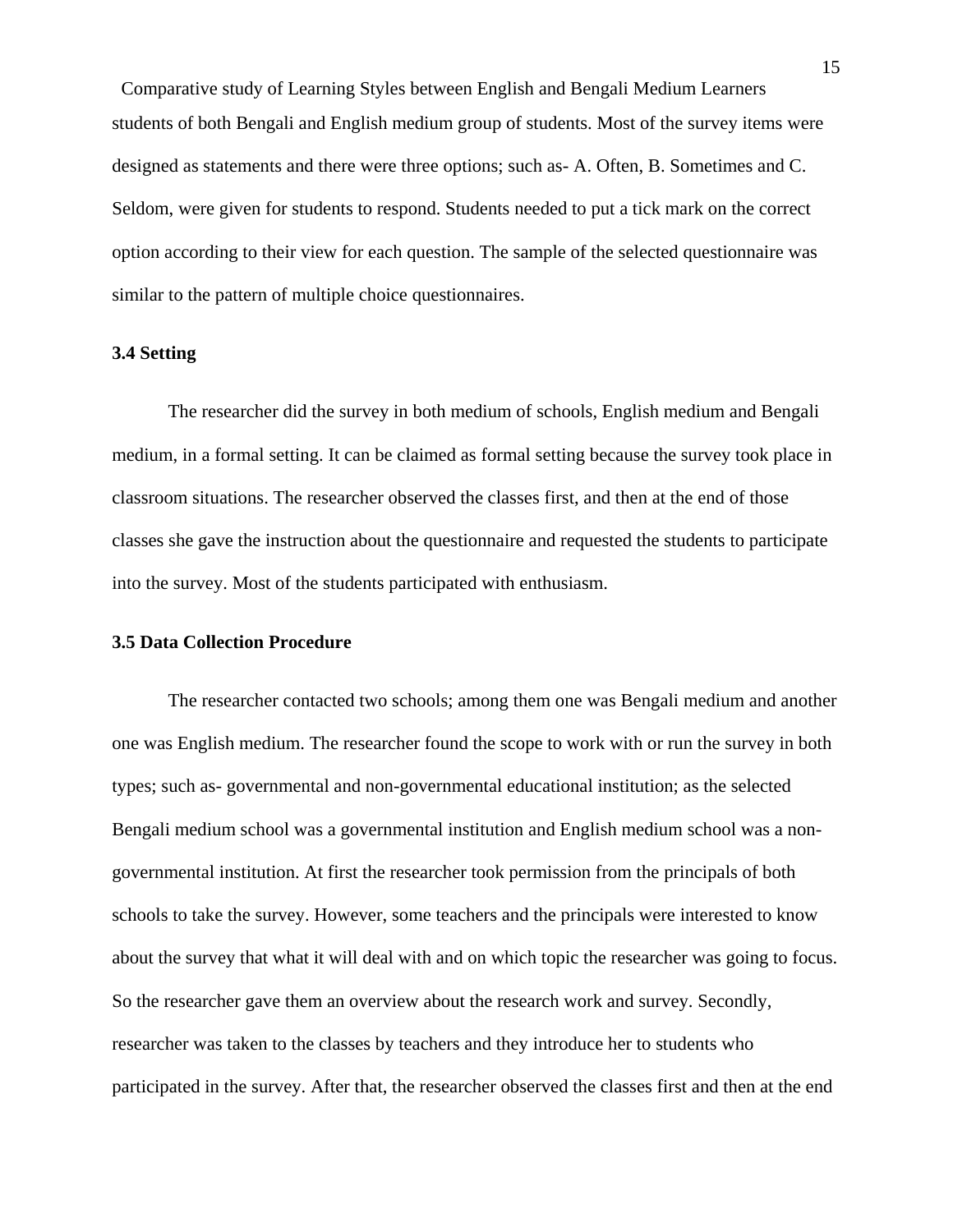Comparative study of Learning Styles between English and Bengali Medium Learners of classes she made the students introduce with the survey questionnaire and encouraged them to participate in it. The students were allowed to ask any questions about the survey.

### **3.6 Method of Analysis**

In general, the questionnaire followed the quantitative method. The researcher used this questionnaire to measure the learning styles; especially focused on three aspects which were-Visual, Auditory and Kinesthetic learning style; of both medium students". The students responded by putting tick mark on options according to their opinion. After completing the survey the responses were measured by giving points/marks/scores for each question-answer. Next, through measuring the points the researcher found the possible numbers of each learning styles from the sample.

### **3.7 Measuring findings through scoring procedure**

 According to the questionnaire (University of Oregon, 2004), questions were categorized into three types of learning styles, which were - Visual Learning Style, Auditory Learning Style and Kinesthetic Learning Style. In this questionnaire question 2, 3, 7, 10, 14, 16, 19, 22 fell into visual categorized questions. Besides, question 1, 5, 8, 11, 13, 18, 21, 24 are Auditory type question and question 4, 6, 9, 12, 15, 17, 20, 23 were based on Kinesthetic learning style. There were eight questions for each category and for each questions students got marks for choosing answers. There was a scoring scale specified for each answers, which was, Often = 5 points, Sometimes  $= 3$  points, Seldom  $= 1$  points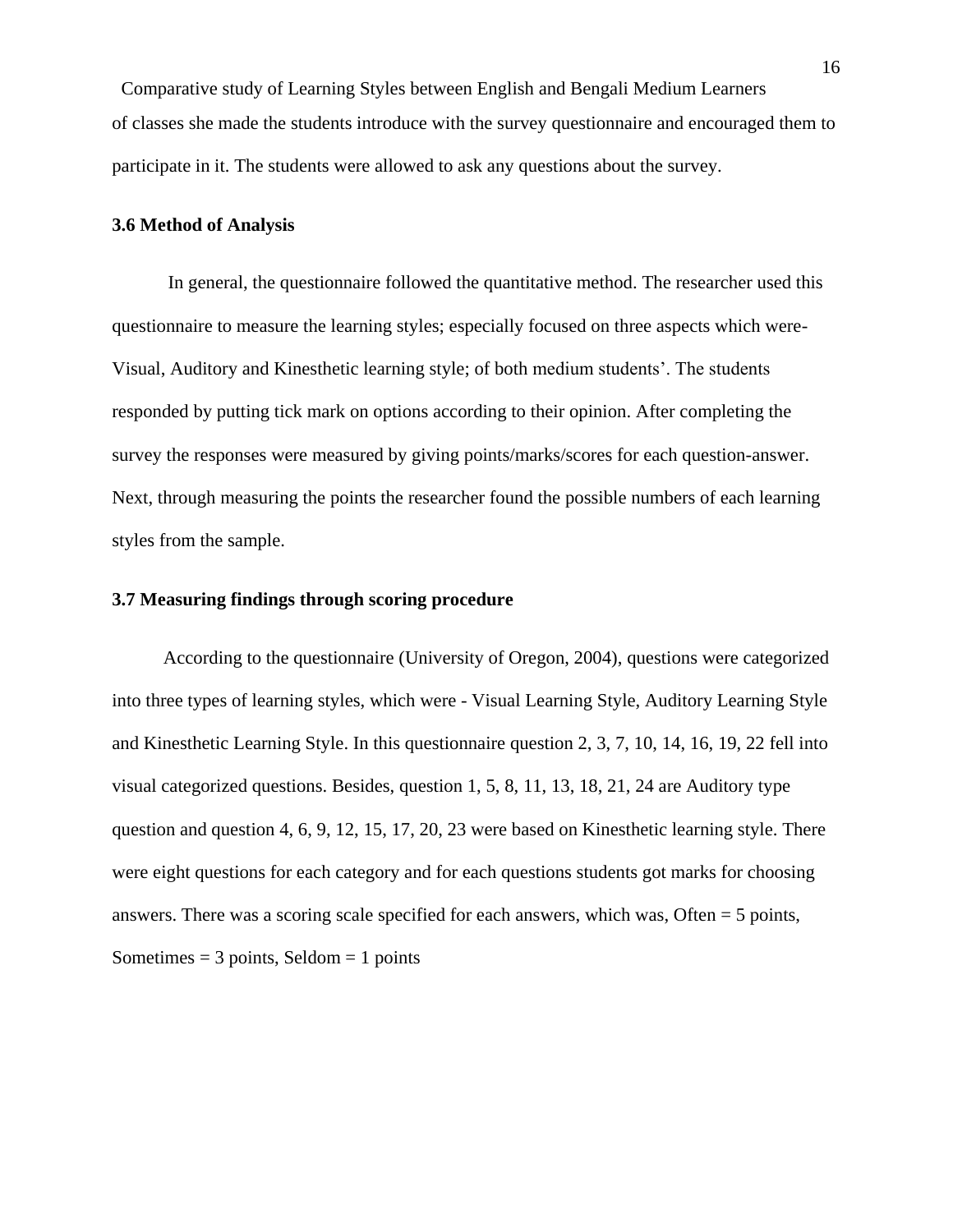Though there were no major obstacles but minor obstacles were faced by the researcher during the survey work. It was difficult to take permission from the Principal of the English medium school. The researcher had to wait for a long time to take the permission. Another obstacle was found during survey that the location of the Bengali medium school. The location of that school was somewhat inconvenient.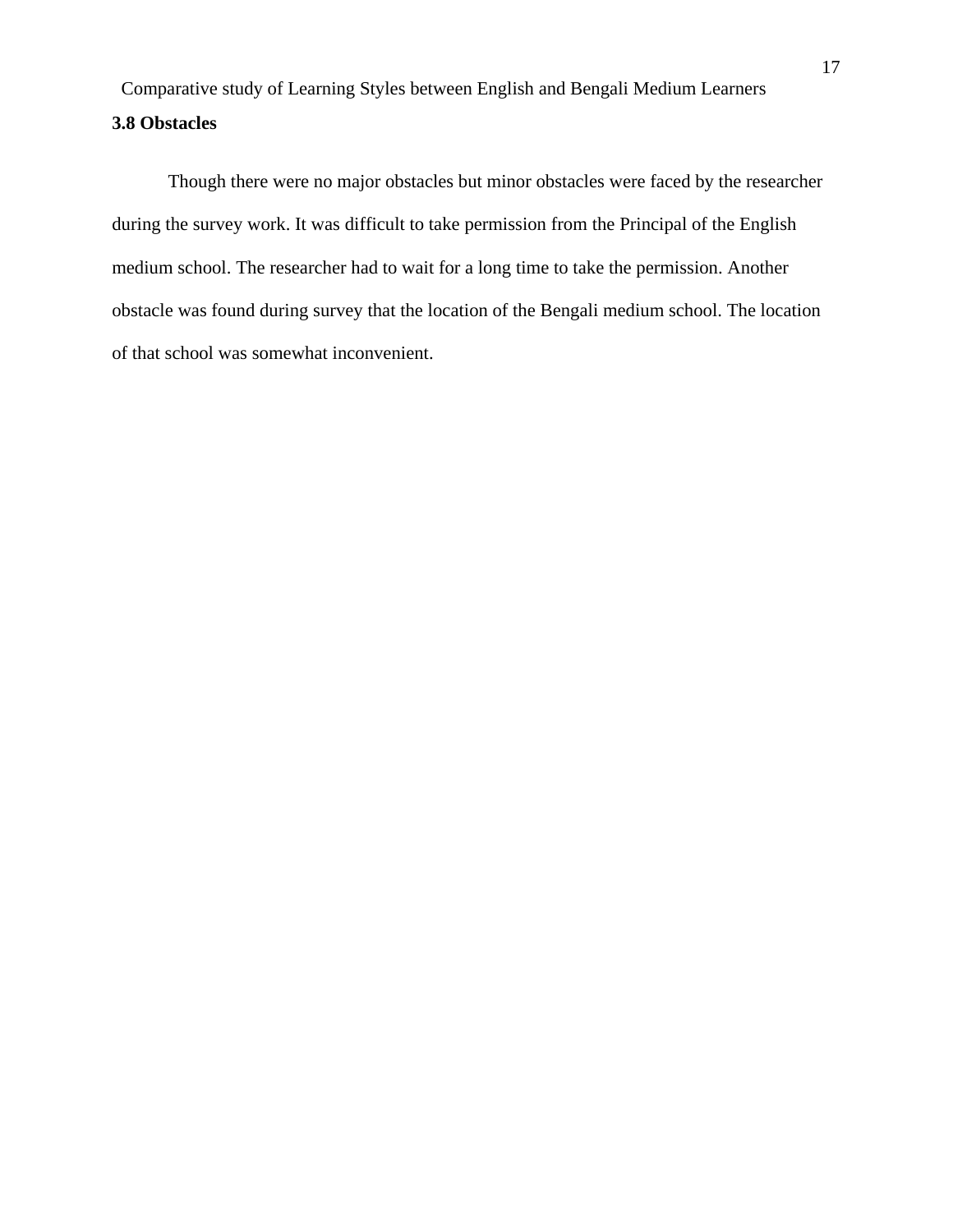### **Chapter 4**

### **Finding of the Study**

### **4.1 Findings of questionnaire**

The researcher provided the questionnaire to two groups- one group was of Bangla medium learners' and another group was of English medium learners. A total of 65 students participated properly in this survey and among them 35 students were from Bangla medium and 30 students were from English medium. Discussions on findings of the selected questionnaire is given bellow-

## **Question 1: Can remember more about a subject through the lecture method with information, explanations, and discussion.**

This question was designed in a way to find out if a student is auditory learner or not. About 86.6% of Bengali medium learners responded or choose often and each of them got 5 marks for this question. Similarly, about 86.6% students of English medium school respond often where, it has cleared according to this question 1 that both Bengali medium and English medium learners are auditory learners. Responses of question 1 has given in below as a figure of pie chart-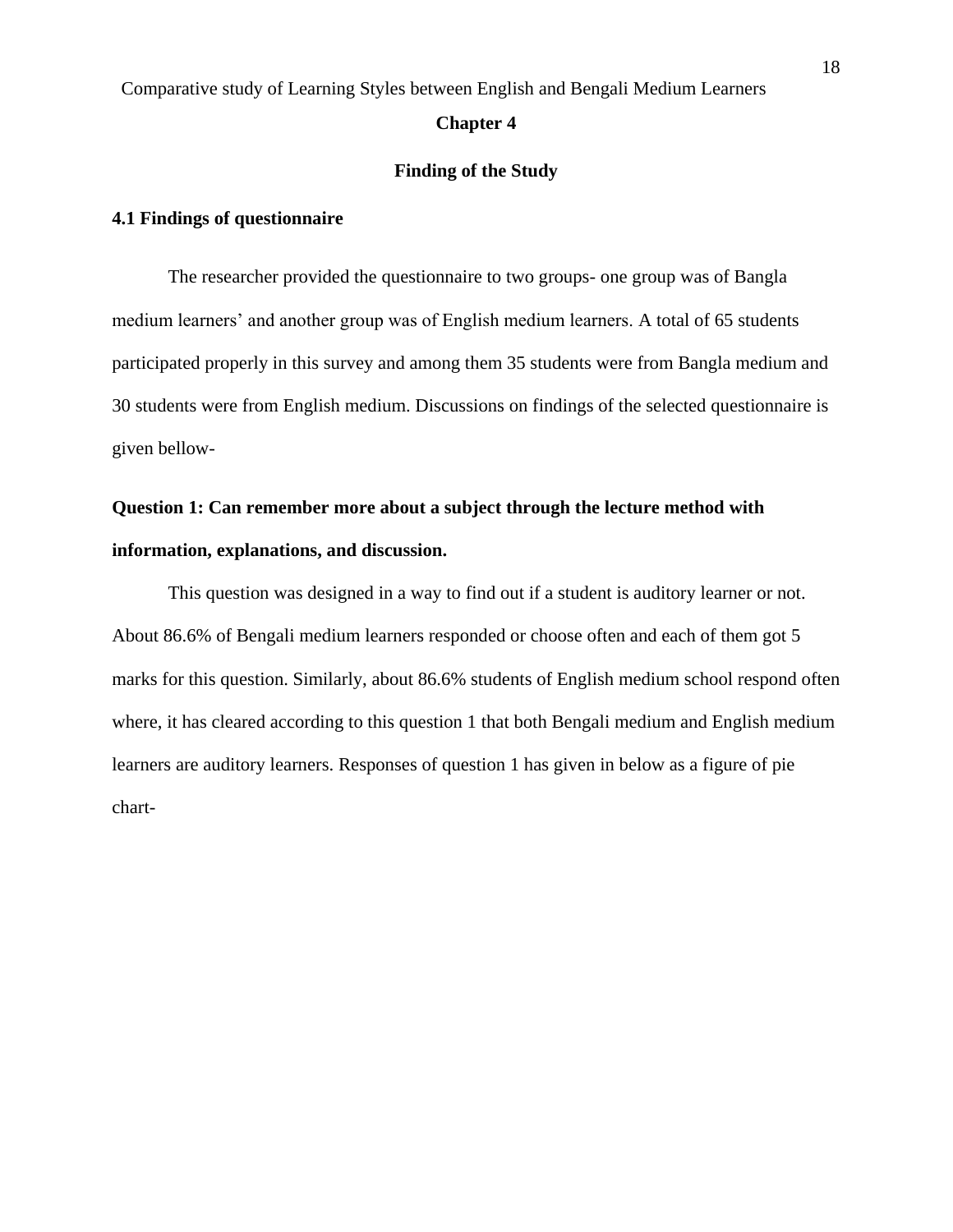



## **Question 2: Prefer information to be written on the chalk-board, with the visual aids and assigned readings.**

This question has designed to find out if a learner is visual learner or not. About 86.6% students of English medium choose often where, in Bengali medium about 46.6% students respond often. Therefore, it can be predicted that according to this question English medium learners are more visual than Bengali medium learners because most of the English medium learner got 5 marks whereas, Bengali medium learners very hardly got 5 and most of them got 1 or 3 marks. Responses of question 2 has given in below as a figure of pie chart-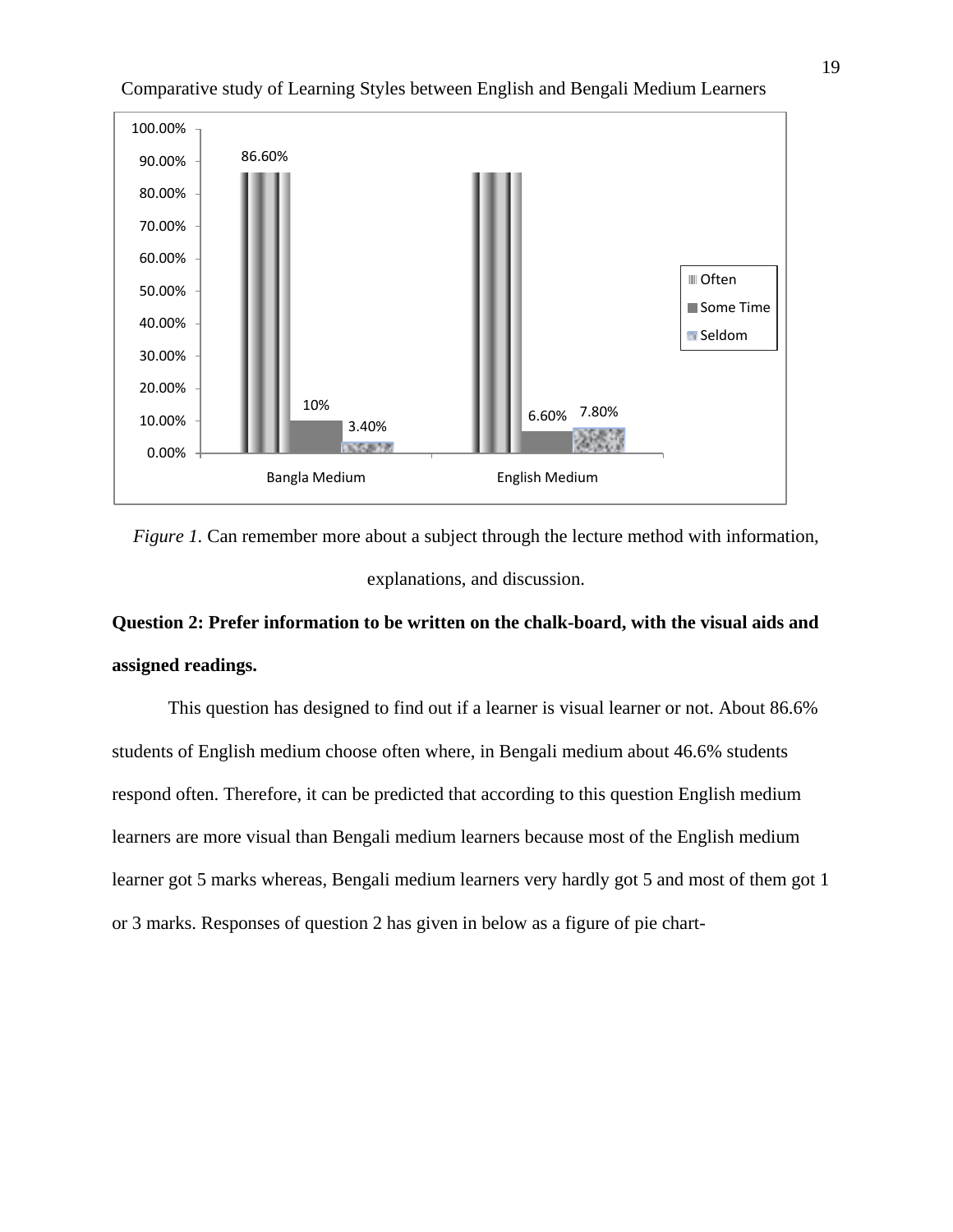



### **Question 3: Like to write things down or take notes for visual review.**

Again this question is to find out visual learner. About 100% students of English medium choose often and got 5 marks and about 46.6% of Bengali medium learners choose often. As a result, it has again assumed from the findings of this question that Bengali medium learners are less visual than English medium learners. The responses are shown in below as bar chart-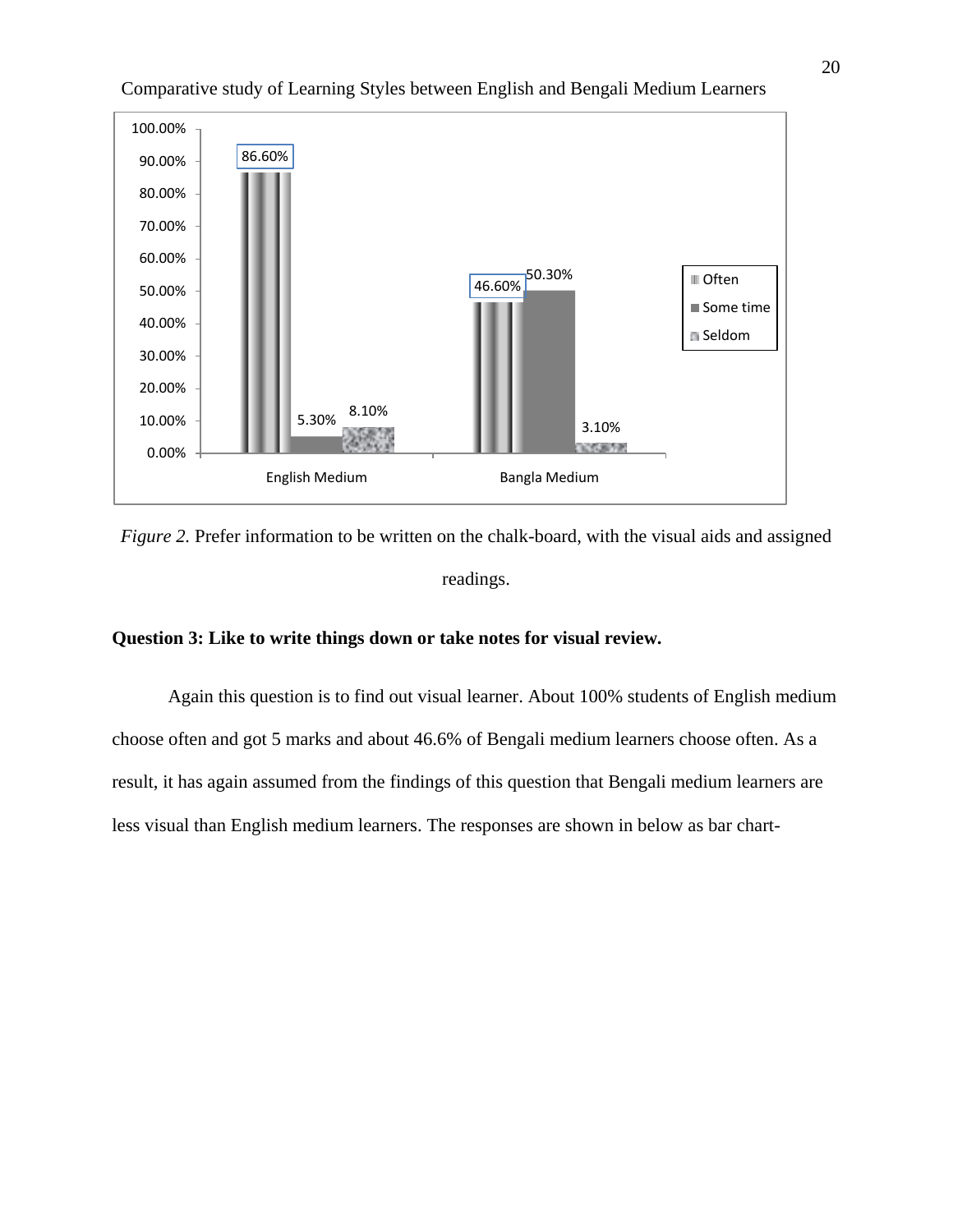

Figure 3. Like to write things down or take notes for visual review.

### **Question 4: Prefer to use posters, models, or actual practice and some activities in class.**

This question is designed to find out tactile or kinesthetic learners. 86.6% Bengali medium learners choose often whereas, only 46.6% English medium learners choose often. Thus apparently most of the Bengali medium learners got more marks than English medium in this question which examine that Bengali medium learners are more kinesthetic than English medium learners. Responses are shown in below as bar chart-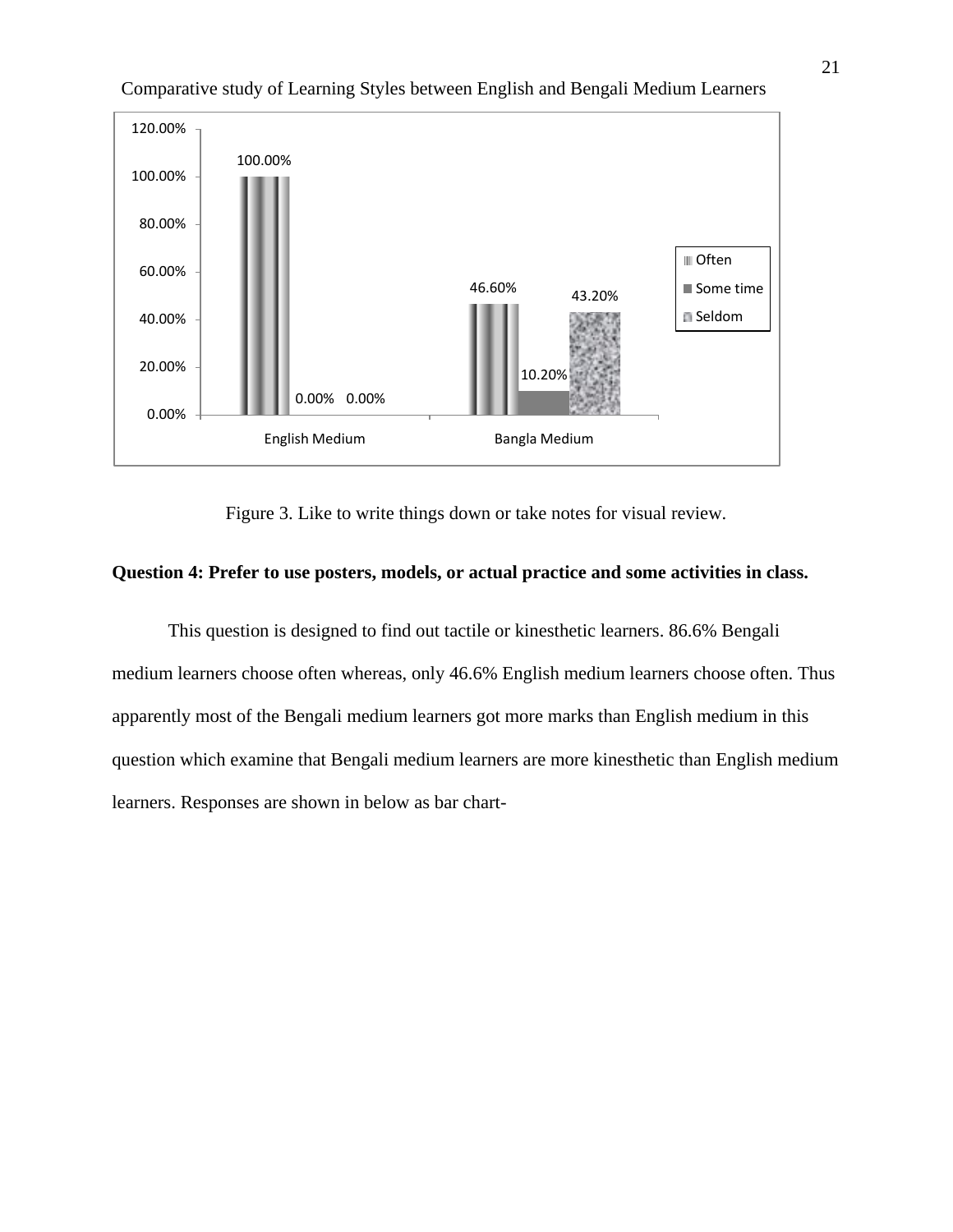

*Figure 4.* Prefer to use posters, models, or actual practice and some activities in class.

### **Question 5: Require explanations of diagram, graphs, or visual directions.**

Question 5 is based on finding out auditory or aural learning style. From responds of this question it seems that both the learners of English medium and Bengali medium requires explanation of diagram, graphs, or visual directions, as 86.6% of Bengali medium and 73.2% of English medium learners choose often as their answer. Their response is showing in below as bar chart.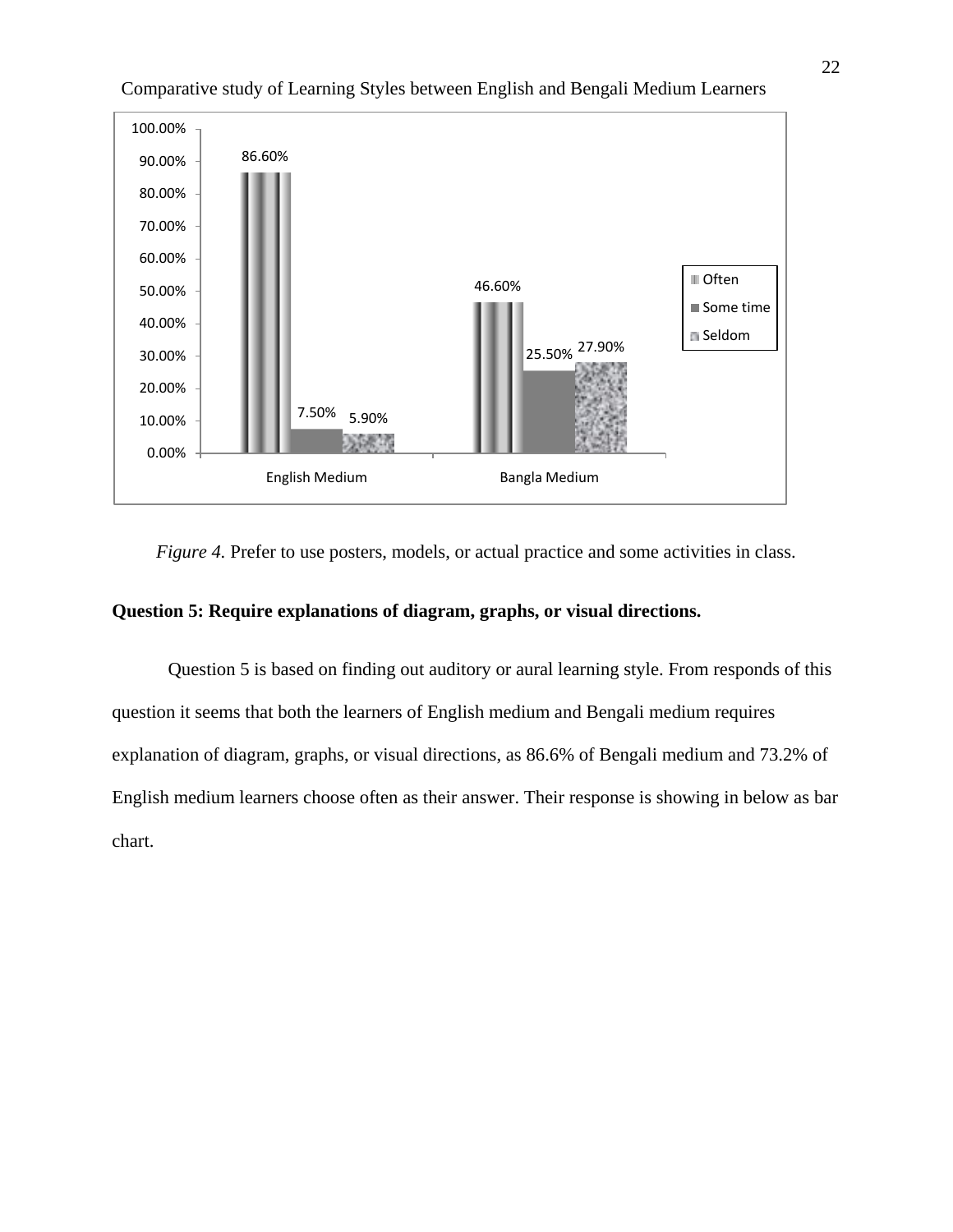

*Figure 5:* Require explanations of diagram, graphs, or visual directions.

### **Question 6: Enjoy working with my hands and making things.**

Question 6 is based on finding out tactile learners. Most of the Bengali medium learners came up with 5 marks, 86.6% of them choose often as their answer, but on the other hand, 20% of English medium learners choose often. So, it can be said that Bengali medium learners enjoy more working with hands and making things than English medium learners. In below the responses are showing in bar chart -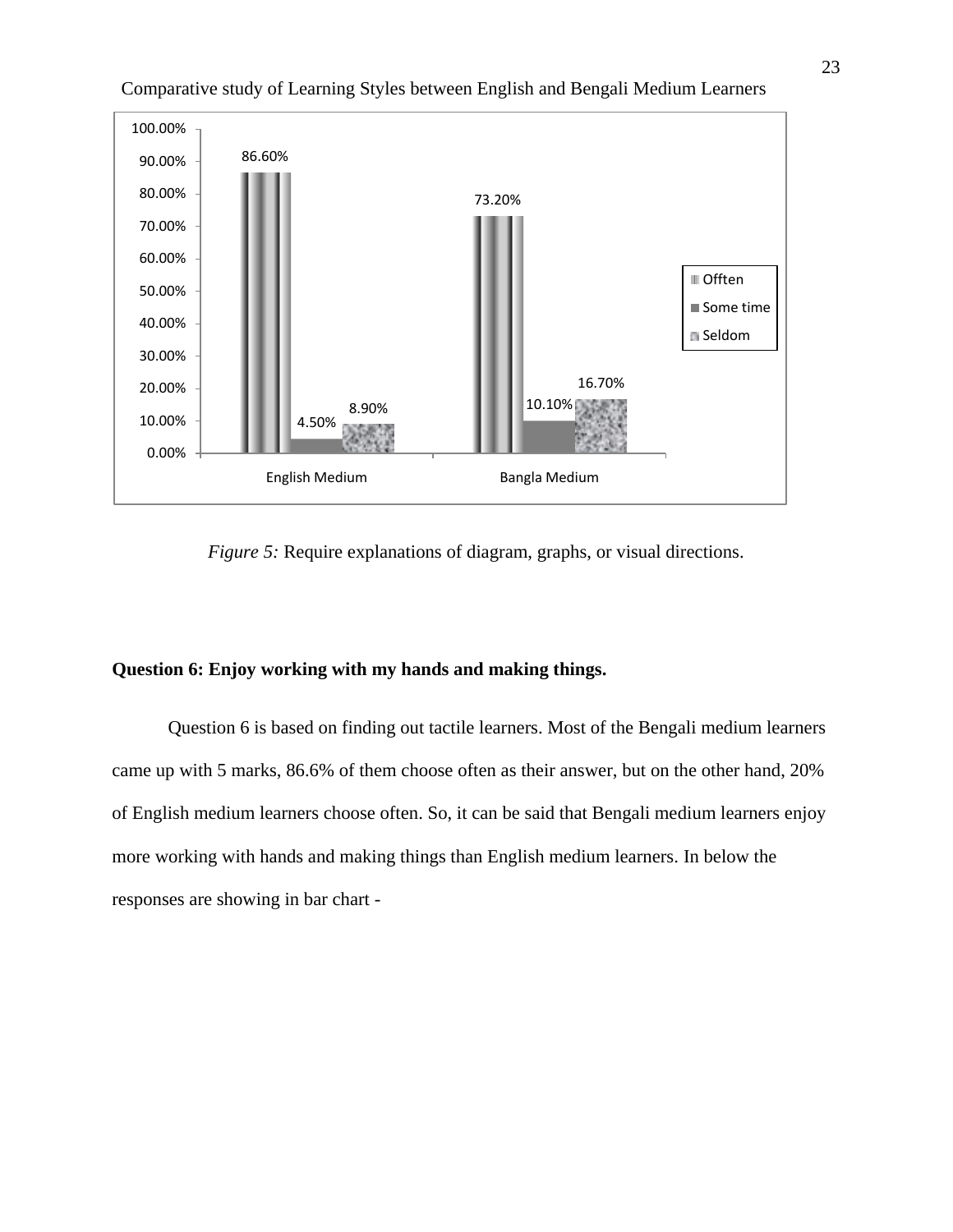

*Figure 6.* Enjoy working with my hands and making things.

## **Question 7: I am skillful with and enjoy developing and making.**

This question is to find out visual learners. About 86.6% English medium students respond often to this question where, 20% Bengali medium learners responded positively. So, it has cleared according to this question that English medium learners are more visual learners. Their response is showing in below as bar chart.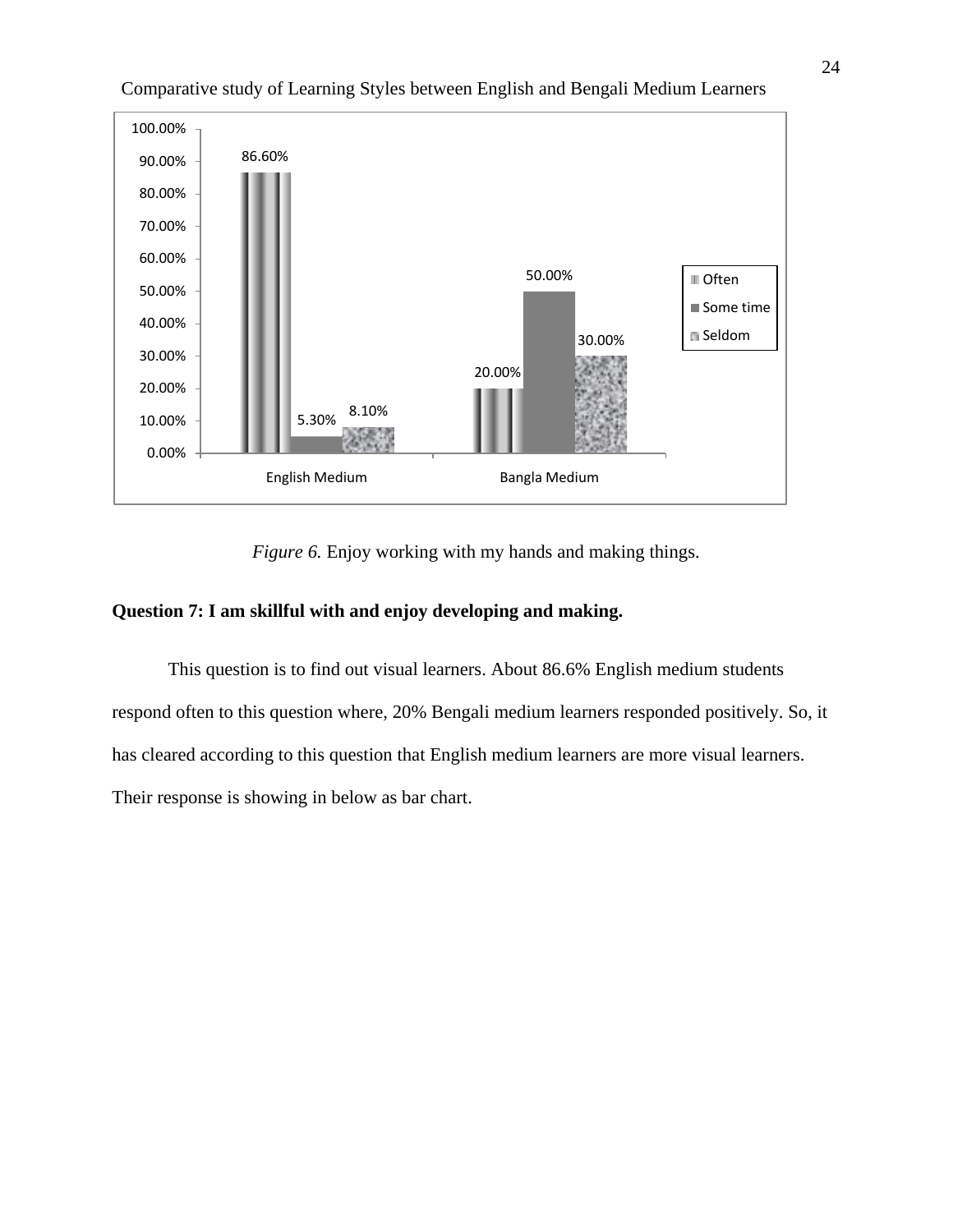

*Figure 7.* I am skillful with and enjoy developing and making.

### **Question 8: Can tell if sounds match when presented in pairs of sounds.**

This question is based on Auditory learning style and in this question most of the responds came as often from English medium learners. A well number of Bengali medium learners also choose often as their answer. So, 86.6% English medium learners and 73.2% Bengali medium learners choose often and proved themselves as auditory learner. Their response is showing in below as bar chart.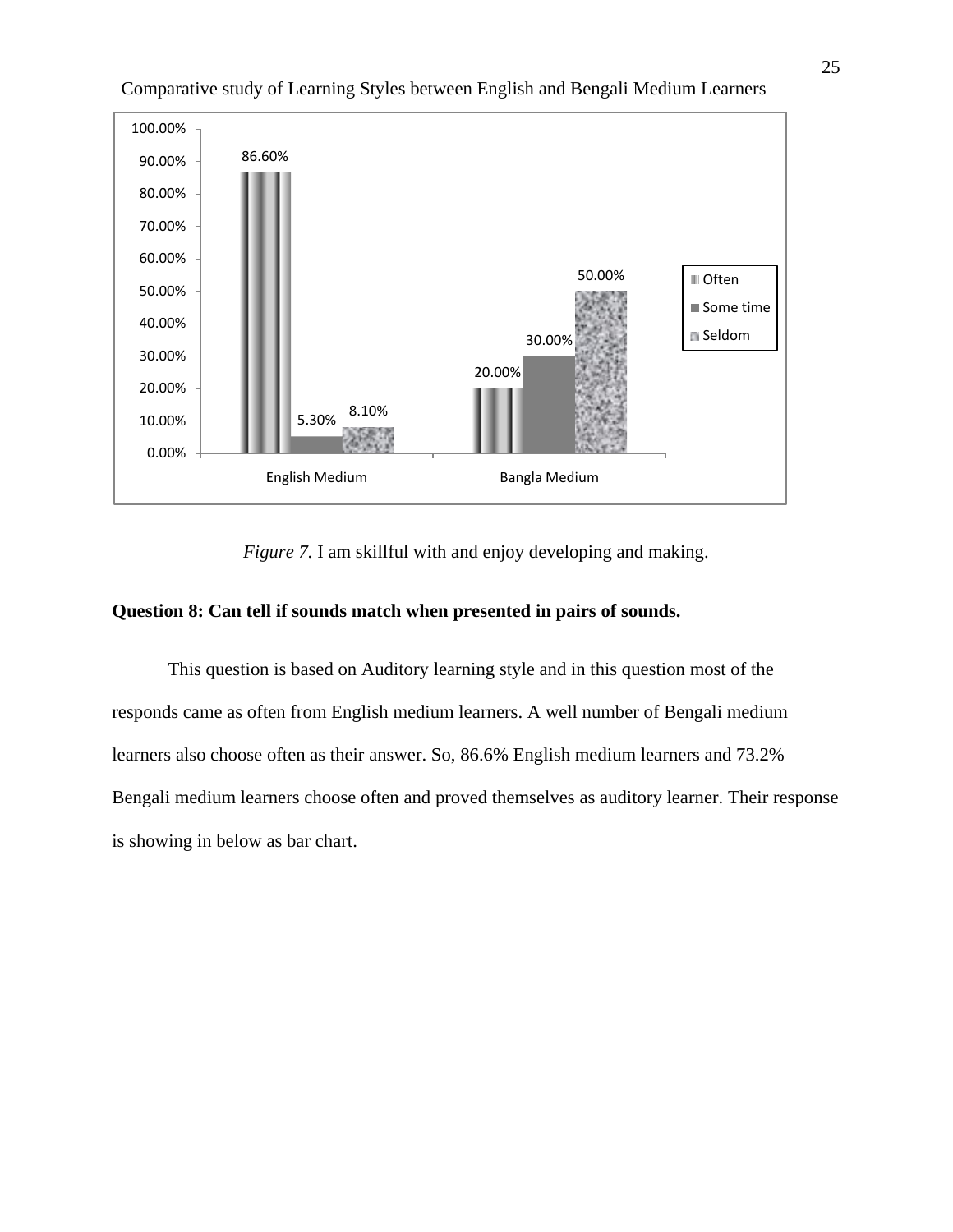

*Figure 8.* Can tell if sounds match when presented in pairs of sounds.

## **Question 9: Remember best by writing things down several times.**

This question is a tactile strategic type as it is based on to find out tactile learners. About 73.2% students of Bengali medium responded often as their opinion where, only 20% English medium learners choose often and most of them choose seldom. Responses are showing in below as bar chart-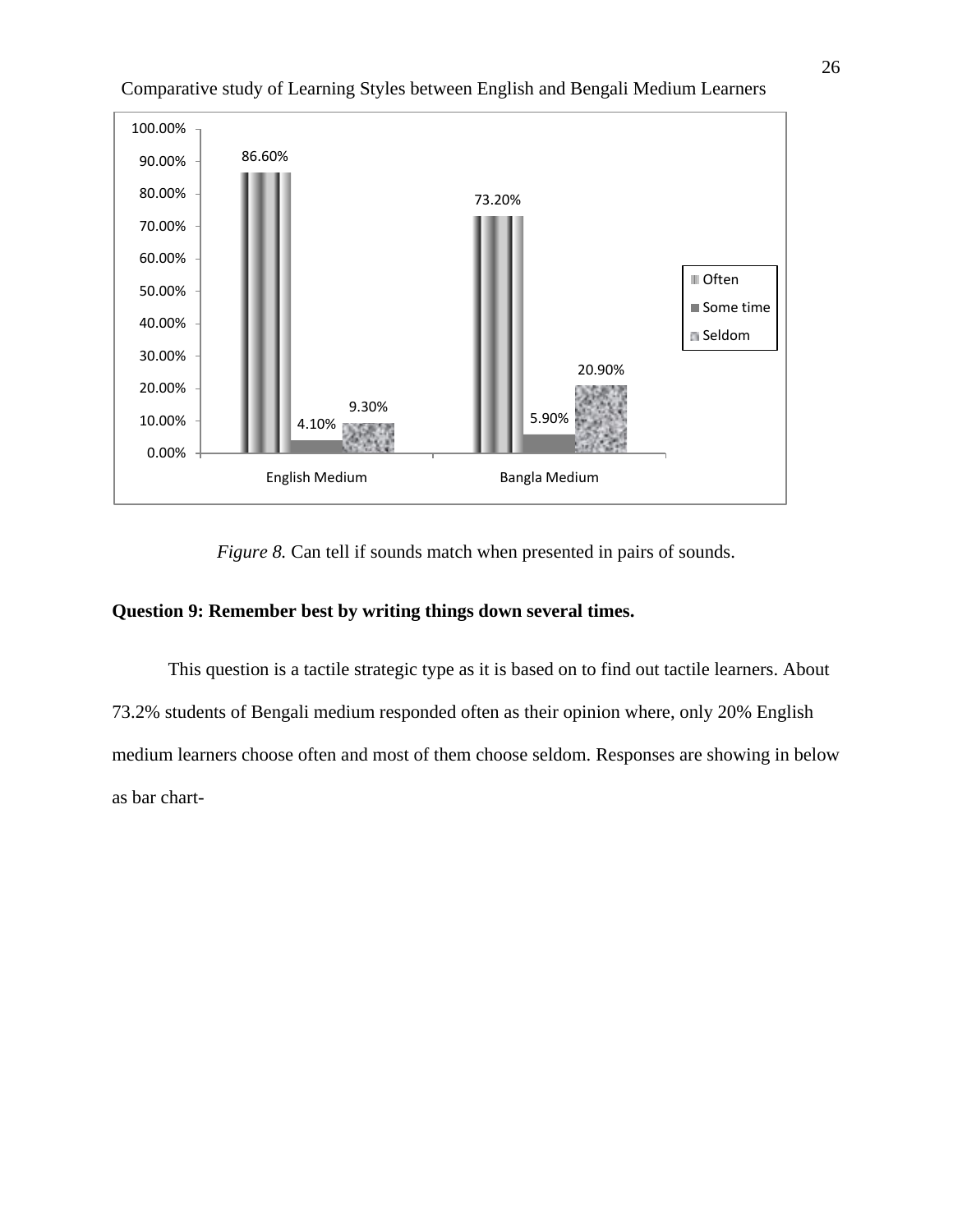

*Figure 9.* Remember best by writing things down several times.

## **Question 10: Can understand and follow directions on maps.**

It is a visual learning style based question. About 73.2% English medium learners and only 20% learners of Bengali medium choose often to respond. So again, it has proved according to this question that English medium learners are more visual learners than Bengali medium learners. The responses are showing as bar chart in below-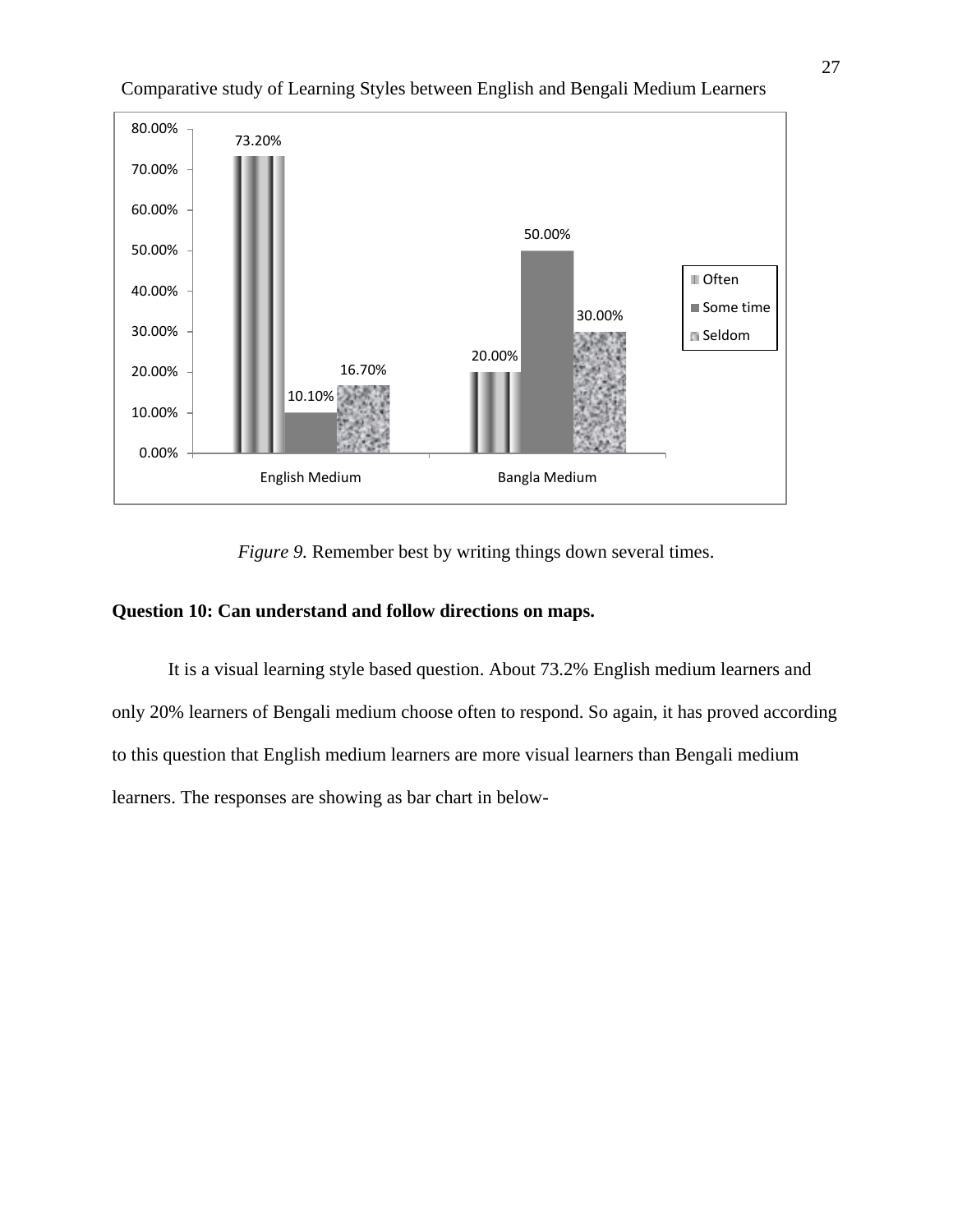

*Figure 10.* Can understand and follow directions on maps.

### **Question 11: Do better at academic subjects by listening to lectures and tapes.**

It is an auditory learning based question. About 73.2% learner of English medium got 5 responding this question but only 86.6% Bengali medium learners got 5. So, it can be said that both English medium and Bengali medium learners do better at academic subjects by listening to lectures and tapes. Results are showing in bar chart-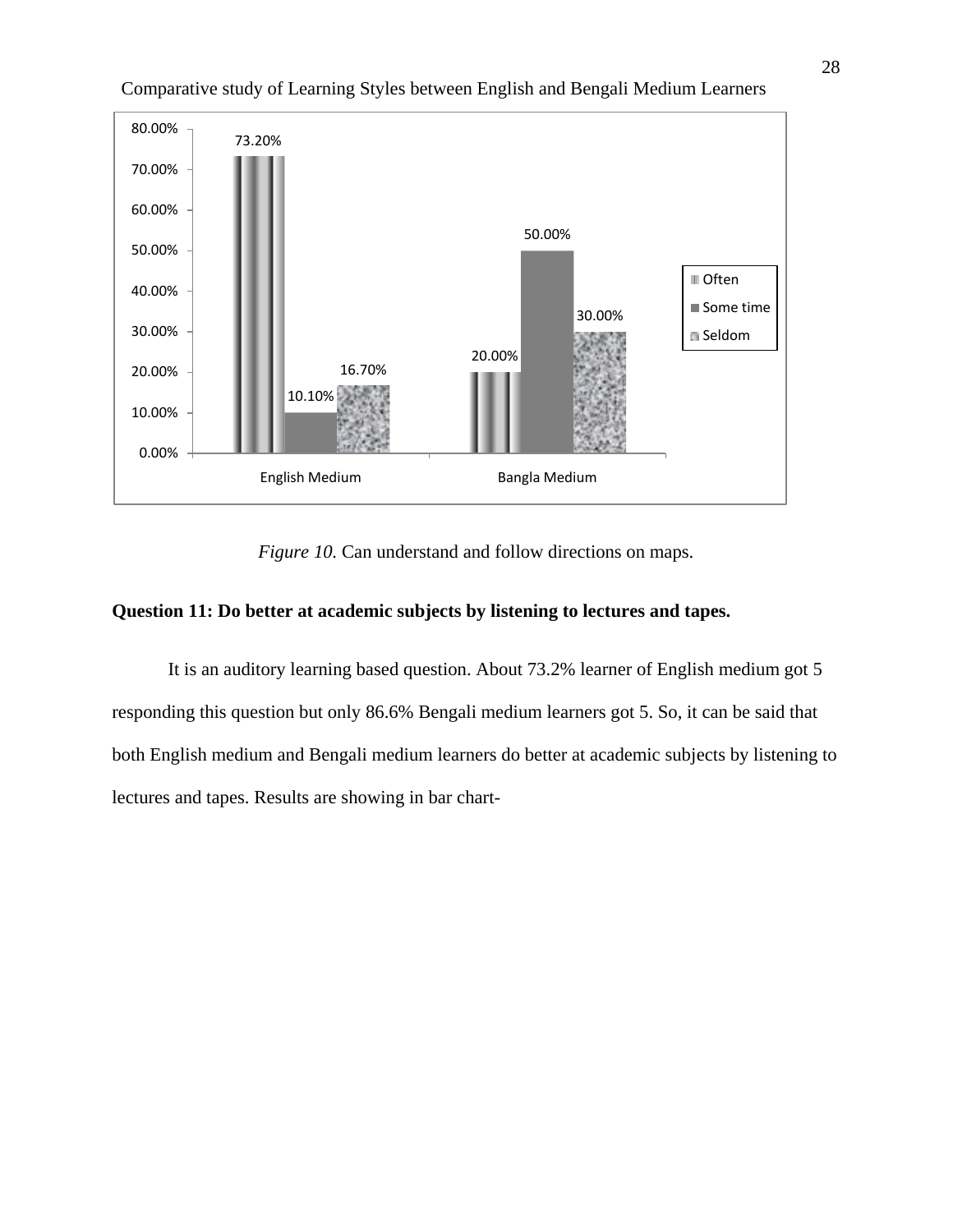

*Figure 11.* Do better at academic subjects by listening to lectures and tapes.

### **Question 12: Play with coins or keys in pockets.**

 Through this question researcher found the learners of kinesthetic leaning style because this question is basically focused on whether a learner is involved in bodily movement while learning anything or not. In responding this question among 86.6% Bengali medium learners and 20% English medium learners choose the option "often". These responds shows that English medium learners are less kinesthetic kind of learners than Bengali medium learners. Results are showing as bar chart in below-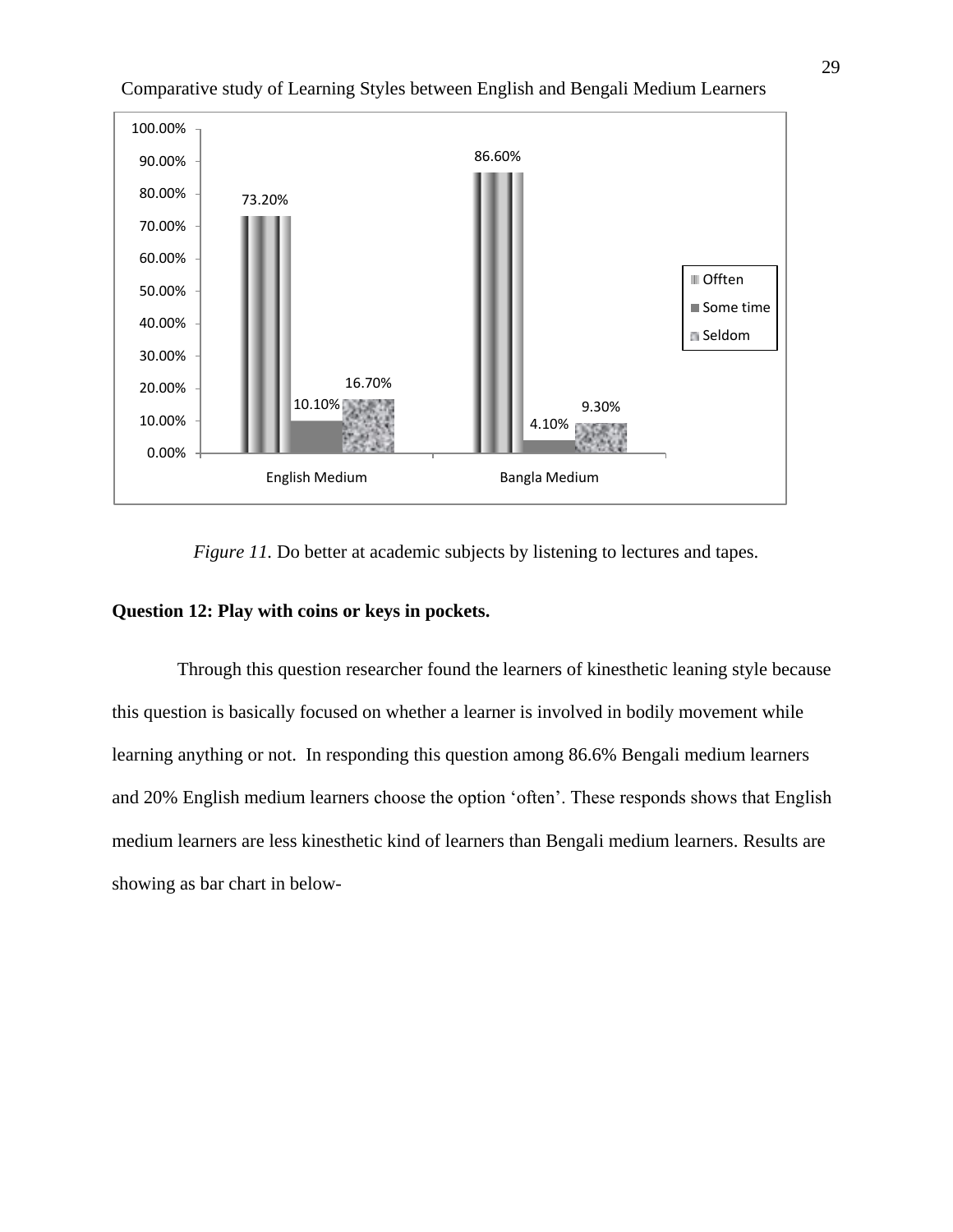

*Figure 12.* Play with coins or keys in pockets.

# **Question 13: Learn to spell better by repeating the words out loud than by writing the word on papers.**

This question helped to find out auditory learners. The learners who responded strongly agreed with the statement are found as auditory learners and answering this question both mediums' learners (86.6% of Bengali medium learners and 73.2% of English medium learners) responded almost equally. Most of them choose often as their answer. So, both medium can be considered as auditory learner. Responds are showing in bar chart-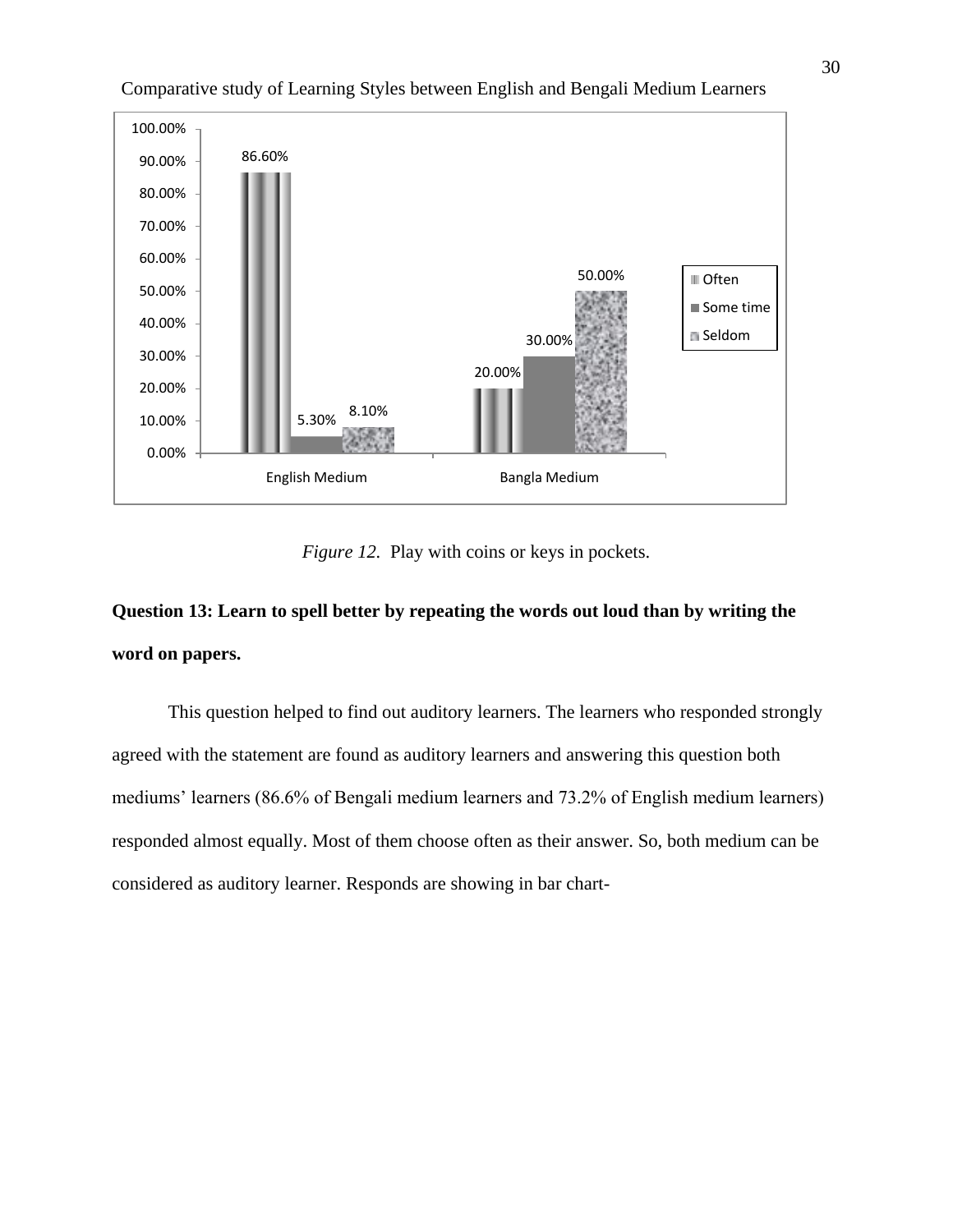

*Figure 13.* Learn to spell better by repeating the words out loud than by writing the word on papers.

**Question 14: Can better understand a news article by reading about it in the paper than by listening to the radio.**

This question is a visual learning style based question. In responses of this question a large number of English medium learners (about 86.6%) choose the option "often" where very minorities of Bengali medium learners (about 20%) choose often. Thus, it seems that English medium learners are more visual learner comparing to Bengali medium learners.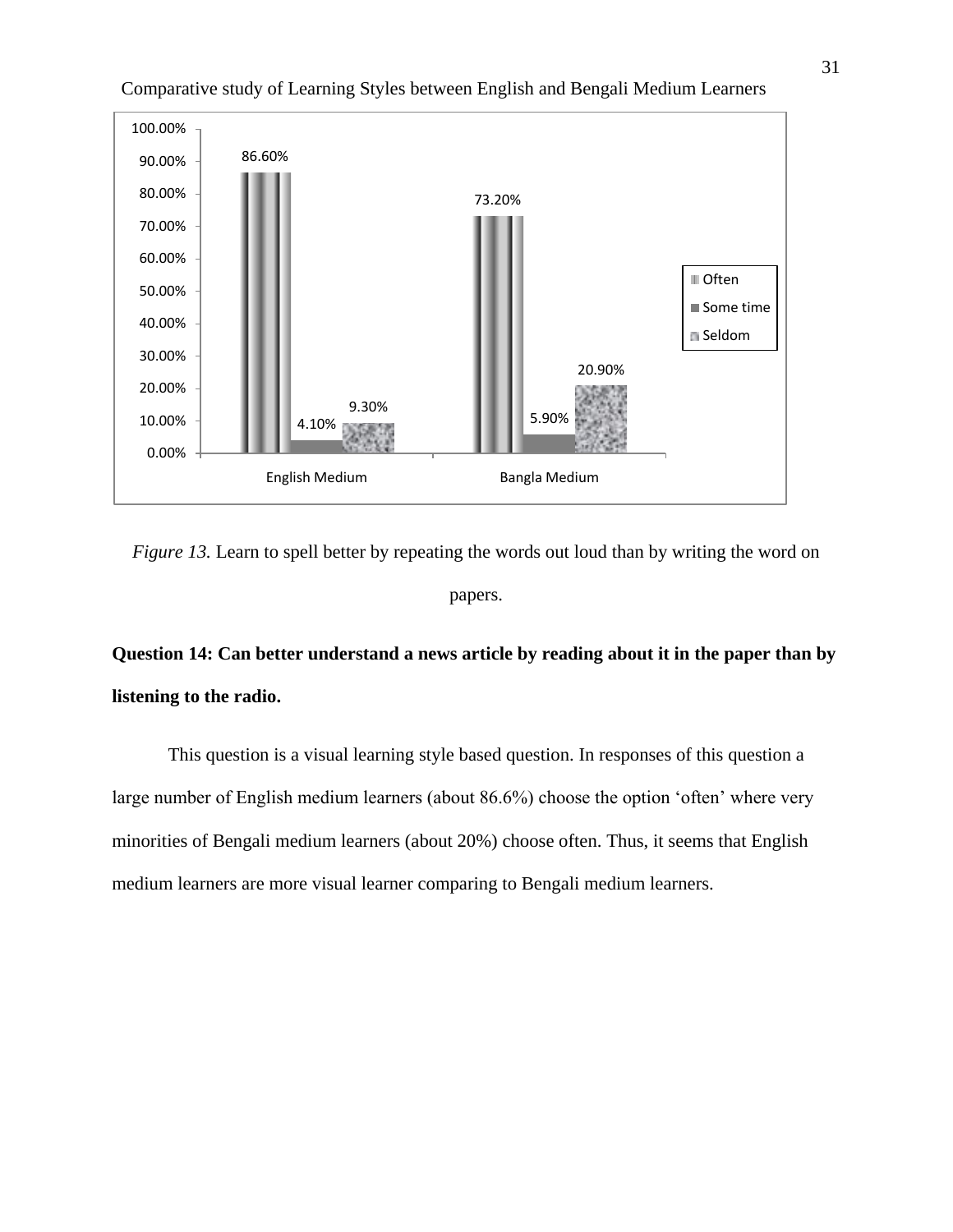

*Figure 14.* Can better understand a news article by reading about it in the paper than by listening to the radio.

### **Question 15: Chew gum or snack during studies.**

Chewing gum or having snacks during study time is a kind of kinesthetic learners" sign. They always try to involve in bodily movement while learning. Though it is not allowed in Bengali medium schools to have snacks and chew gum during studies, but the learners responded often as their answer by proving themselves as kinesthetic learner. About 73.2% of Bengali medium learners choose often whereas, only 46.6% English medium learners agreed with this statement.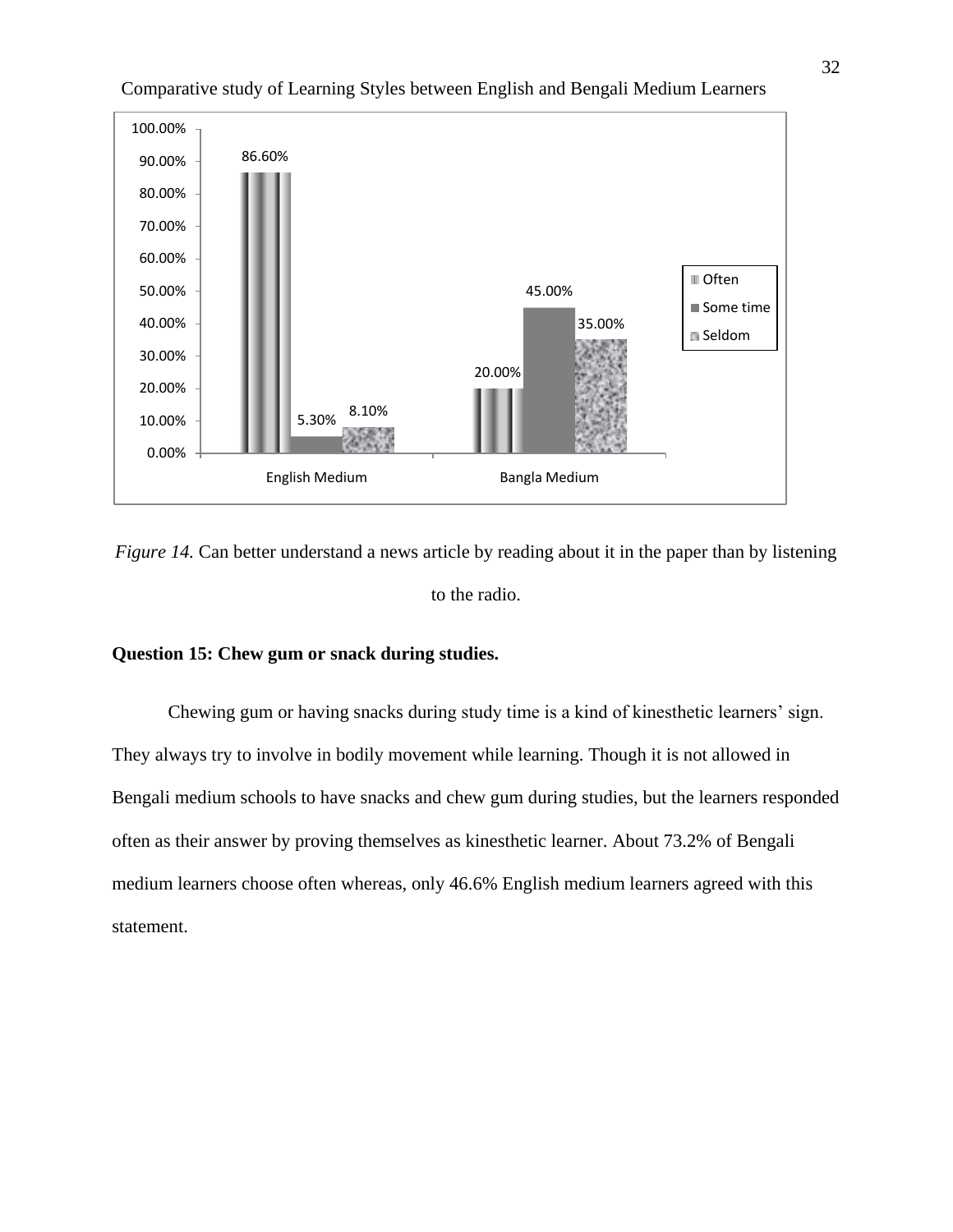

Figure 15. Chew gum or snack during studies.

## **Question 16: Feel the best way to remember is to picture in your head.**

In response of this question about 86.6% English medium learners respond positively and prove themselves as visual learner. On the contrary, only 46.6% Bengali medium learners choose often as they more depended on lectures or vocal sounds than visual pictures while remembering something.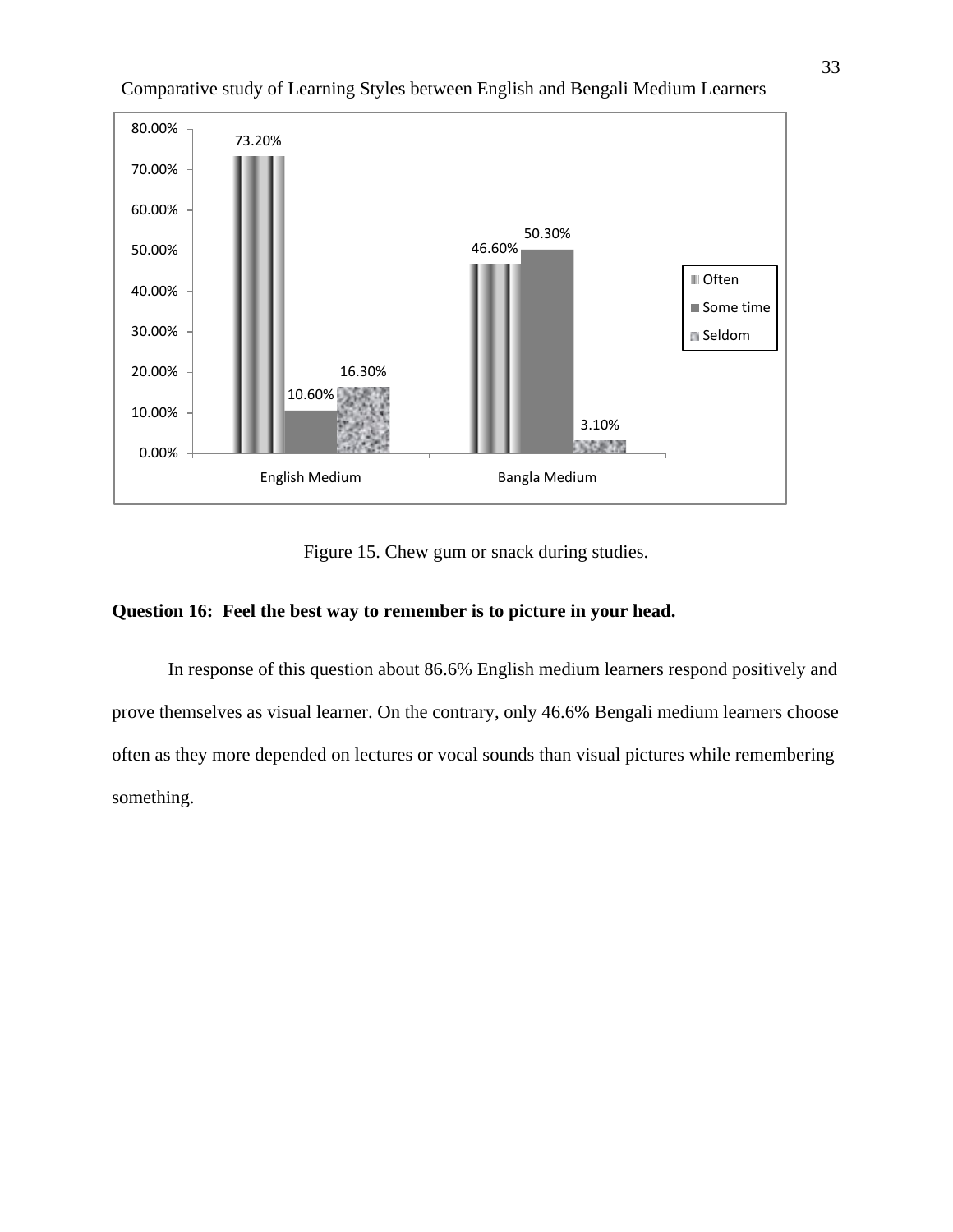

*Figure 16.* Feel the best way to remember is to picture in your head.

## **Question 17: Learn spelling by "finger spelling" words.**

This question is to find out tactile learners who use hands while spell a word. Many Bengali medium (about 73.2%) learners responded positively in answering this question comparing to English medium learners (about 20%).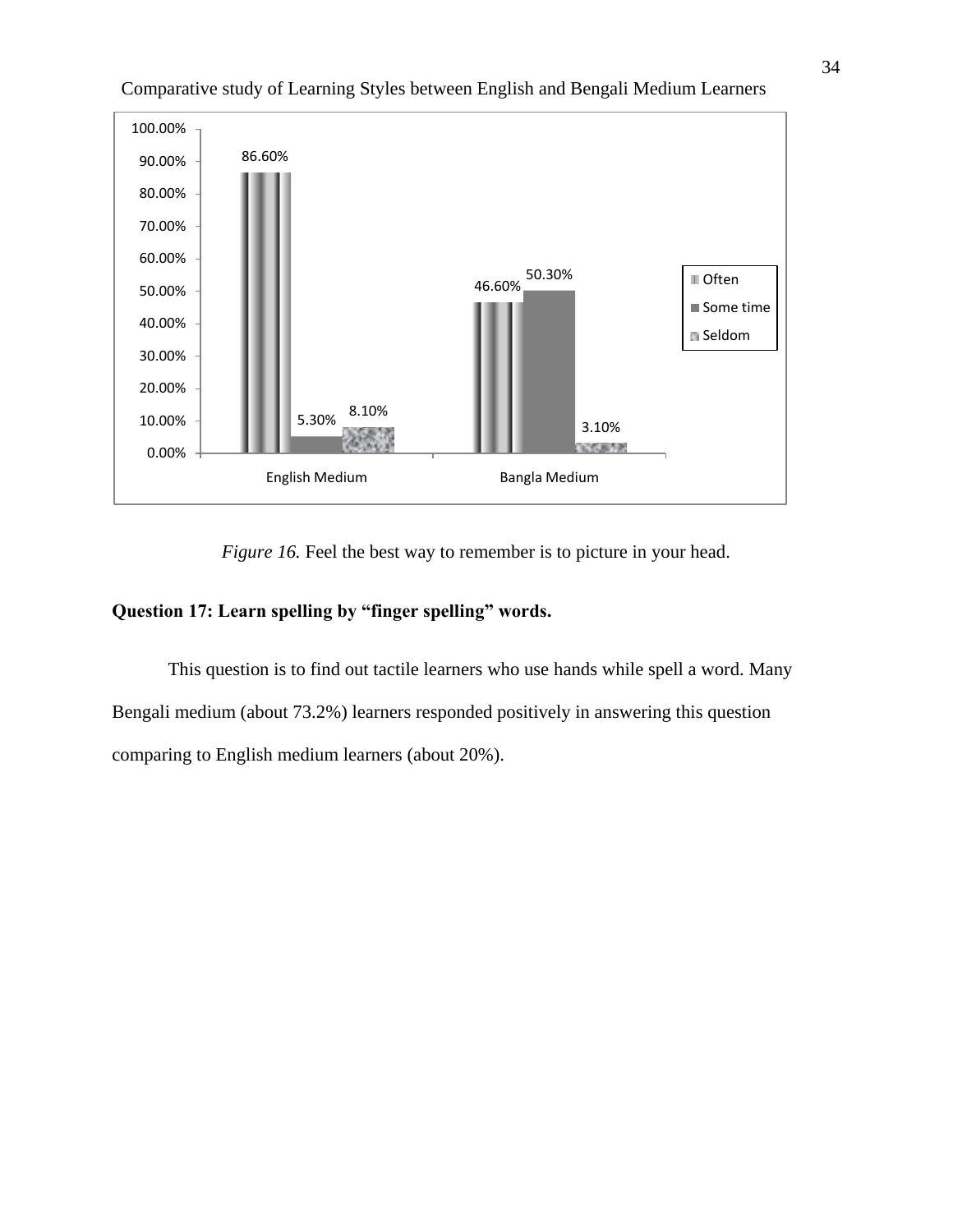

*Figure 17.* Learn spelling by "finger spelling" words.

# **Question 18: Would rather listen to a good lecture or speech than read about the same material in a text-book.**

Both Bengali medium and English medium learners like to listen to a lecture or speech than read about the same material in a text book, as about 100% and 86.6% learners of English medium and Bengali medium learners choose often as their response.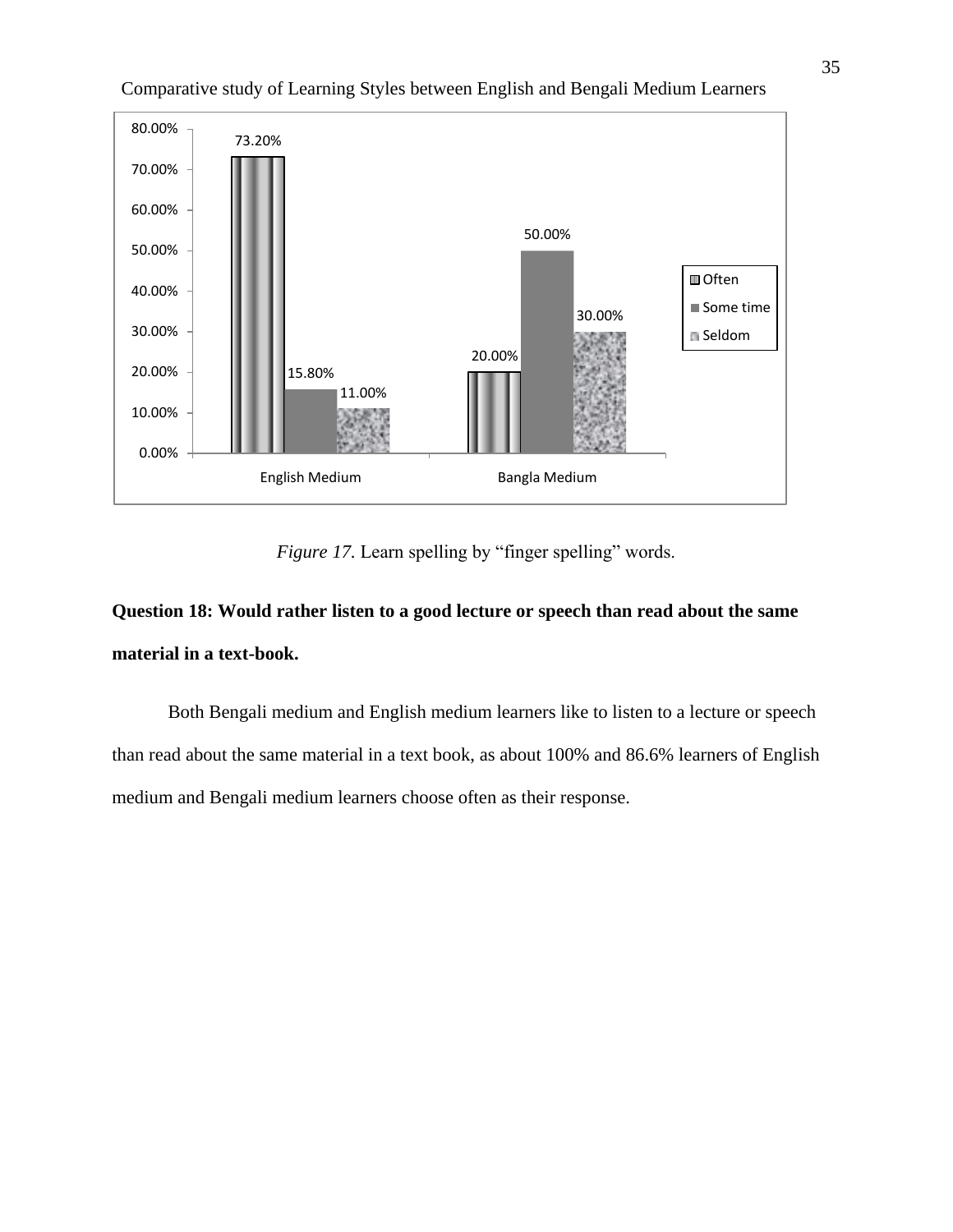

*Figure 18.* Would rather listen to a good lecture or speech than read about the same material in a text-book.

### **Question 19: I am good at working and solving jigsaw puzzles and mazes.**

About 73.2% English medium learners choose often answering this question. Through their response it seems to the researcher that English medium learners are much creative and visual learner. On the other hand, Bengali medium learners are not that much interested like English medium learners at working and solving jigsaw puzzles and mazes, as only 20% of them choose often. This question was designed to find out visual learners. Throughout the answers researcher found English medium learners as more visual learner than Bengali medium learners.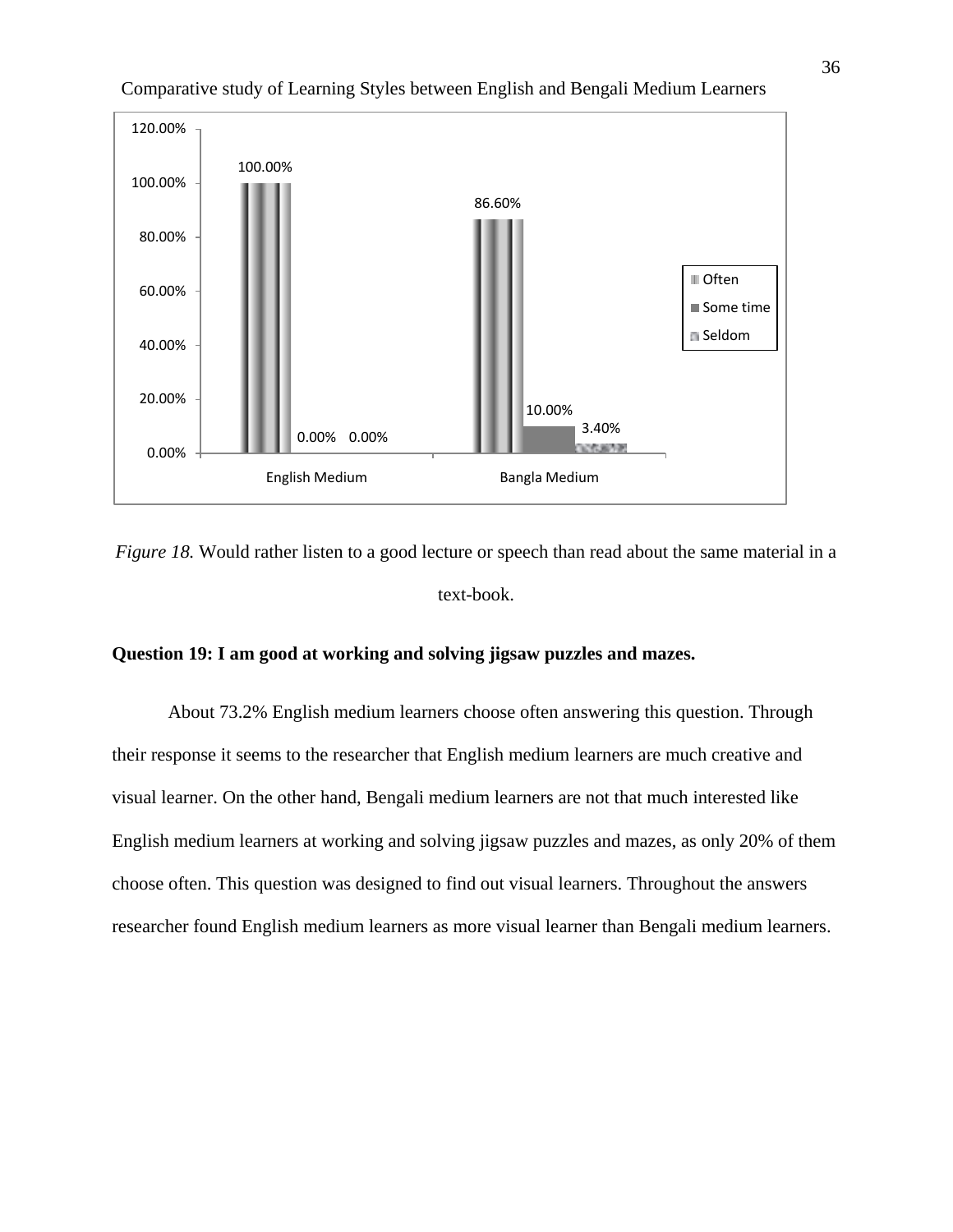

*Figure 19.* I am good at working and solving jigsaw puzzles and mazes.

## **Question 20: Grip objects in hands during learning period.**

By this question researcher tried to figure out which learners are kinesthetic. In answering this question about 86.6% Bengali medium learners choose often as their respond where, only 20% of English learners are agreed with this statement and choose often. The responses are showing through the given chart in below-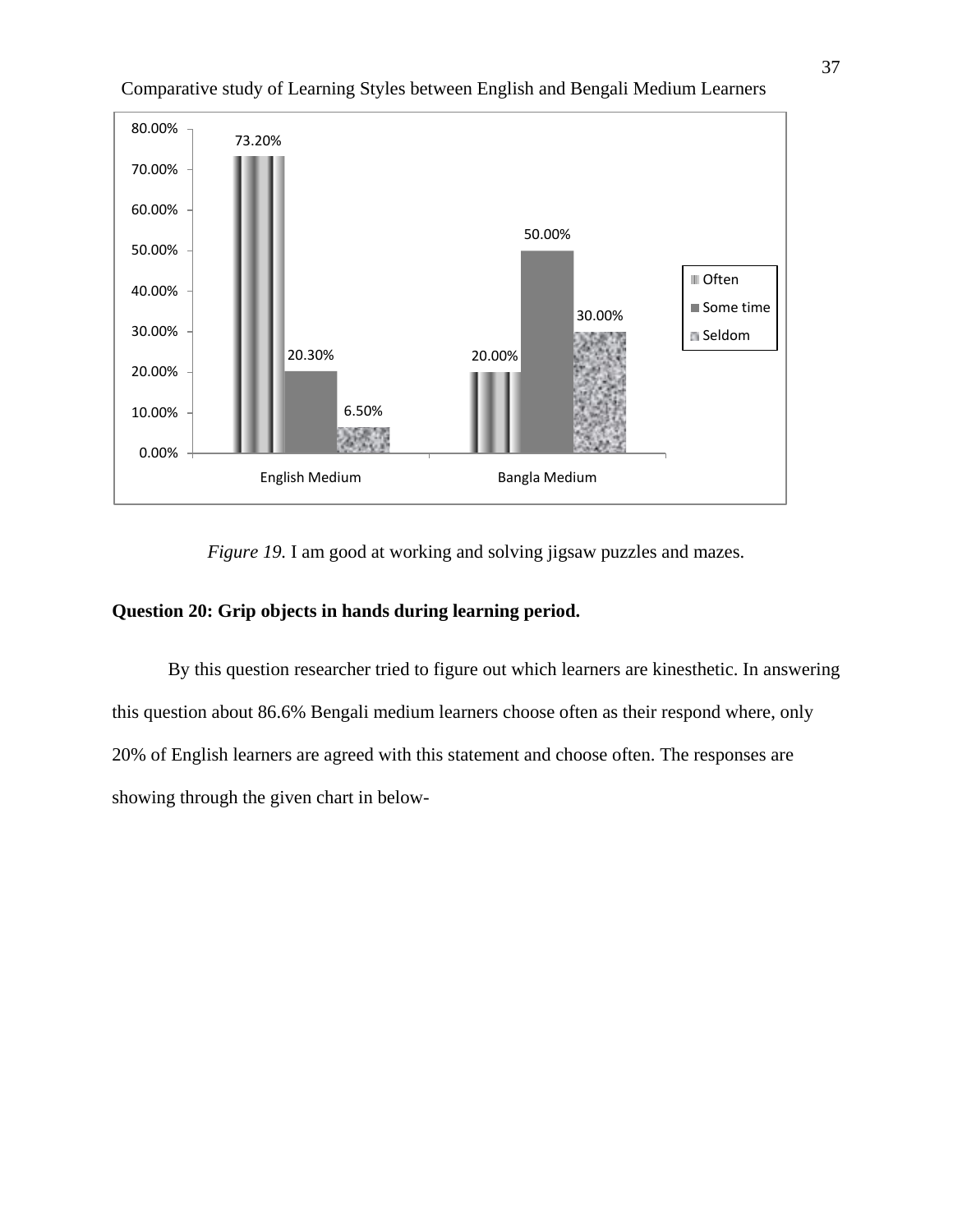

*Figure 20.* Grip objects in hands during learning period.

# **Question 21: Prefer listening to the news on the radio rather than reading about it in the newspaper.**

Both Bengali medium and English medium learners like to listen to the news on the radio rather than reading about it in the newspaper because the percentage of two groups was close to each other. About 73.2% of Bengali medium learners and 86.6% of English medium learners got 5. So, according to this question both group of learners can be considered as auditory learner.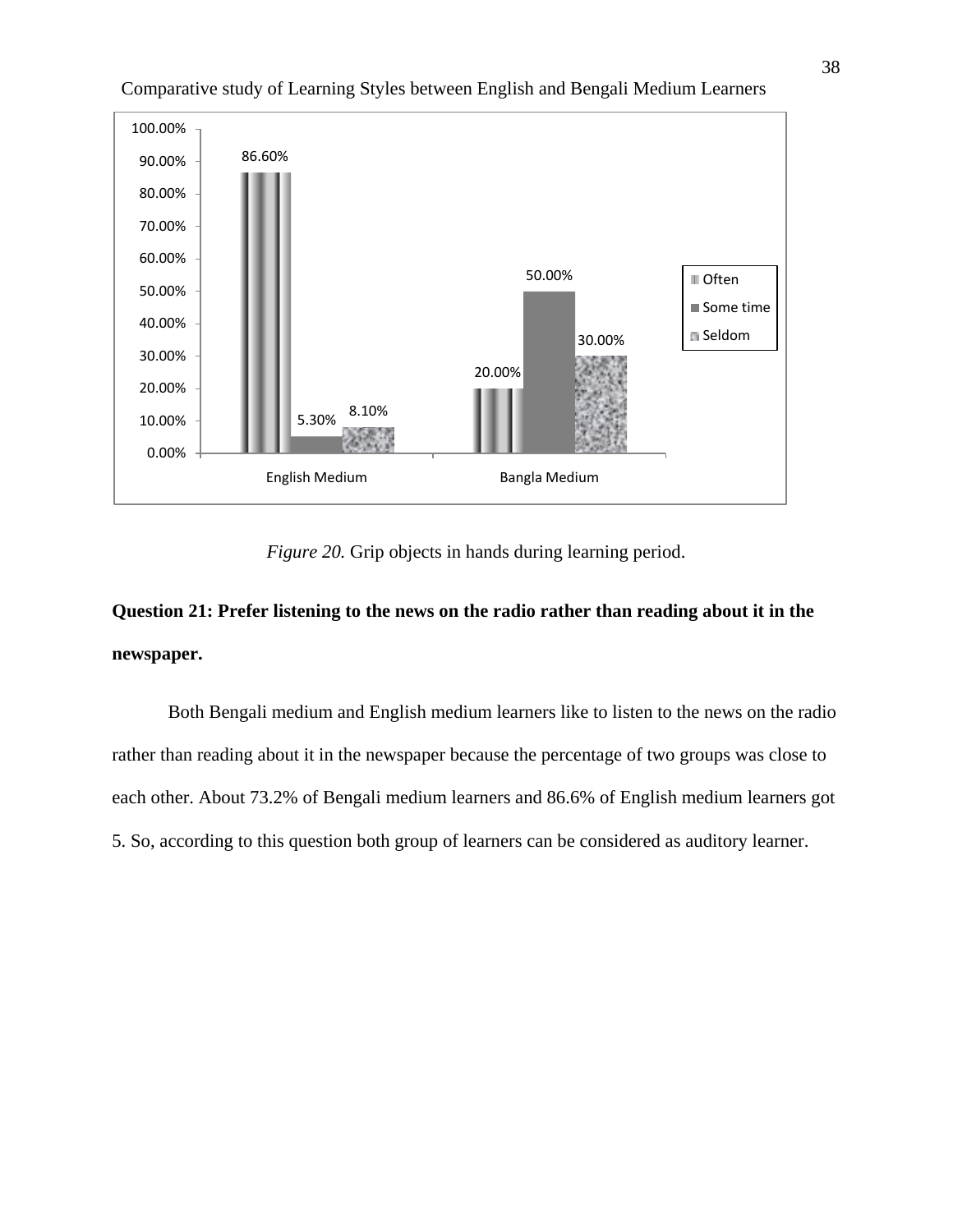

*Figure 21.* Prefer listening to the news on the radio rather than reading about it in the newspaper.

### **Question 22: Obtain information on an interesting subject by reading relevant materials.**

This question is based on to find out visual learners. The learners, who can obtain information by reading materials, are visual learners. Through the responses of learners researcher found that about 73.2% of English medium learners and 20% of Bengali medium learners can obtain information on an interesting subject by reading relevant materials. Thus, it seems to the researcher that according to this question English medium learners are more visual than Bengali medium learners.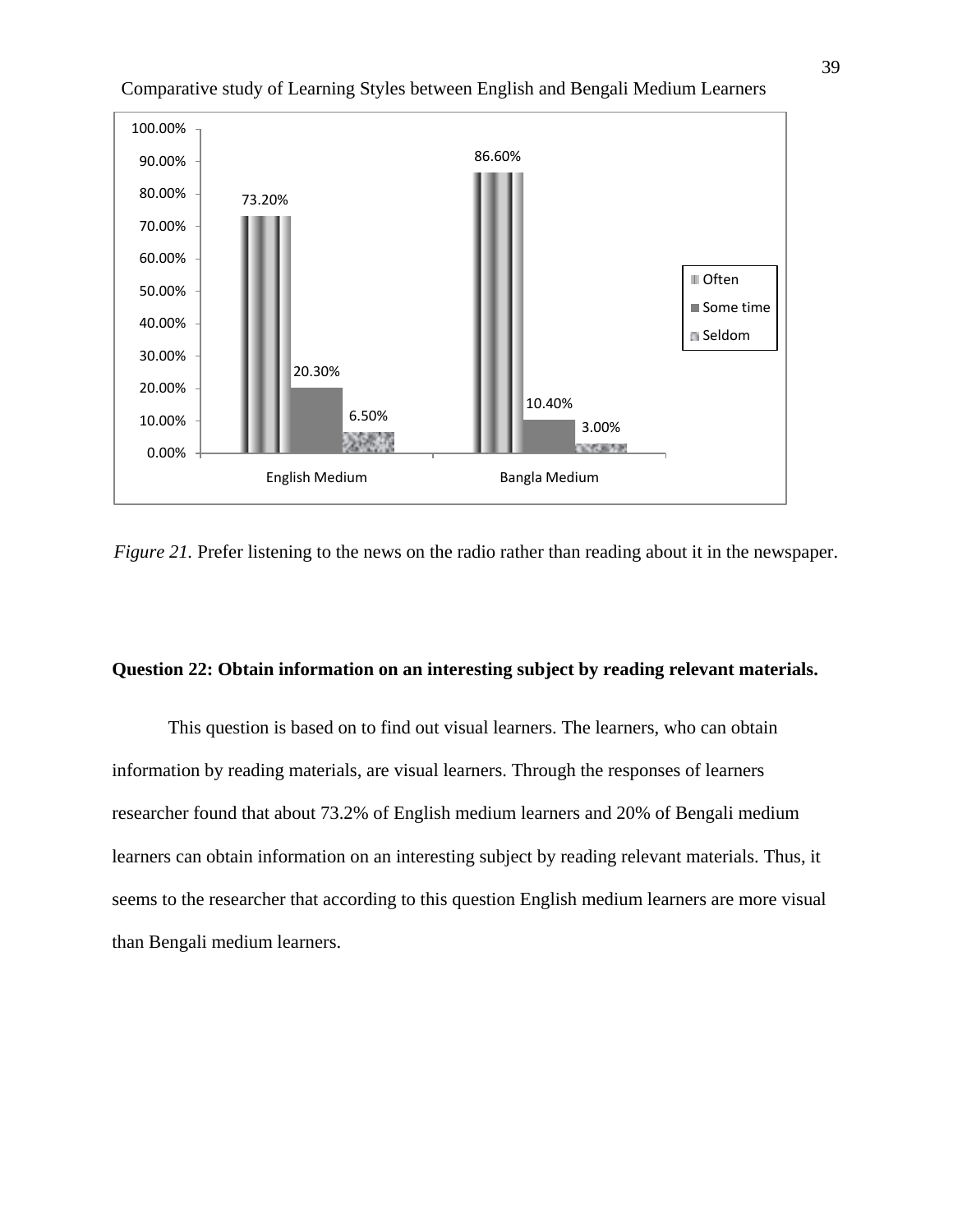

*Figure 22.* Obtain information on an interesting subject by reading relevant materials.

### **Question 23: Feel very comfortable touching others, hugging, handshaking etc.**

This question specified to find out kinesthetic or tactile learners. Responds of this question did not come appreciably, as most of the students felt hesitate answering this question. So, a very minority responds came from both groups. But in this minority results the majority responds came as often from Bengali medium learners as 46.6% students choose often whereas, only 20% responds came as often from English medium learners" group.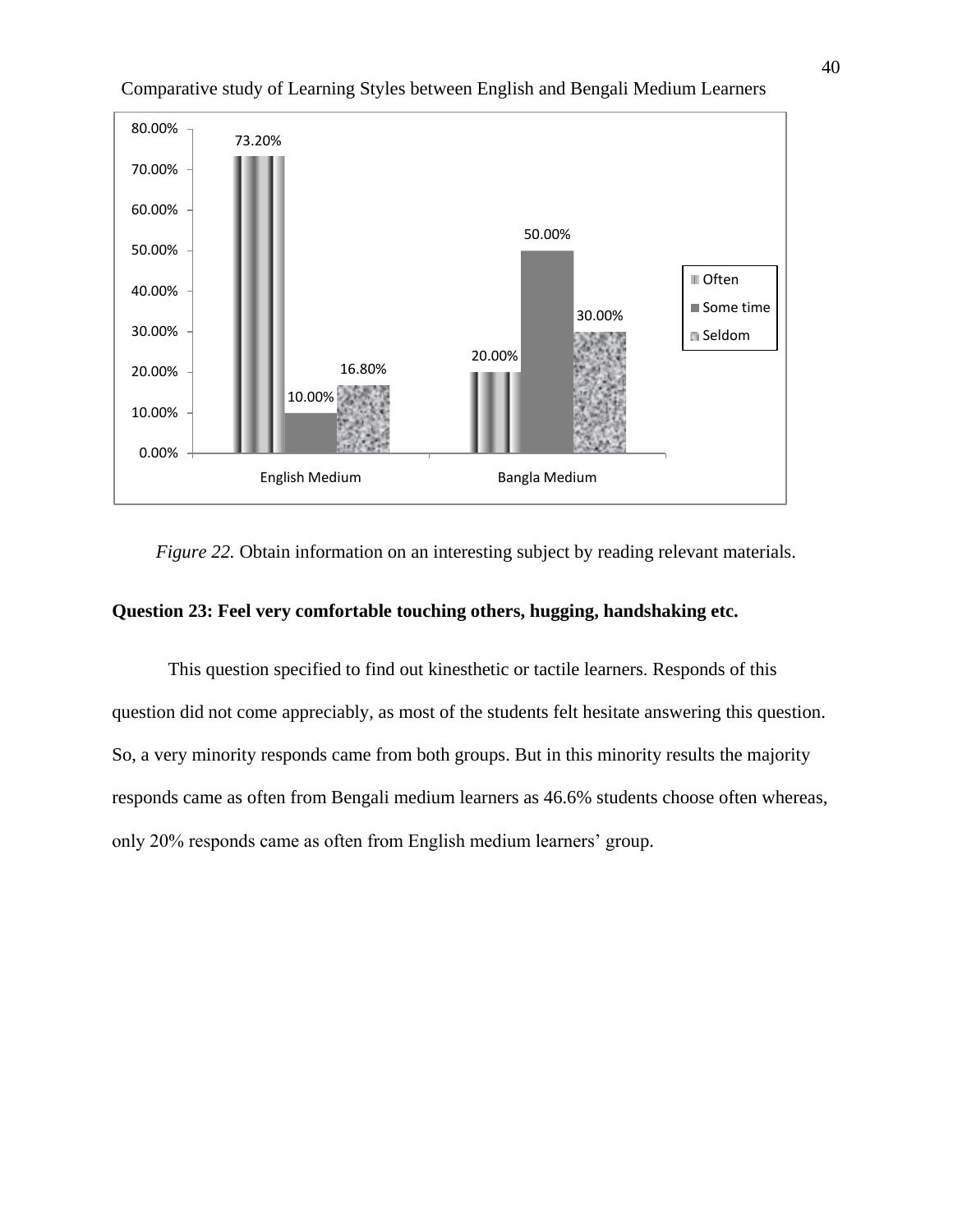

*Figure 23.* Feel very comfortable touching others, hugging, handshaking etc.

## **Question 24: Follow oral directions better than written ones.**

Both English medium learners and Bengali medium learners like to follow oral directions better than written ones, as the equal percentage of English medium learners and Bengali medium learners (about 86.6%) chose often. So, it seems that according to this question both group of learners are auditory learners.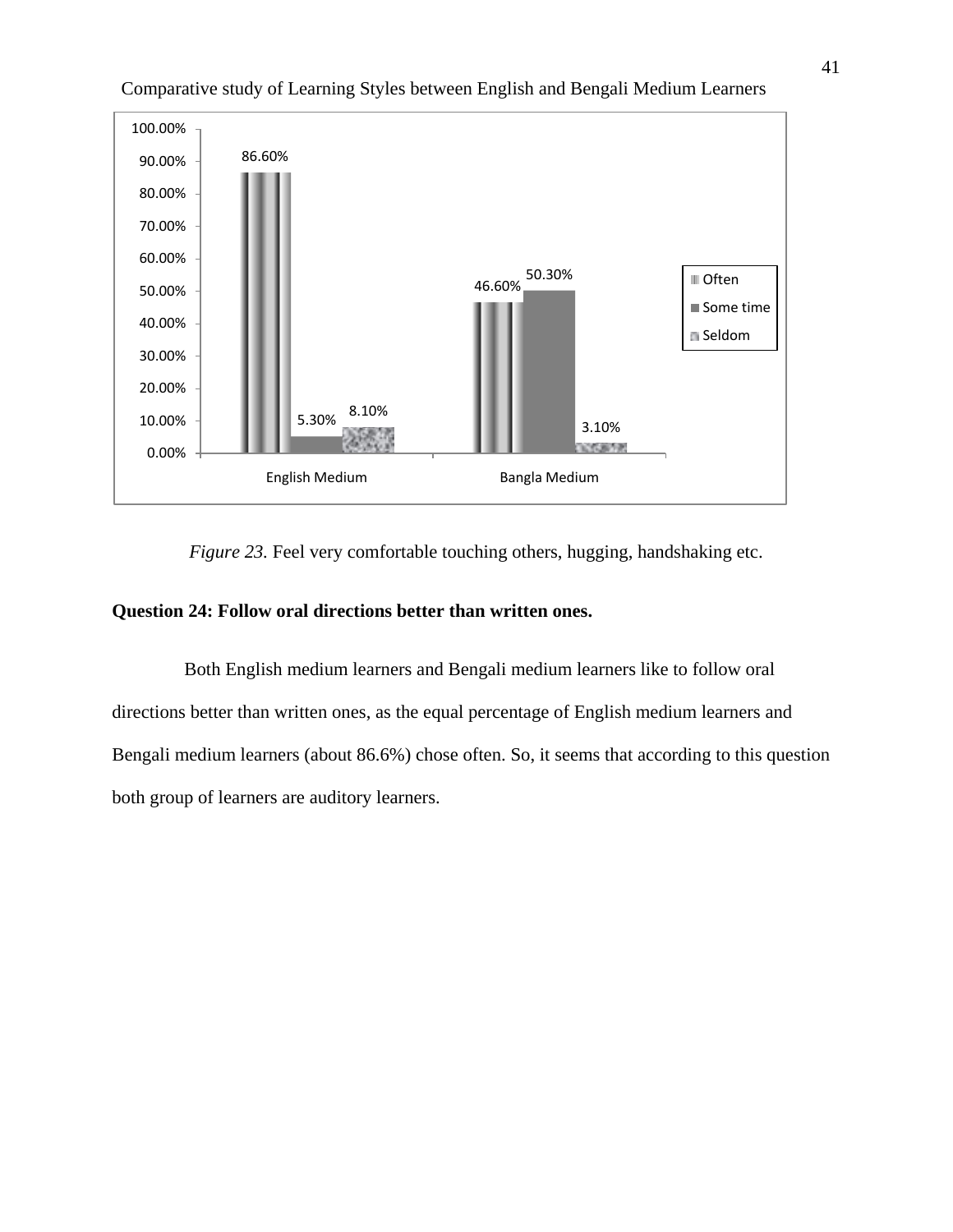

*Figure 24.* Follow oral directions better than written ones.

The researcher counted the average of the given scores for each question to get the proper measurement and then calculated the total averages of each category of learning style-

## **Table 1: Measurement of English Medium Learners' Learning Style**

### **(Scoring Procedure)**

| <b>Visual</b> |             | <b>Auditory</b> |             | <b>Kinesthetic</b> |             |
|---------------|-------------|-----------------|-------------|--------------------|-------------|
| Learning      | (AVG of     | <b>Learning</b> | (AVG of     | Learning           | (AVG of     |
| <b>Style</b>  | Scoring)    | <b>Style</b>    | Scoring)    | <b>Style</b>       | Scoring)    |
| English       | Bengali     | English         | Bengali     | English            | Bengali     |
| Medium        | Medium      | Medium          | Medium      | Medium             | Medium      |
| $Q - 2: 4.33$ | $Q-2: 2.33$ | $Q-1: 4.33$     | $Q-1: 4.33$ | $Q-4: 2.33$        | $Q-4: 4.33$ |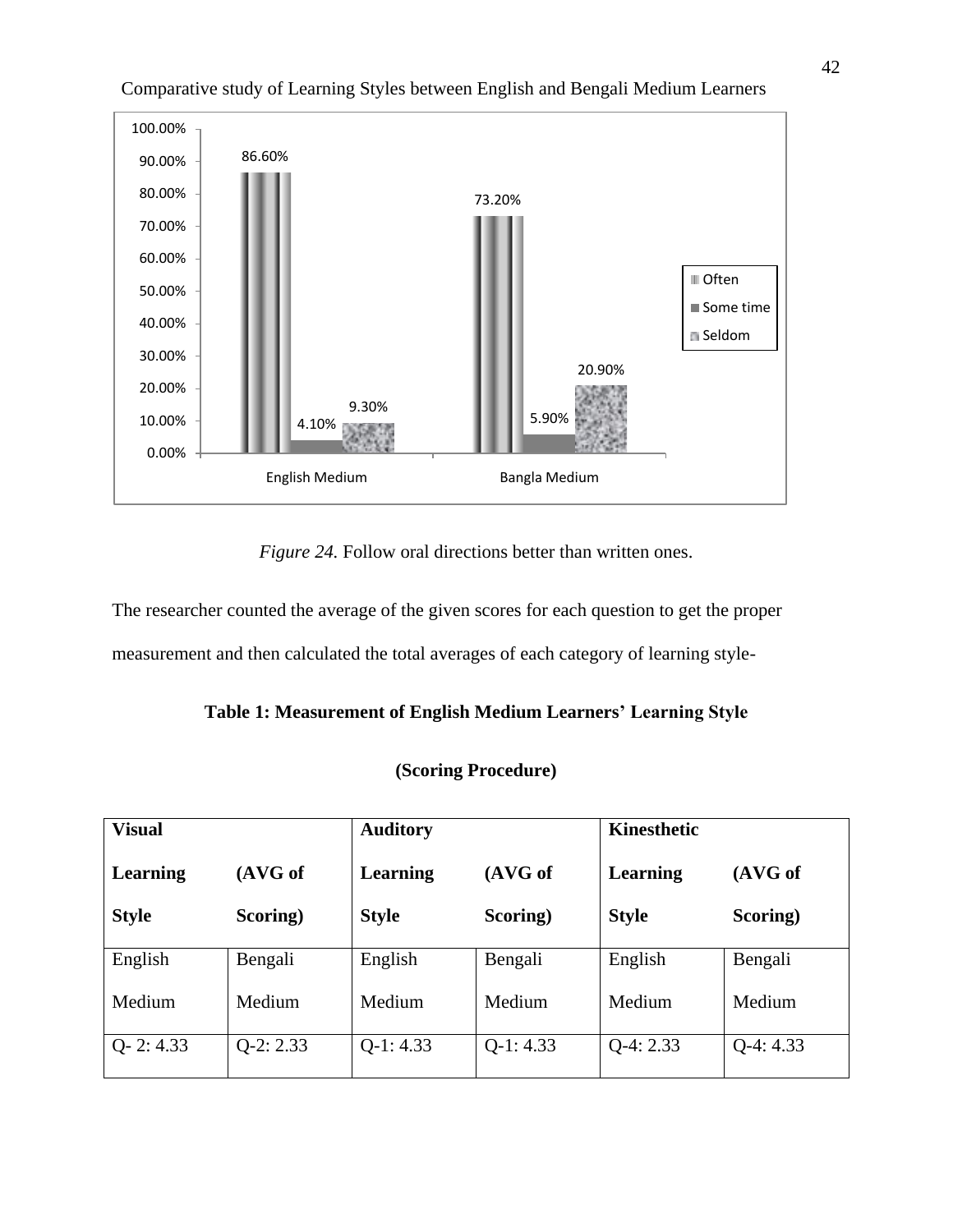| $Q-3:5$           | $Q-3:1.66$        | $Q-5: 3.66$       | $Q-5: 3.66$  | $Q-6:1$           | $Q-6: 4.33$       |
|-------------------|-------------------|-------------------|--------------|-------------------|-------------------|
| $Q-7: 4.33$       | $Q-7:1$           | $Q-8: 4.33$       | $Q-8: 4.33$  | $Q-9:1$           | $Q-9: 3.66$       |
| $Q-10: 3.66$      | $Q-10:1$          | $Q-11: 3.66$      | $Q-11: 3.66$ | $Q-12:1$          | $Q-12: 4.33$      |
| $Q-14: 4.33$      | $Q-14:1$          | $Q-13: 3.66$      | $Q-13: 3.66$ | $Q-15: 2.33$      | $Q-15: 3.66$      |
| $Q-16: 4.33$      | $Q-16: 2.33$      | $Q-18:5$          | $Q-18:5$     | $Q-17:1$          | $Q-17: 3.66$      |
| $Q-19: 3.66$      | $Q-19:1.66$       | $Q-21: 4.33$      | $Q-21: 4.33$ | $Q-20:1$          | $Q-20: 4.33$      |
| $Q-22: 3.66$      | $Q-22:1$          | $Q-24:4.33$       | $Q-24: 4.33$ | $Q-23:1$          | $Q-23: 2.33$      |
| <b>Total AVG=</b> | <b>Total AVG=</b> | <b>Total AVG=</b> | Total AVG=   | <b>Total AVG=</b> | <b>Total AVG=</b> |
| 33.3 (out of      | 11.98 (out of     | 33.3 (out of      | 33.3 (out of | 10.66 (out of     | 30.63 9out of     |
| 40)               | 40)               | 40)               | 40)          | 40)               | 40)               |

Comparative study of Learning Styles between English and Bengali Medium Learners

From this measurement it seems that, English medium learners are more visual and auditory and less kinesthetic learners, where, on the other hand, Bengali medium learners are more auditory and kinesthetic and less visual learners.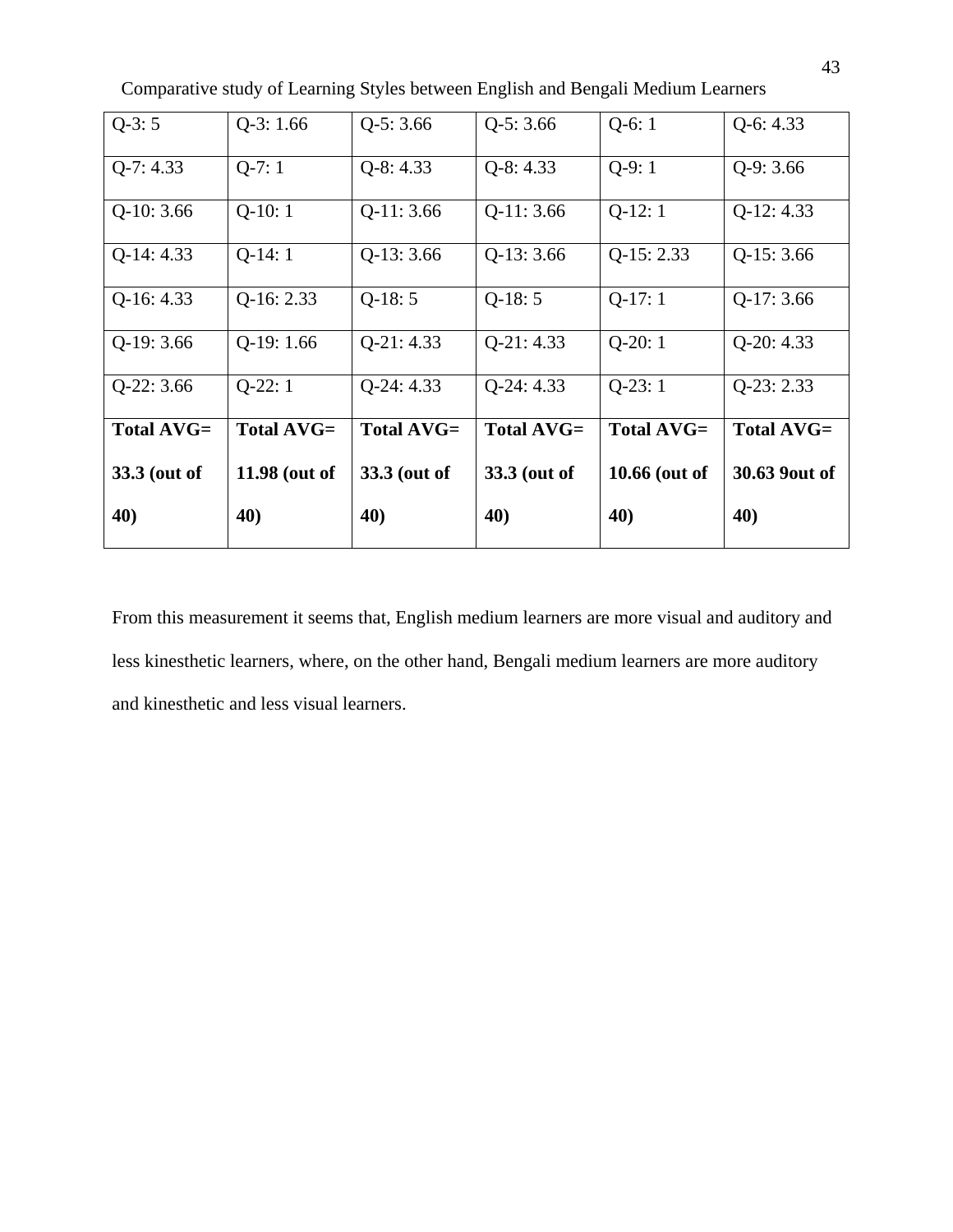### **5.1 Discussion**

Learning style has an important role to play in learners' educational or academic life. Pashler, Daniel, Rohrer and Bjork (2008) suggested that different people have different style to perceive new information or new learning. Similarly, learners of Bengali medium and English medium schools have their own learning styles. However, it is not always important that learning style is inherent; it may sometimes be developed by the environment or surroundings. The researcher found from the observation of classes that the learning and teaching environment of the Bengali medium and English medium schools are not same, there remain some differences for which learners' learning styles can be built up differently. For example, the teachers of English medium schools use metaphors to build an imaginary visual description towards students. On the other hand, teachers of Bengali medium schools do not use metaphors, elaborate examples. They do not use realistic examples and hardly help students to visualize things, scenario and objects etc. As a result, there are created some similarities and dissimilarities among learning styles of Bengali medium and English medium group of students. Where Bengali medium learners prefer more a particular learning style, at the same time, the other group (English medium students) prefer less the same learning style. The learning environment is somehow responsible for it.

However, in this study, the researcher"s main motive is to find out the similarities and differences of learning styles of Bengali medium and English medium learners. A previous study (Reid 1987) conducted with two groups of native and non native English speakers found that Non Native speakers" preferred learning style was visual, whereas the Native Speakers chose visual learning style as a minor one. Similarly, most Non Native Speakers gave major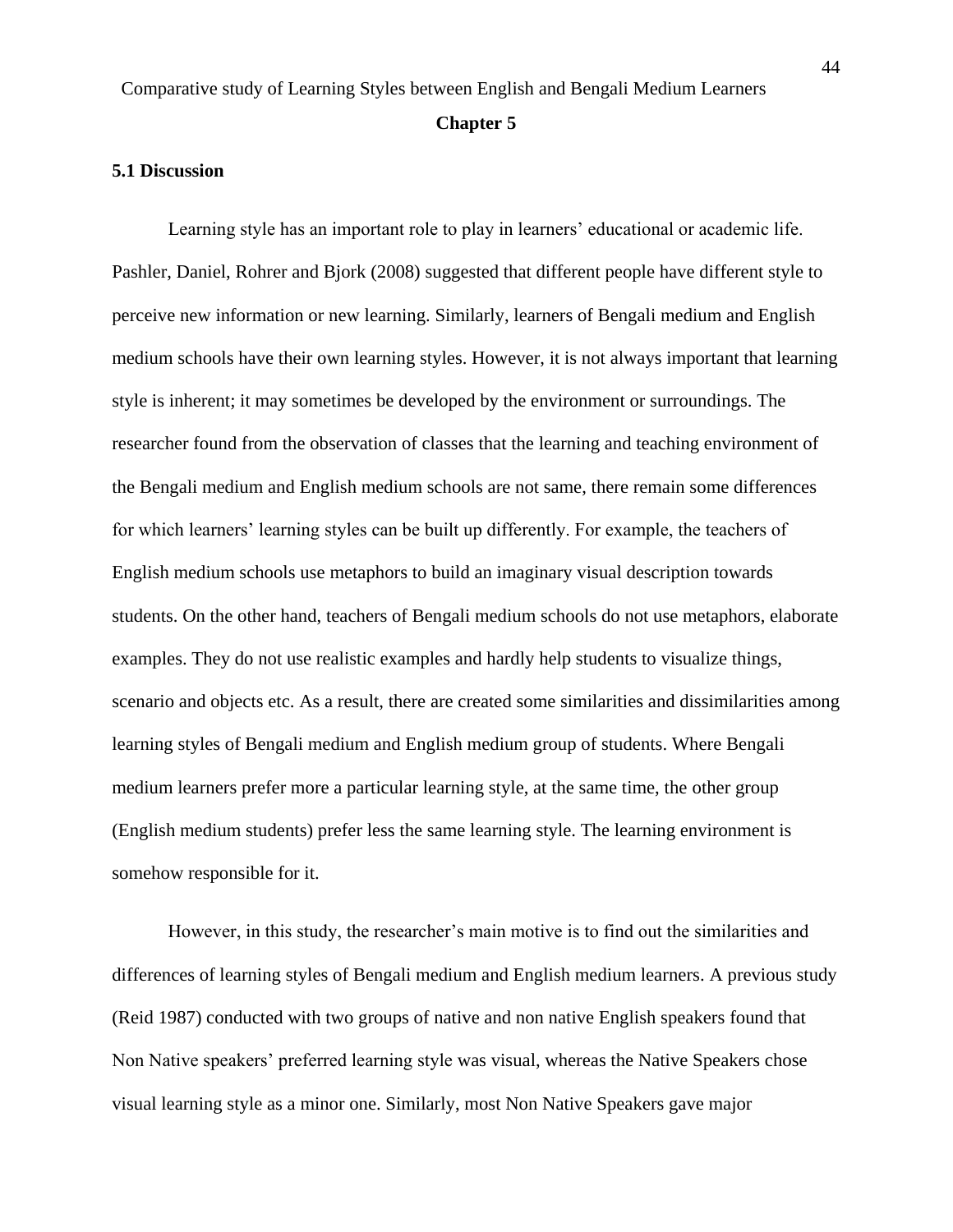Comparative study of Learning Styles between English and Bengali Medium Learners preferences on kinesthetic learning style, where most of the Native speakers gave very low preferences on this learning style. On the other hand, in the case of auditory learning style, some of the Non Native speakers such as- Arabic and Chinese speakers gave major preferences but the exception is Japanese learners. Native speakers also gave major preferences on auditory learning style. Correspondingly, in this study the researcher took Bengali medium learners (who are less exposure to English language and can be compared to the Non Native speakers) and English medium learners (who are more exposure to English language and can be compared to the Native speakers) as sample. From the study researcher found that Bengali medium learners were more auditory and kinesthetic learners as they preferred more on these both learning styles but, at the same time, they preferred less visual learning style. On the other hand, it has also found by the researcher that English medium learners preferred more on visual and auditory learning styles and less on kinesthetic learning styles. So, according to Reid"s (1987) survey Non Native speakers are more visual and kinesthetic learners, whereas, Native speakers are only auditory learners. Conversely, from the findings of this study the researcher found that Bengali medium learners are auditory and tactile learners, whereas, English medium learners are auditory and visual learners.

Learning style is not always inherent; it can be built up depending on environment or the surroundings. In the article named "Survey of Research on Learning Styles" the authors Dunn, Beaudry and Klavas (2002) has mentioned about a chart where different researchers in different times did the same research. As an example, the researcher talked about a survey or the experiment which was done by DeGregoris (1986), Della Valle (1984), Hodges (1985), Krimsky (1982), MacMurren (1985), Miller (1985), Murrain (1983), Pizzo, Shea (1983), Stiles (1985), that Dunn, Beaudry and Klavas (2002) mentioned in their article named "Survey of Research on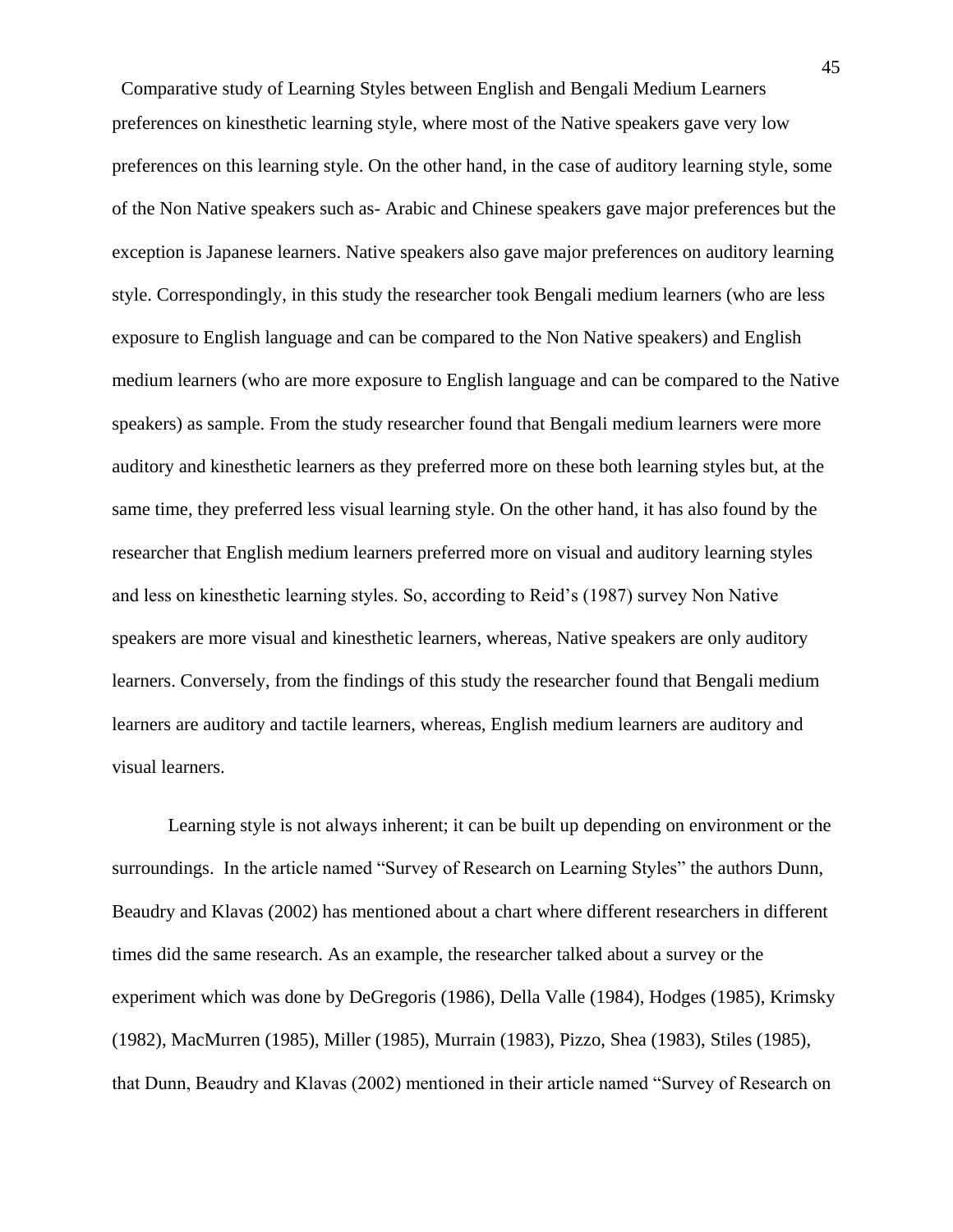Comparative study of Learning Styles between English and Bengali Medium Learners Learning Styles" which has mostly focused on instructional environment. As a result of experiment they found that different elements of environment influence on learners' learning. They discovered that learning environment can be changed depending on learners need according to their age. However, it is true that environment carry a strong effect on learning process. Through the survey the researcher found that English medium learners are more visual than Bengali medium learners. In this case, it can be said that environment or the context of the students really matters. Bengali medium learners are basically Bengali contextualized learner. They are familiar with Bengali culture, nature, environment, heritage etc. Whatever they learn in their schools is mostly cover the Bengali context. For example, in their Bengali subject a poem of Rabindranath Tagore basically focus on Bengali nature, context, life of a Bengali farmer, culture etc; which a Bengali medium learner is already familiar with. So, there is nothing like to use visual materials to make students familiar with the subject learning. The teachers of Bengali medium schools use kinesthetic way or bodily movement and use their voice to make students understand. Similarly, in other subjects such as- General Science, Social Studies, Home Economics etc it is using Bengali contextual objects, nature etc in their examples. On the other hand, in English medium schools the books or the literatures are using to teach students are mainly focused on foreign context. They are not present in Bengali context. For example, snow, desert etc are not present in Bangladeshi context. Naturally, a poem of William Shakespeare covers the foreign context, not a Bangladeshi context. So, the English medium students with Bengali background need to see or need to discover their learning objects through visual way. Therefore, in those educational institutions it is using video clips, documentary, movies, songs etc to make them familiar with. So, naturally they develop their visual way of learning which may not built in Bengali medium learners. However, in both medium teachers need to deliver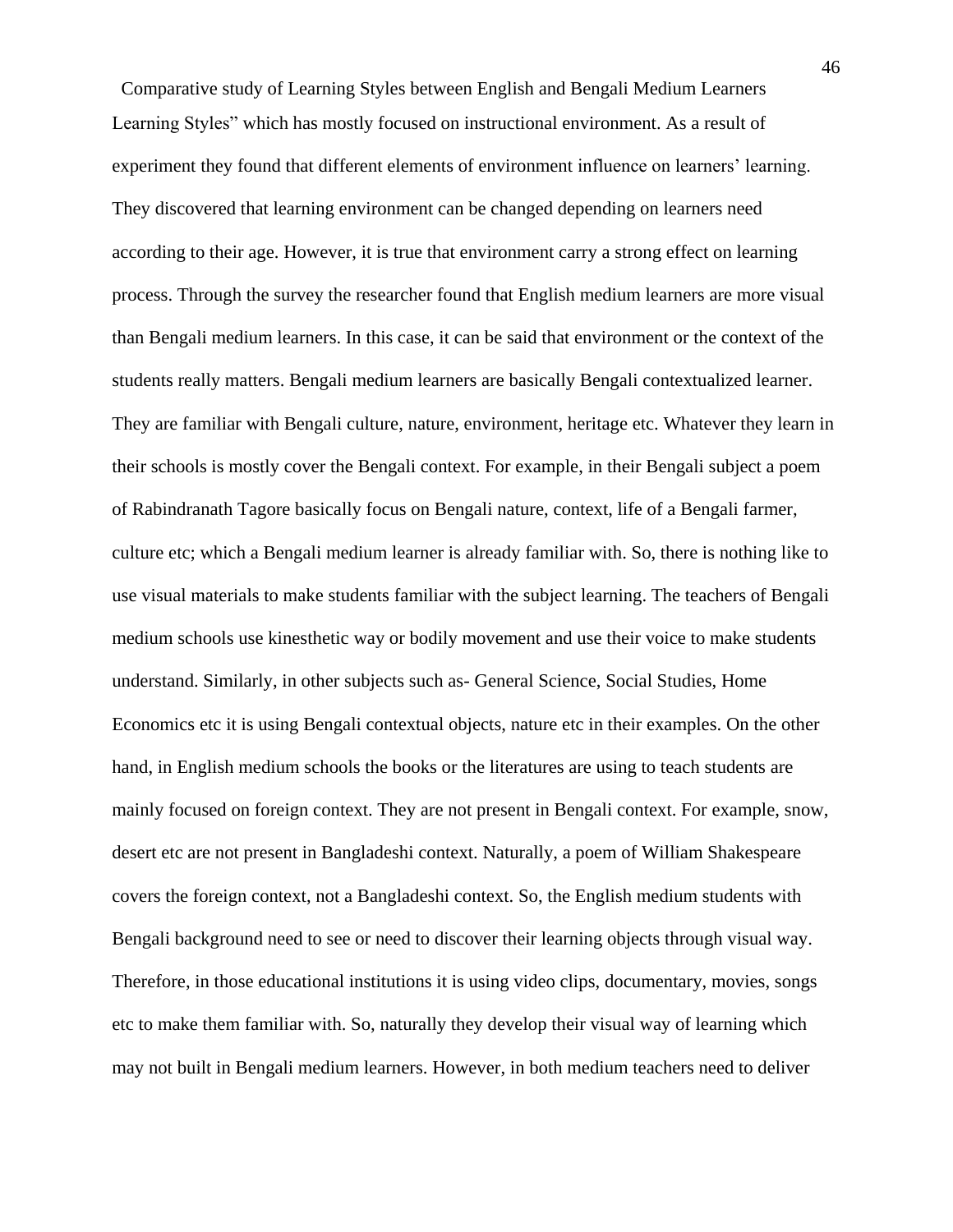Comparative study of Learning Styles between English and Bengali Medium Learners lectures to students. As a result, students in both medium are habituated in auditory learning. Therefore, it can be said that environment play a greater role on students' learning styles.

In a study on the level of motivation and skills between English medium and Bengali medium learners- (Biswas, 2013), it was found that there are differences between the English medium and Bengali medium students in terms of motivational factors and skills, since there are many differences are found on the basis of environmental opportunities. According to this study, it is also noticeable that environment has an effect even on the students motivational factors and skills for which one group give more focus on accuracy and another one give focus on developing their communication skill. However, this study dealt with a very different issue but the main point researcher want to relate with her study is to environmental effect on learning. The environment of English medium institutions is not same as Bengali medium institutions. As a result, students of English medium are habituated in different learning style compare to Bengali medium students. In Bengali medium schools there are not enough accessible resources to develop learning whereas, on the other hand in English medium schools the accessible recourses are available to support and develop learning. Thus, visual learning resources, such as- video clips, documentary, short film etc are not generally found in Bengali medium schools which are easily found in English medium schools. As a result, Bengali medium students are more kinesthetic and auditory learners since teachers of those educational institutions are bound to use more kinesthetic and auditory way of teaching. Most of the time they deliver their lecture by their bodily movement to express the meaning of a poem, object, speech or anything else, where in English medium teachers can utilize the visual accessories to support their lecture and make their lecture very easily understood for students. Another point can be noted that in English medium schools the costs or expenses are higher than Bengali medium schools. Thus, it is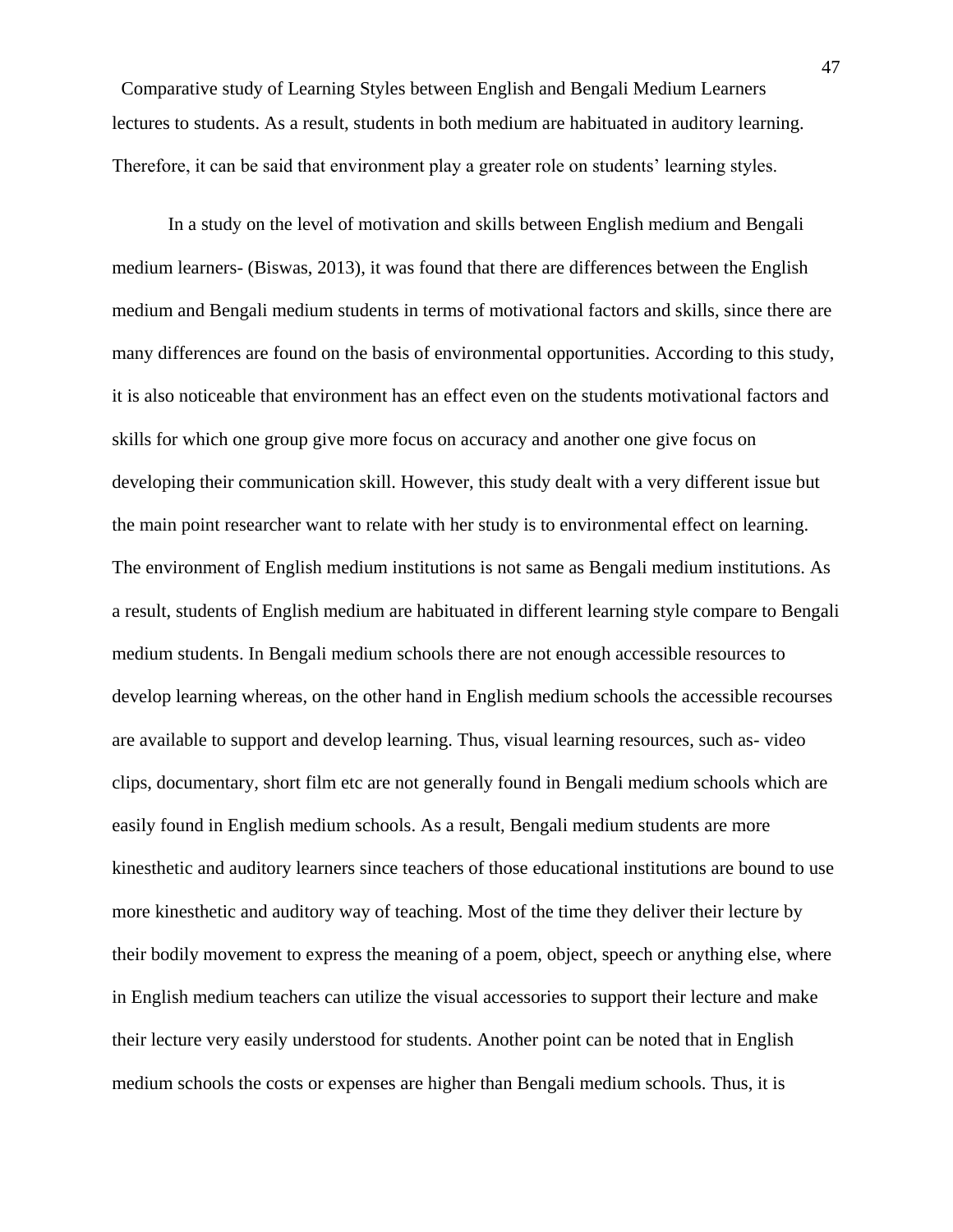Comparative study of Learning Styles between English and Bengali Medium Learners possible for them (English medium schools) to adapt modern technology or visual way of teaching through the support of modern technology whereas, it may not possible in Bengali medium schools for maintaining the lower costs or expenses. As a result, there remain differences in learning styles among English medium students and Bengali medium students.

### **5.2 Conclusion**

Through this study the researcher examined the similarities and differences in learning styles between English medium and Bengali medium learners. The result that researcher found through the study is, there are similarities as well as differences in learning styles of these groups. The survey showed that the English medium learners are more visual learners compared to Bengali medium learners. On the other hand, it also showed that Bengali medium learners are more kinesthetic learners compare to English medium learners but both of them are auditory learners. Through the discussion and analysis it can also be assumed that there may some environmental role or aspect works for these similarities and differences in both medium learners' learning styles. However, environmental roles were not the key issue of this study, and future studies may closely examine the role of environmental properties on the learning styles. The present study can give an idea about the differences and similarities in learning styles between both mediums and this idea will make it easier for teachers to change their teaching view or styles and teaching materials according to the learning styles of students so that, they can learn more rapidly.

### **5.3 Recommendation**

Teachers can use different learning styles in both medium, so that the learners can discover other styles or ways of learning. They can try those learning styles that they never tried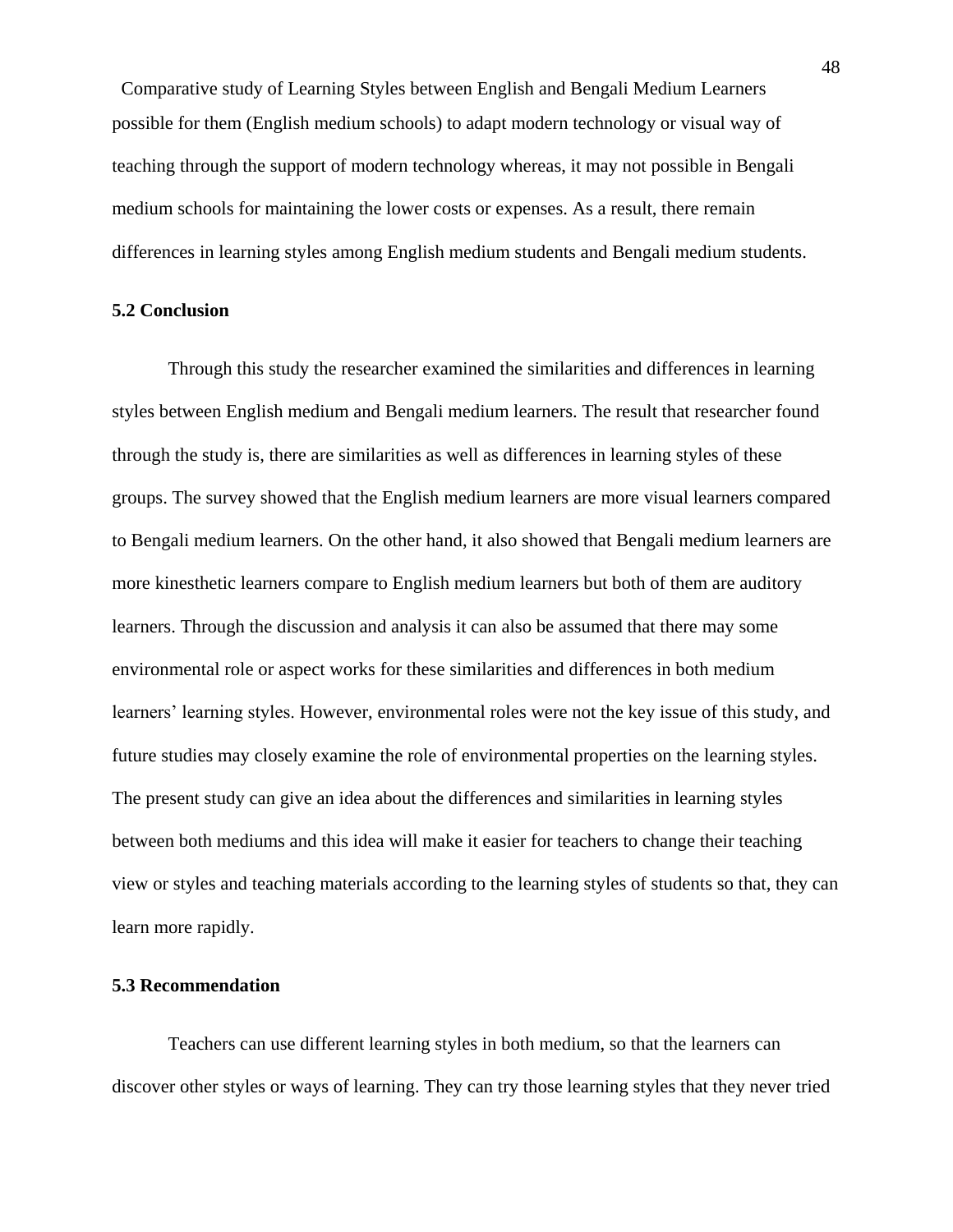Comparative study of Learning Styles between English and Bengali Medium Learners before. It will help them to nurture learners' knowledge and to train them for different ways of learning. Since in Bengali medium it is often not possible to maintain high expenses like English medium schools, the teachers should try visual aids which can be purchased in limited expenses. Similarly, teachers of English medium schools also should try kinesthetic way of learning, so that students can be introduced with this learning style.

This study is not free from limitations. Based on limitations of this study other researchers can do other research work to know something more about learning styles or to give spotlight other areas based on learning styles of both medium learners.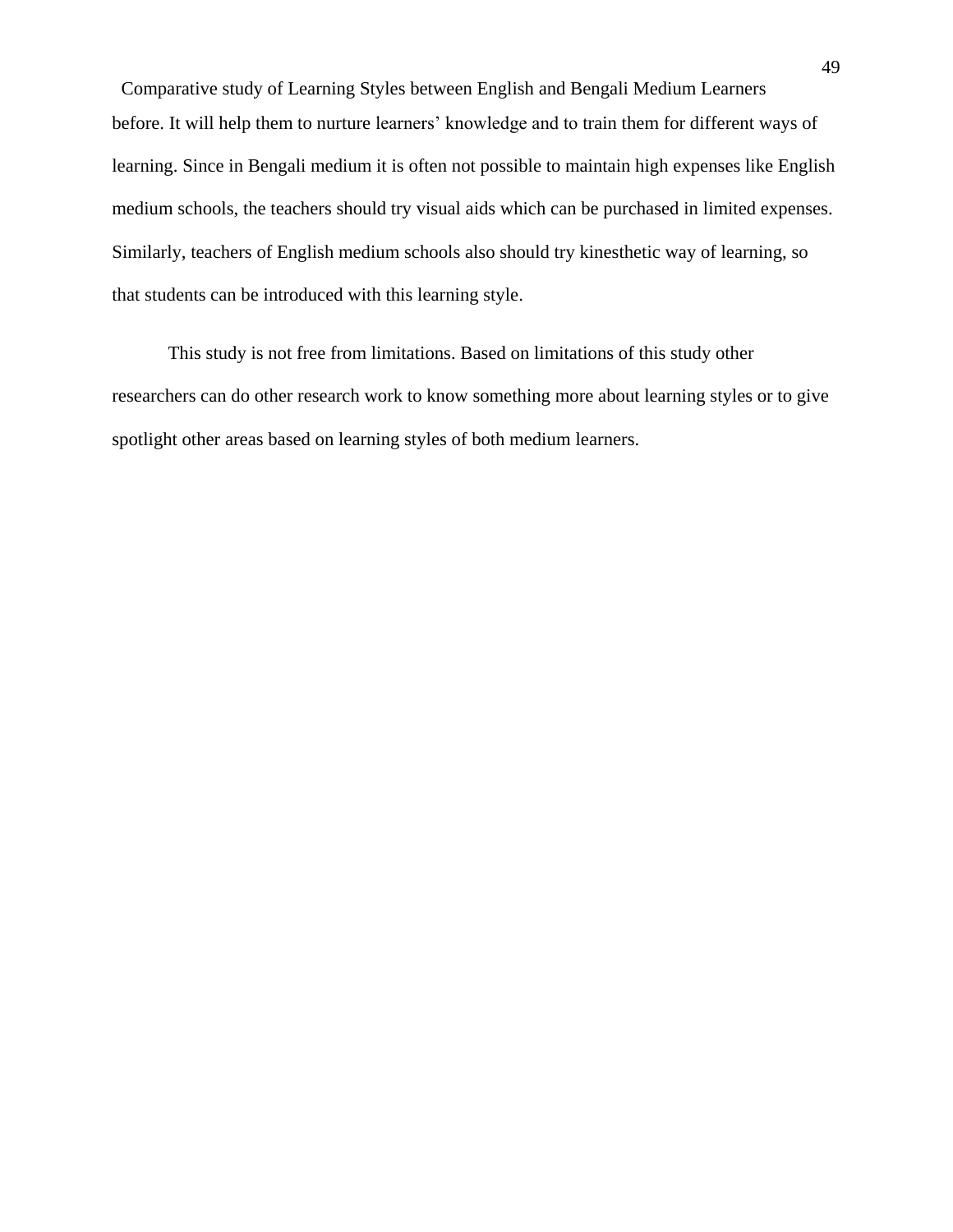Biswas, S. (2013). English Vocabulary Development of Senior High School Students: A Study On The Similarities And Differences In Motivation And Skills Between English Medium and Bengali Medium Learners. (Unpublished doctoral dissertation). BRAC University, Bangladesh. Retrived From.

<http://dspace.bracu.ac.bd/handle/10361/2585#files-area>

Csapo., N. (2006). THE ROLE OF LEARNING STYLES IN TEACHING/LEARNING PROCESS, *7*(1), 129-133. Retrived From.

[http://iacis.org/iis/2006/Csapo\\_Hayen.pdf](http://iacis.org/iis/2006/Csapo_Hayen.pdf)

Dunn, R., Beaudry, J., Klavas, A. (2002). Survey of Research on Learning Styles. *California Journal of Science Education, 2*(2), 75-98.

Dewey J. 1897. My pedagogic creed. The school journal. **LIV**(3): 77–80.

- Ellis, R. (1994). Second Language Acquisition research: An Overview. In *The Study of Second Language Acquisition.* Oxford University Press. [https://books.google.com.bd/books?hl=en&lr=&id=3KglibyrZ5sC&oi=fnd&pg=PR5&dq](https://books.google.com.bd/books?hl=en&lr=&id=3KglibyrZ5sC&oi=fnd&pg=PR5&dq=spolsky+second+language+acquisition+1988&ots=wDXrflaEwY&sig=U8WLKvkxWquPXu0qITVBfUsTG2g&redir_esc=y#v=onepage&q=spolsky%20second%20language%20acquisition%201988&f=false) [=spolsky+second+language+acquisition+1988&ots=wDXrflaEwY&sig=U8WLKvkxWq](https://books.google.com.bd/books?hl=en&lr=&id=3KglibyrZ5sC&oi=fnd&pg=PR5&dq=spolsky+second+language+acquisition+1988&ots=wDXrflaEwY&sig=U8WLKvkxWquPXu0qITVBfUsTG2g&redir_esc=y#v=onepage&q=spolsky%20second%20language%20acquisition%201988&f=false) [uPXu0qITVBfUsTG2g&redir\\_esc=y#v=onepage&q=spolsky%20second%20language%](https://books.google.com.bd/books?hl=en&lr=&id=3KglibyrZ5sC&oi=fnd&pg=PR5&dq=spolsky+second+language+acquisition+1988&ots=wDXrflaEwY&sig=U8WLKvkxWquPXu0qITVBfUsTG2g&redir_esc=y#v=onepage&q=spolsky%20second%20language%20acquisition%201988&f=false) [20acquisition%201988&f=false](https://books.google.com.bd/books?hl=en&lr=&id=3KglibyrZ5sC&oi=fnd&pg=PR5&dq=spolsky+second+language+acquisition+1988&ots=wDXrflaEwY&sig=U8WLKvkxWquPXu0qITVBfUsTG2g&redir_esc=y#v=onepage&q=spolsky%20second%20language%20acquisition%201988&f=false)
- Farooq, U. (2011, November 11). What is Individual Differences, Causes and Types of Individual Differences. Retrieved From.

<http://www.studylecturenotes.com/social-sciences/education/223-individual-difference>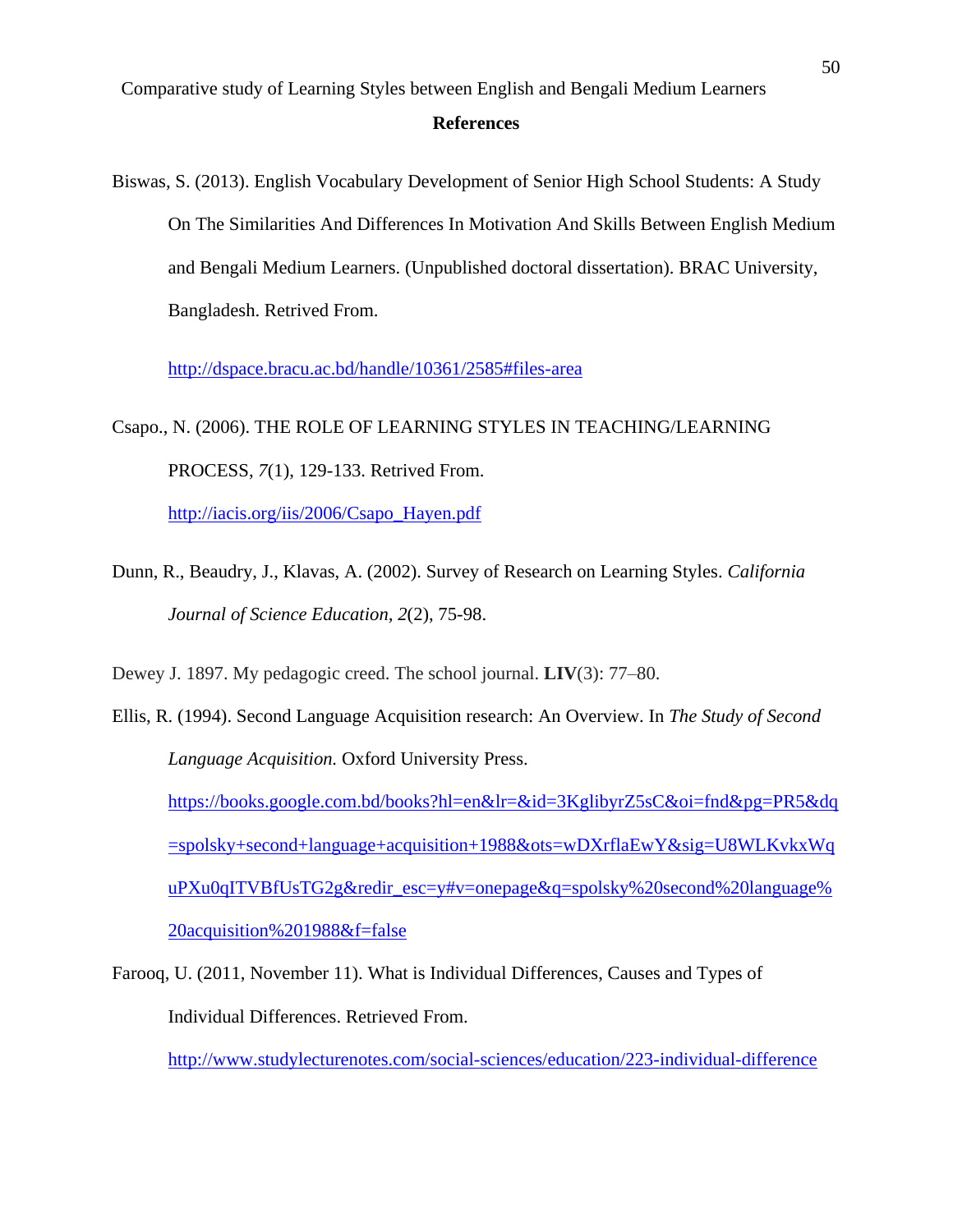Comparative study of Learning Styles between English and Bengali Medium Learners O"Malley, J., & Chamot, A. (1990). *Learning Strategies in Second Language Acquisition* (Illustrated, reprint ed., p. 260 pages). New York, Melbourne: Cambridge University Press.

- Pashler, H, Daniel M, Rohrer, D & Bjork, R (2008). Learning Styles: Concepts and Evidence. *A JOURNAL OF THE ASSOCIATION FOR PSYCHOLOGICAL SCIENCE.*
- LightBown, P.M. & Spada, N. (2006). *How Languages are Learned*. (3<sup>rd</sup> ed.). New York. Oxford University Press.
- Mayer, R. E. & Massa, L. J. (2003) Three Facets of Visual and Verbal Learners: Cognitive Ability, Cognitive Style, and Learning Preference. *Journal of Educational Psychology,*95 (4), 833-846. http://psycnet.apa.org/journals/edu/95/4/833/
- Reid, J. (1987). The Learning Style Preferences of ESL Students. *TESOL Quarterly, 21*(1), 87- 111.
- Romanelli, Frank, Bird, Eleanora, Ryan, & Melody. (2009). Learning Styles: A Review of Theory, Application, and Best Practices. *American Journal of Pharmaceutical Education, 73(1).*Retrieved Form.

http://www.ncbi.nlm.nih.gov/pmc/articles/PMC2690881/

Wang, M., & Lindvall, M. (1984). Individual Differences and School Learning Environments. *Review of Research in Education, 11*, 161-225. Retrieved From. <http://www.jstor.org/stable/1167235>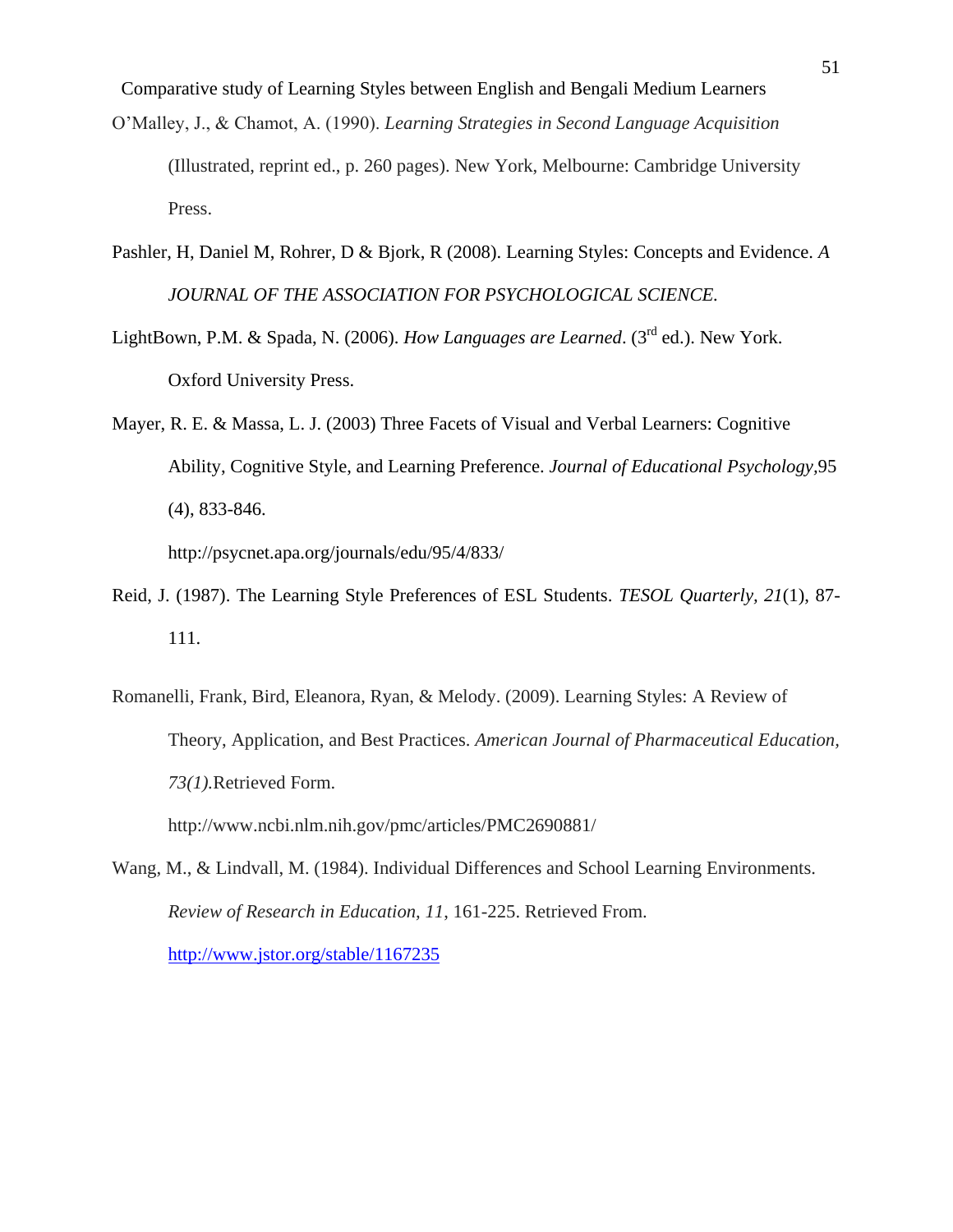### **Appendix 1**

### **Questionnaire for students**

### **Please try to answer of these questions and put the tick mark into the correct option.**

1. Can remember more about a subject through the lecture method with information,

explanations, and discussion.

- A. Often
- B. Sometimes
- C. Seldom
- 2. Prefer information to be written on the chalk-board, with the use of visual aids and assigned readings.
	- A. Often
	- B. Sometimes
	- C. Seldom
- 3. Like to write things down or take notes for visual review.
	- A. Often
	- B. Sometimes
	- C. Seldom
- 4. Prefer to use posters, models, or actual practice and some activities in class.
	- A. Often
	- B. Sometimes
	- C. Seldom
- 5. Require explanations of diagrams, graphs, or visual directions.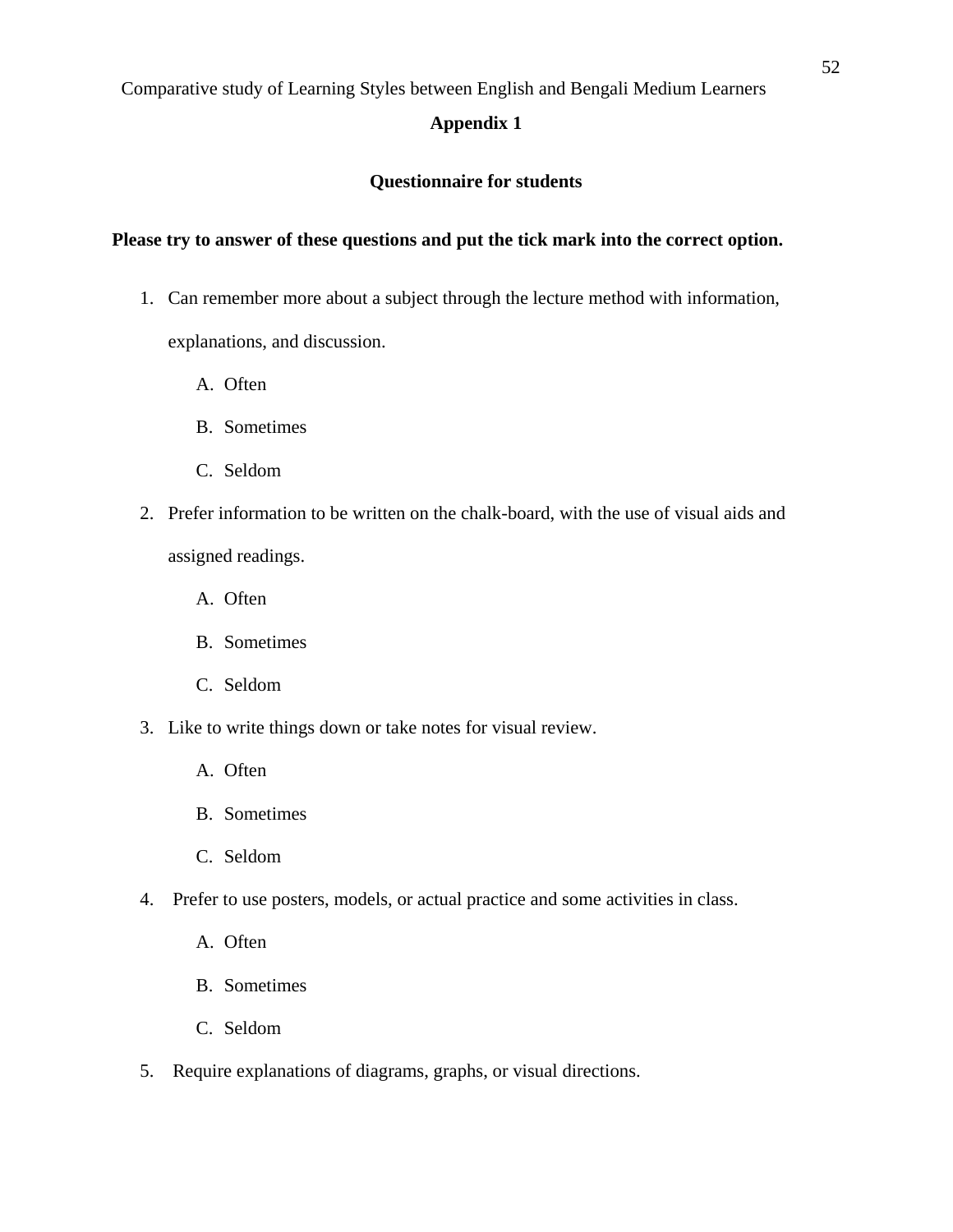- A. Often
- B. Sometimes
- C. Seldom
- 6. Enjoy working with my hands or making things.
	- A. Often
	- B. Sometimes
	- C. Seldom
- 7. I am skillful with and enjoy developing and making.
	- A. Often
	- B. Sometimes
	- C. Seldom
- 8. Can tell if sounds match when presented in pairs of sounds.
	- A. Often
	- B. Sometimes
	- C. Seldom
- 9. Remember best by writing things down several times.
	- A. Often
	- B. Sometimes
	- C. Seldom
- 10. Can understand and follow directions on maps.
	- A. Often
	- B. Sometimes
	- C. Seldom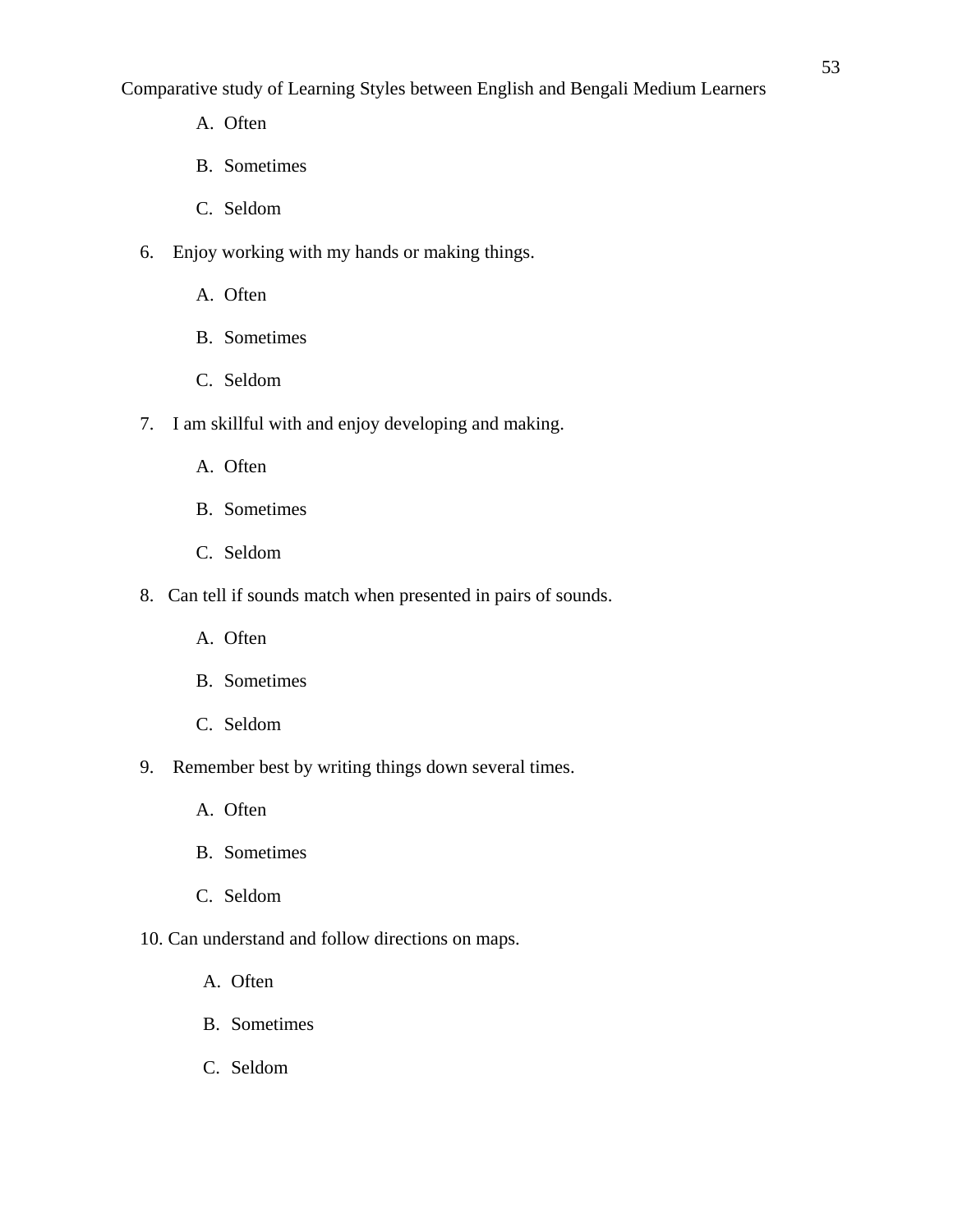- 11. Do better at academic subjects by listening to lectures and tapes.
	- A. Often
	- B. Sometimes
	- C. Seldom
- 12. Play with coins or keys in pockets.
	- A. Often
	- B. Sometimes
	- C. Seldom
- 13. Learn to spell better by repeating the words out loud than by writing the word on papers.
	- A. Often
	- B. Sometimes
	- C. Seldom
- 14. Can better understand a news article by reading about it in the paper than by listening to

the radio.

- A. Often
- B. Sometimes
- C. Seldom
- 15. Chew gum or snack during studies.
	- A. Often
	- B. Sometimes
	- C. Seldom
- 16. Feel the best way to remember is to picture it in your head.

A. Often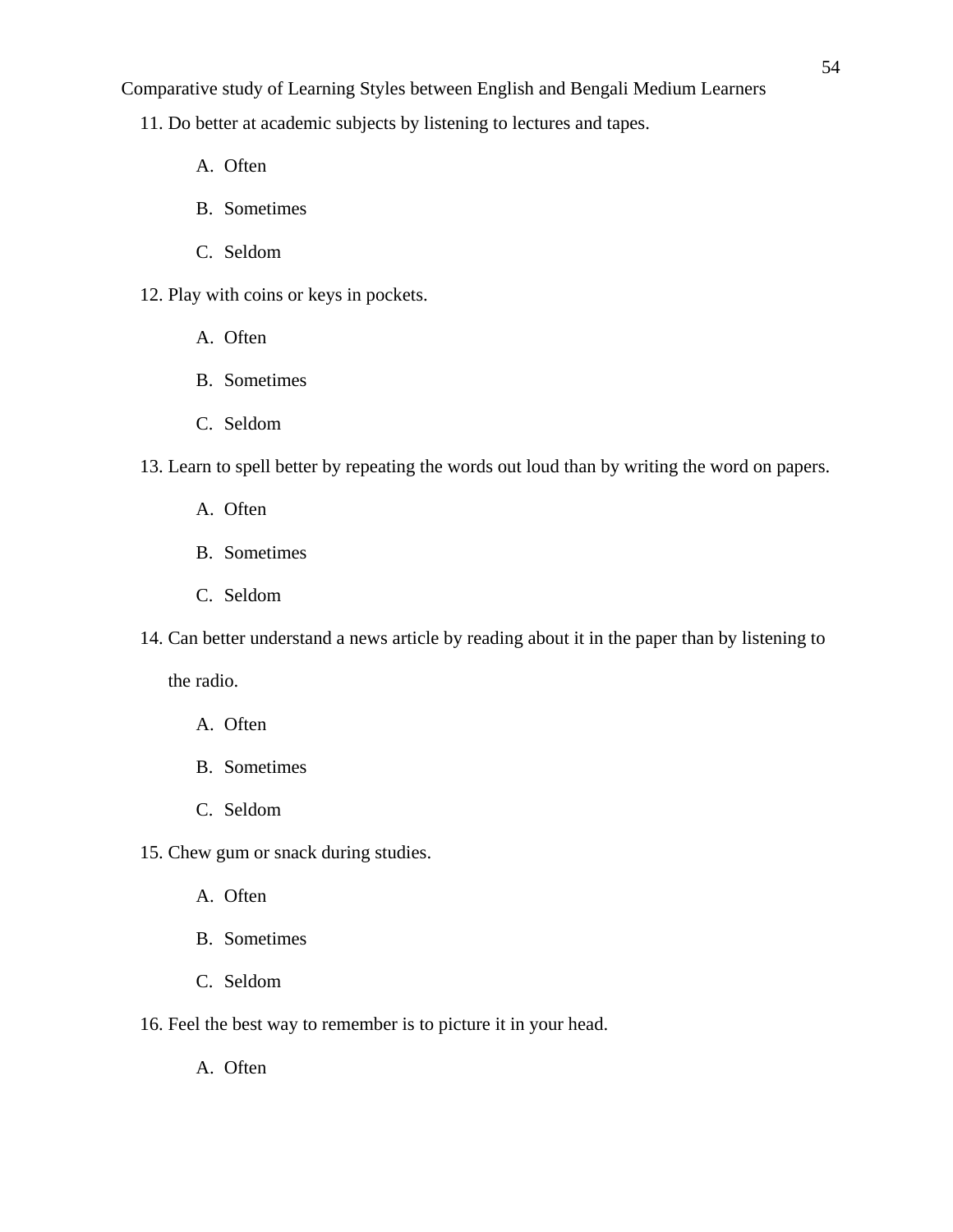- B. Sometimes
- C. Seldom
- 17. Learn spelling by "finger spelling" words.
	- A. Often
	- B. Sometimes
	- C. Seldom
- 18. Would rather listen to a good lecture or speech than read about the same material in a

text- book.

- A. Often
- B. Sometimes
- C. Seldom
- 19. I am good at working and solving jigsaw puzzles and mazes.
	- A. Often
	- B. Sometimes
	- C. Seldom
- 20. Grip objects in hands during learning period.
	- A. Often
	- B. Sometimes
	- C. Seldom
- 21. Prefer listening to the news on the radio rather than reading about it in the newspaper.
	- A. Often
	- B. Sometimes
	- C. Seldom